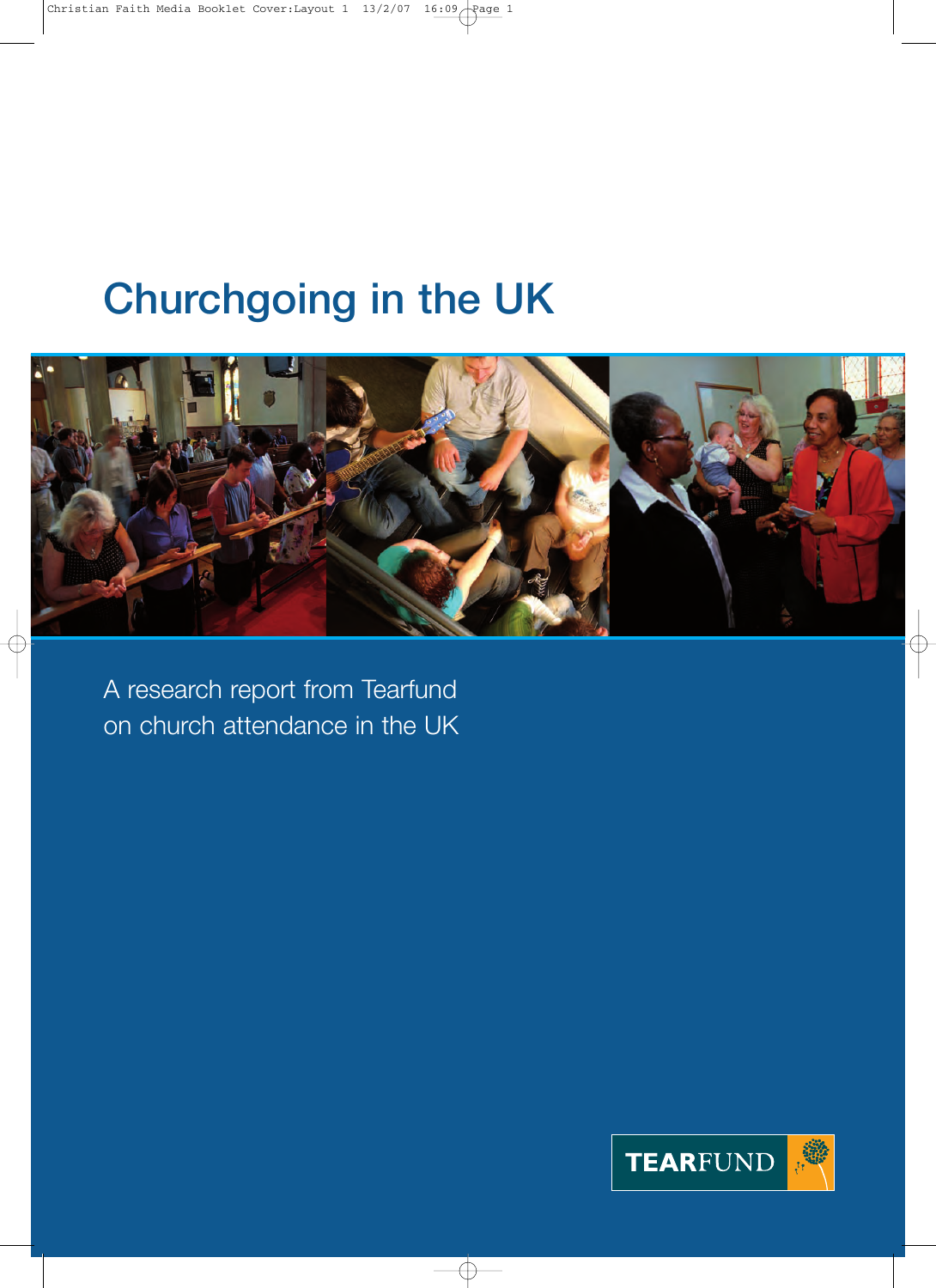### **Churchgoing in the UK**

### A research report from Tearfund on church attendance in the UK

Authors: Jacinta Ashworth, Research Matters & Ian Farthing, Tearfund April 2007

Forewords by Matthew Frost, Tearfund & Stephen Croft, Fresh Expressions Introduction by Lynda Barley, Church of England

Tearfund, 100 Church Road, Teddington, Middlesex, TW11 8QE, UK Tel: +44 (0)20 8977 9144 www.tearfund.org

Tearfund is one of the UK's leading relief and development agencies, working in partnership with Christian churches around the world to tackle the causes and effects of poverty. Tearfund works with churches in over 60 countries and has nearly 40 years experience of working with church-based partners in response to poverty and injustice.

Contact: Ian Farthing **Market Research ian.farthing@tearfund.org** 

Photo credits: Jim Loring, Richard Hanson, Peter Caton & Marcus Perkins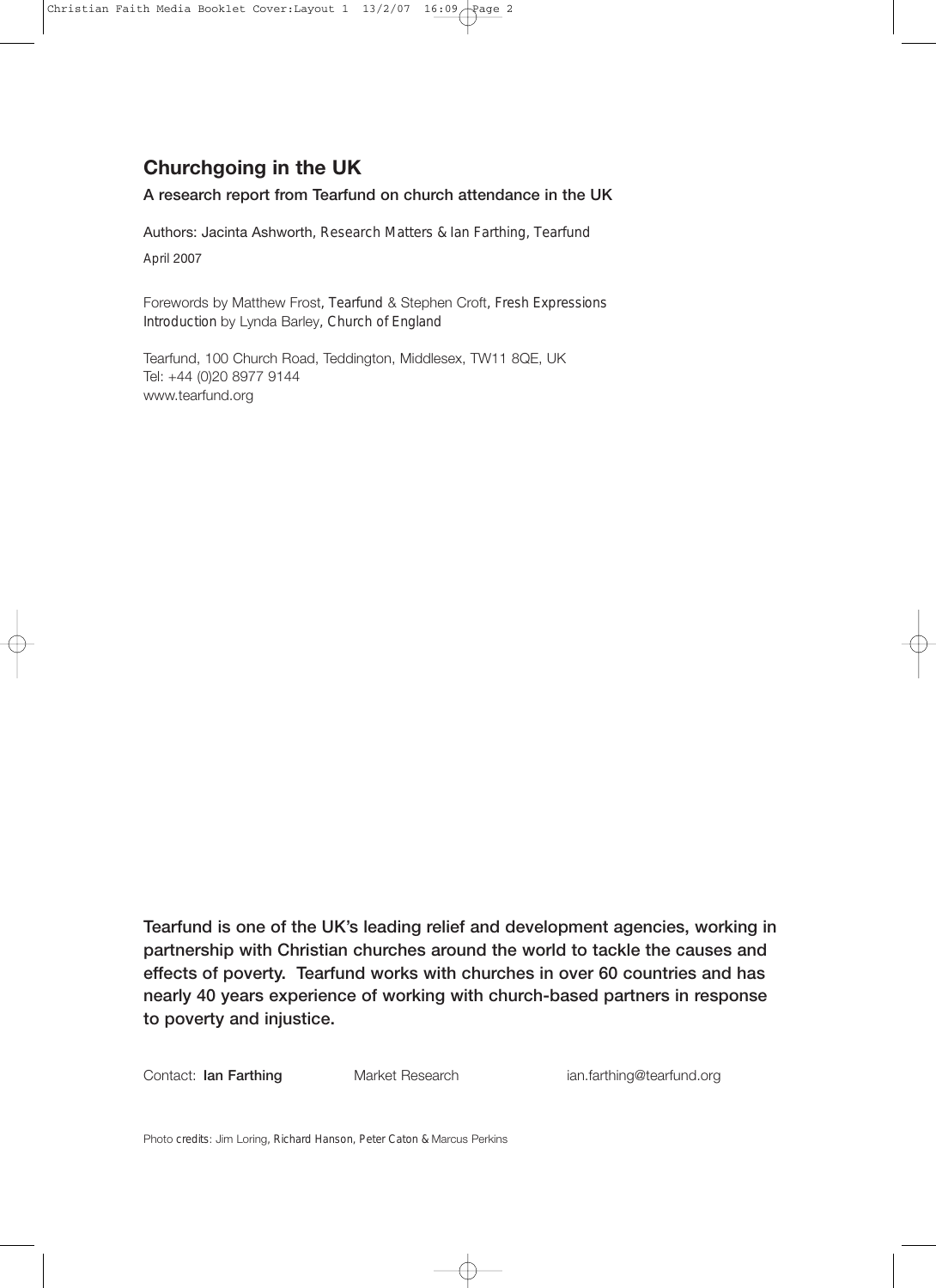# **Forewords**

### **By Matthew Frost Tearfund Chief Executive**

Tearfund was founded nearly 40 years ago when local churches in the UK responded to disaster in Africa. In the decades since, Christians of all denominations from across the UK and Ireland have entrusted millions of pounds to Tearfund in order that we may tackle poverty and injustice in partnership with churches in some of the poorest communities in the world.

In the face of global poverty I understand why people talk of losing hope. I have seen first hand the results of conflict, famine and flood on poor people in the developing world.

And yet there is immense hope, even in remote communities decimated by poverty and overlooked by the rest of humanity. Much of that hope lies in the hands of local churches, whether in Africa, Asia, Latin America or here in the UK. It is local churches who are on the front line of care in a crisis. Whether in Lagos or London, faith is not abstract for these people; it is something practical and powerful. A recent Tearfund report on HIV & AIDS, Faith Untapped, concluded that local churches in Africa are part of a strong and hidden force on the frontline of tackling a pandemic which claims 8,000 lives every day. Unheralded, under funded, but making a huge difference.

UK churches are very much part of a global picture. In Sunday schools across the UK and Ireland children learn from an early age that they have a responsibility to 'love their neighbour', whether that is a homeless person in their local community or a refugee family across the other side of the world displaced by war. We know from previous Tearfund research that over 50% of regular churchgoers say they hear about such critical local and international issues in their churches. And as a result many people wish to engage further through prayer, volunteering and donating money to Tearfund and other charities.

These survey results are also a source of encouragement to us at Tearfund. For there are millions of Christians in the UK who will continue to play a role in a global network of churches with the presence, influence and resources to tackle material and spiritual poverty.

Matthew Frost Chief Executive **Tearfund**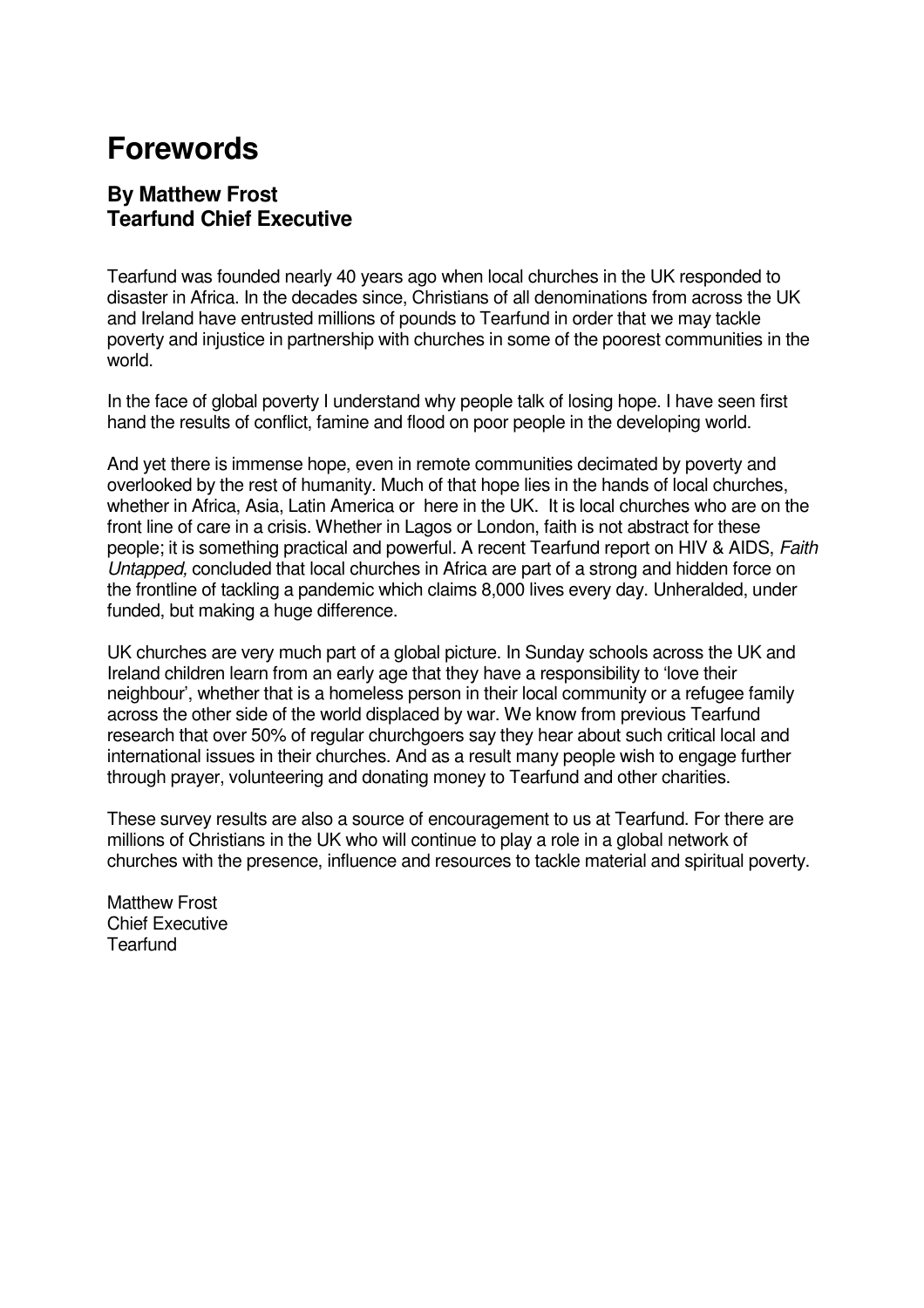### **By Revd. Dr. Steven Croft Archbishops' Missioner and Team Leader of Fresh Expressions**

This report is essential reading for all concerned with the place and future of the Christian church in contemporary Britain.

The relationship between the Christian churches and the society around us is shifting rapidly. In order to understand these changes we need a range of different tools.

Membership and attendance figures collected by denominations give us part of the picture. For many years, Christian Research has also published regular and valuable Church Census information, taking a snapshot of the number of people who attend church on a particular Sunday.

This new research needs to be set alongside those figures. It offers a different perspective in that it surveys in detail those who don't attend church as well as recording those who do. The results give us a detailed "map" of the population.

There is significant encouragement here for the churches. A very substantial part of the population in the United Kingdom still attend church regularly or occasionally during the year. Christians are not (as yet) the tiny minority that some would suggest. This statistic alone has major implications not only for the churches but for public debate and public policy.

However, there is other vital information in the survey. A third of the adult population now have no church background (in addition to those who belong to other faiths). They have never attended church apart from baptisms, weddings and funerals. This proportion is higher among younger people and is rising steadily over time.

For the Christian faith to connect with this part of the population we need to begin again and begin with demonstrating Christian faith in practical service and care. The research underlines very deeply the need to grow new communities: fresh expressions of church alongside traditional congregations.

These fresh expressions of church are beginning in different places as Christians do as Jesus did: going to where people are, listening to their culture, offering loving service, forming new communities, making disciples and beginning church in a different way. There is much encouragement in these new beginnings but also much to learn and a great challenge before us.

Christian relief and development agency Tearfund has done an immense service in sharing the results of their research in these ways and I commend this report for careful study. With other relief and development agencies, Tearfund also has much to teach about the way to respond to the picture the research presents: the ancient-future lessons of love for our neighbour and seeking change and justice in God's world.

### The Revd. Dr. Steven Croft

Archbishops' Missioner and Team Leader of Fresh Expressions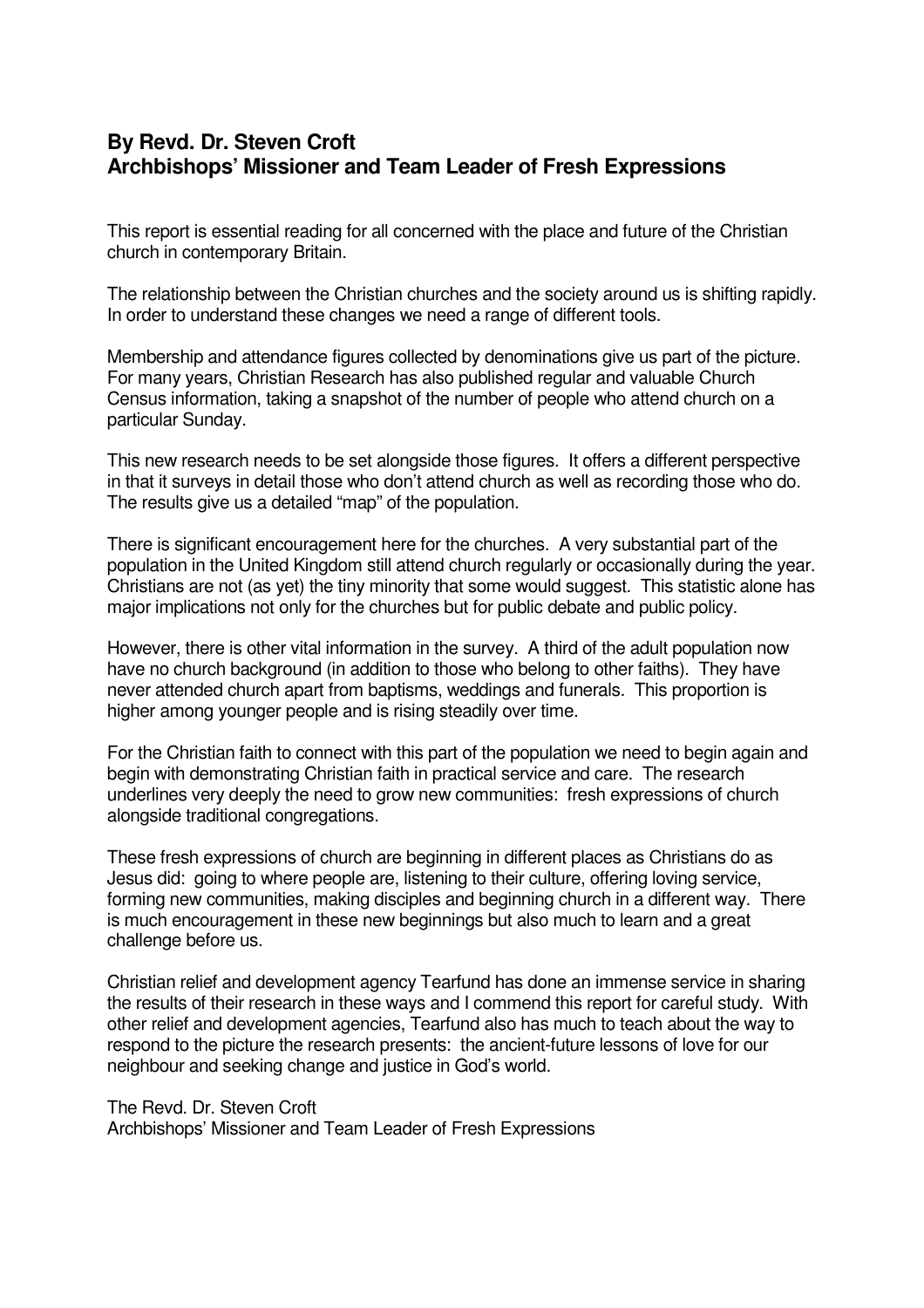# **Contents**

### **Executive Summary**

| 2.1 |                                                                          |  |
|-----|--------------------------------------------------------------------------|--|
| 2.2 |                                                                          |  |
| 2.3 |                                                                          |  |
|     |                                                                          |  |
| 3.1 |                                                                          |  |
| 3.2 |                                                                          |  |
| 3.3 |                                                                          |  |
| 3.4 |                                                                          |  |
|     |                                                                          |  |
| 4.1 |                                                                          |  |
| 4.2 | Demographic variations in annual churchgoers' reasons for churchgoing 20 |  |
| 4.3 |                                                                          |  |
|     |                                                                          |  |
|     |                                                                          |  |
|     |                                                                          |  |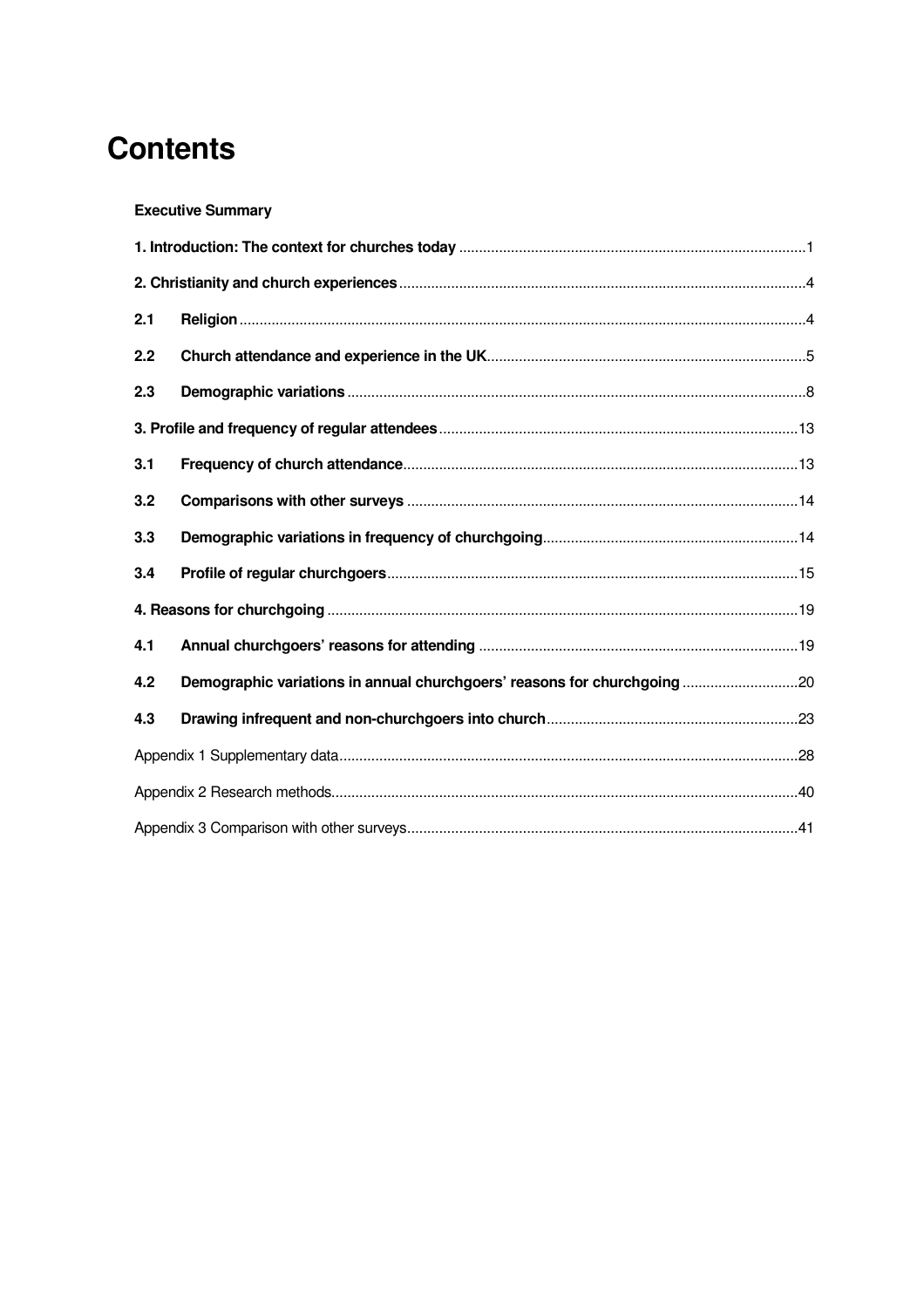# **Executive summary**

This new report provides an authoritative insight into churchgoing in the UK. It is based on a representative poll of 7,000 adults. It highlights potential new audiences for churches and how Christianity is still a spiritual driving force for over half the population. It has been commissioned by Christian relief and development agency Tearfund, which for the past 40 years has been supported by local churches across the UK to help churches in the poorest communities of the world tackle poverty and injustice.

### **More than half the UK is Christian**

Christianity is still the predominant faith in the UK with over half (53%) or 26.2 million adults claiming to be Christian; while other faiths account for 6%. So, three out of five people in the population are affiliated with faith and the remainder claim to have no religion (39%). (Section 2.1)

### **7.6 million attend church monthly (including 4.9 million weekly)**

Given the competing demands for time it is reasonable to equate monthly attendance with a commitment to regular churchgoing. 7.6 million UK adults (15%) attend at least monthly. The majority of these, 4.9 million (10% of UK adults) attend at least weekly. Adding in fringe and occasional churchgoers (5 million) means that one in four UK adults (26%) or 12.6 million attend church at least once a year. (Section 2.2, 3.1)

### **Nearly 3 million likely to go in future**

There is a clear opportunity for churches to attract new members by tapping into the 2.9 million people (6% of UK adults) who are likely to go to church in future. The personal touch is a major trigger. A personal invite, family or a friend attending or difficult personal circumstances, are most likely to encourage people into church. (Section 2.2, 4.3)

### **Two thirds are out of touch with church**

Two thirds of UK adults (66%) or 32.2 million people have no connection with church at present (nor with another religion). These people are evenly divided between those who have been in the past but have since left (16 million) and those who have never been in their lives (16.2 million). This secular majority presents a major challenge to churches. Most of them - 29.3 million - are unreceptive and closed to attending church; churchgoing is simply not on their agenda. (Section 2.2)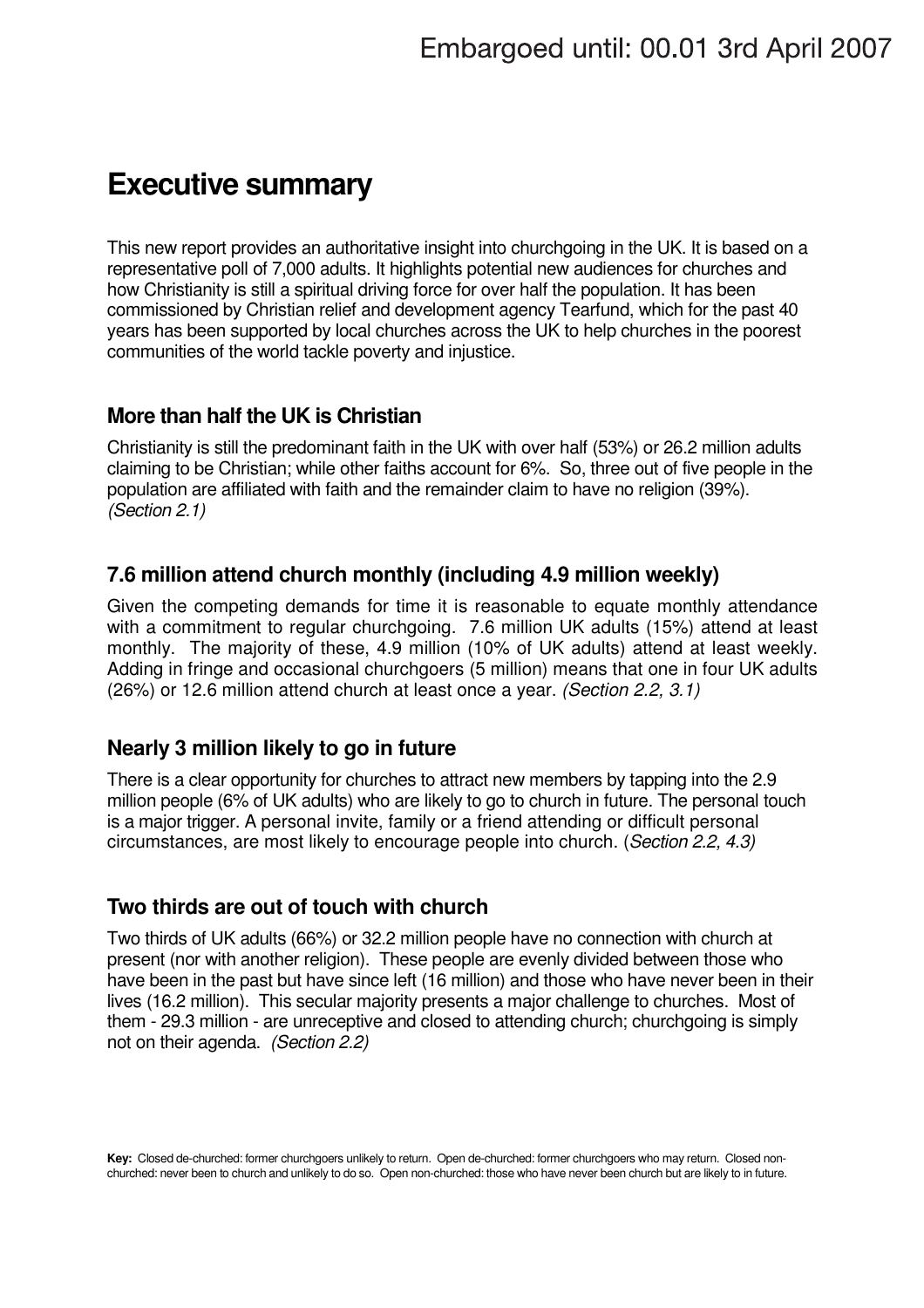### **Nearly 1 million adults attend ethnic majority churches**

This is composed of 9% black majority, 1% Asian majority and 2% Chinese or other ethnic majority. The largest denomination groupings among ethnic majority churches overall are Pentecostal (23%), Roman Catholic (23%) and Church of England/Anglican (19%). Regular churchgoing is particularly high among adults of black ethnic origin at 48% - over three times the proportion among white adults (15%). (Sections 2.3, 3.4)

### **22% of London goes to church**

Despite being a multi-cultural city with more people of other faiths (20%) than anywhere else in the UK, Greater London also has one of the highest numbers of regular churchgoers (22%), second only to Northern Ireland. (Section 2.3)

### **45% go to church in Northern Ireland**

There are significantly more regular churchgoers than average in Northern Ireland (the highest at 45%). Scotland has slightly above average regular churchgoers (18%), followed by England (14%) and Wales marginally below average (12%). In Scotland and Wales those with a tradition of churchgoing at some point in their life outweigh those with no experience of church at all, whilst the reverse is true in England. (Section 2.3)

### **The devoted core**

The following are all more likely than average to be regular churchgoers:

- Women (19% attend at least monthly)
- ABs (21%)
- Over 55 year olds (22%)
- Those of black ethnic origin (48%)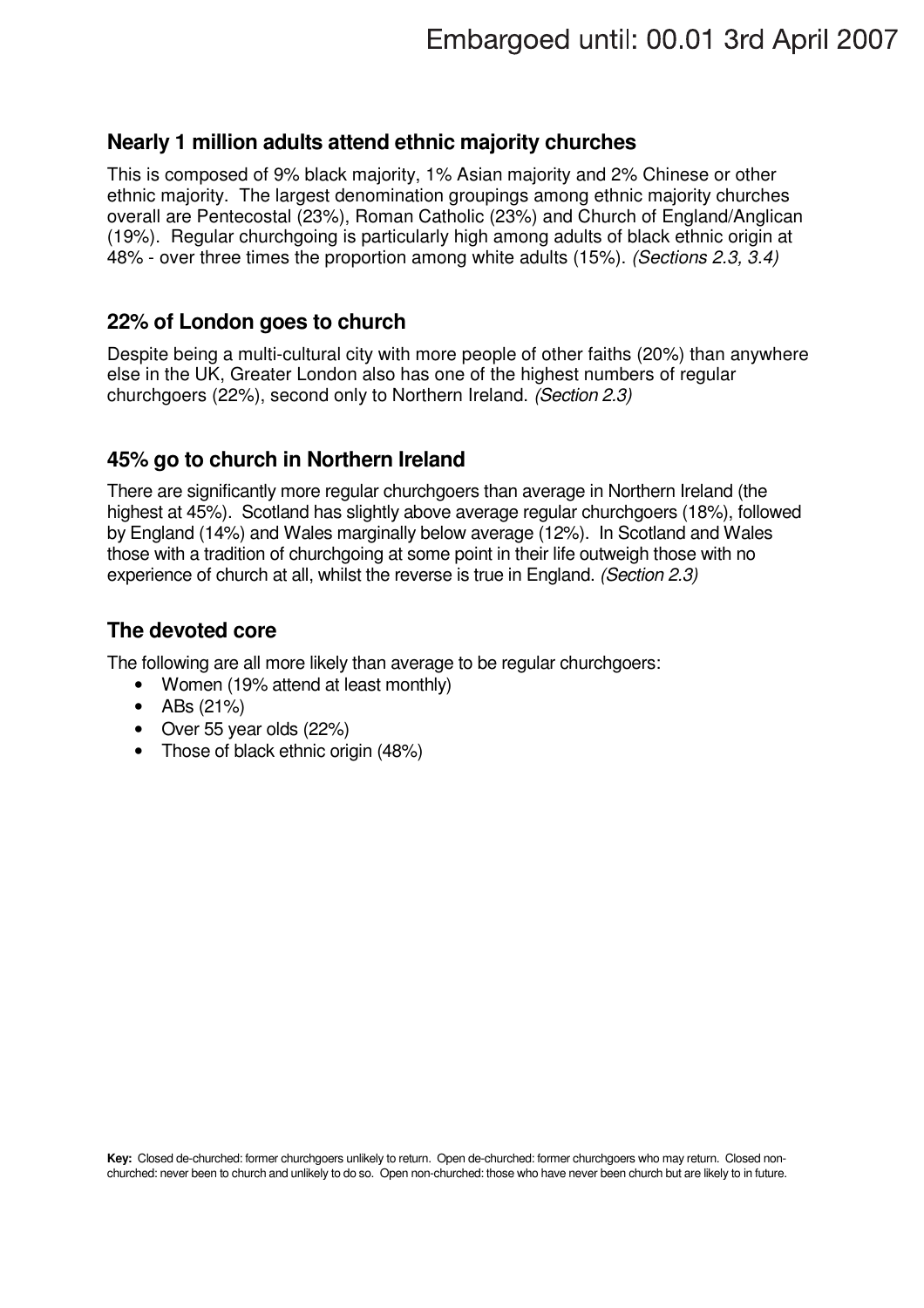# **1. Introduction: The context for churches today**

### **By Revd Lynda Barley Head of Research & Statistics Church of England**

Britain at the beginning of the twenty first century is a nation seeking identity. At first glance the past has been left behind to wholeheartedly embrace individual choice and secular consumerism prominently among its modern day gods. But research is beginning to show that there is more, far more going on out of apparent sight in everyday life in Britain today. At times of national and individual crisis, for example, we see faith bubbling out from under the surface. Our churches and cathedrals become places of pilgrimage. People create impromptu shrines to remember the passing of those of special meaning to them. Perhaps our religious past is beginning to catch up with us again as Britain re-evaluates the relevance of its inherited Christianity to the increasingly pluralistic future. In some ways we see the pendulum swinging back in favour of faith being acceptable in public life as well as in the lives of individuals but the context for churches is now even more complex than before. The global market place of religion and belief presents churches with huge challenges across vastly differing neighbourhoods in Britain.

Consider for a moment these well substantiated modern day descriptions of faith in Britain today:

- Britain is still a predominantly Christian country. When people are asked what their religion is more than 7 in 10 consider themselves to be Christian<sup>1</sup> although closer questioning will reduce that number as this Tearfund research reveals.
- Britain is still a country that believes in God whereas belief in a personal God has declined markedly. More than 2 in 3 (67%) of people in Britain today believe in God while 1 in 4 (26%) believe in a personal God<sup>2</sup>.
- Britain remains a country that prays. About 2 in 3 people (66%) pray as individuals, a third (38%) pray every month and a quarter (25%) every week<sup>3</sup>. Even among those who never attend church, 41% pray<sup>4</sup>.

And yet week-by-week in modern day Britain this personal belief does not play out into any obvious religious practise. We do not see people worshipping in our churches to any significant extent and growing numbers have lost touch with church in any shape or form. The limited research that has been carried out assumes varying definitions of regular, occasional and lapsed churchgoing but the picture emerging confirms that a growing proportion of people have had little, if any, contact with the church (or Sunday school) across their lives while church attendance among those that have is becoming less frequent. Mission opportunities are very different when to step over the church threshold is an unknown experience compared with attitudes when there is a known church to which they

1

j 1 2001 UK Government Census and ORB national polls in 2001/2003/2005.

 $2$  Gallup/ORB/ICM national surveys 1968 to 2004.

<sup>&</sup>lt;sup>3</sup> British Social Attitudes Survey, 1998

<sup>4</sup> Opinion Research Business national poll, 2001

**Key:** Closed de-churched: former churchgoers unlikely to return. Open de-churched: former churchgoers who may return. Closed nonchurched: never been to church and unlikely to do so. Open non-churched: those who have never been church but are likely to in future.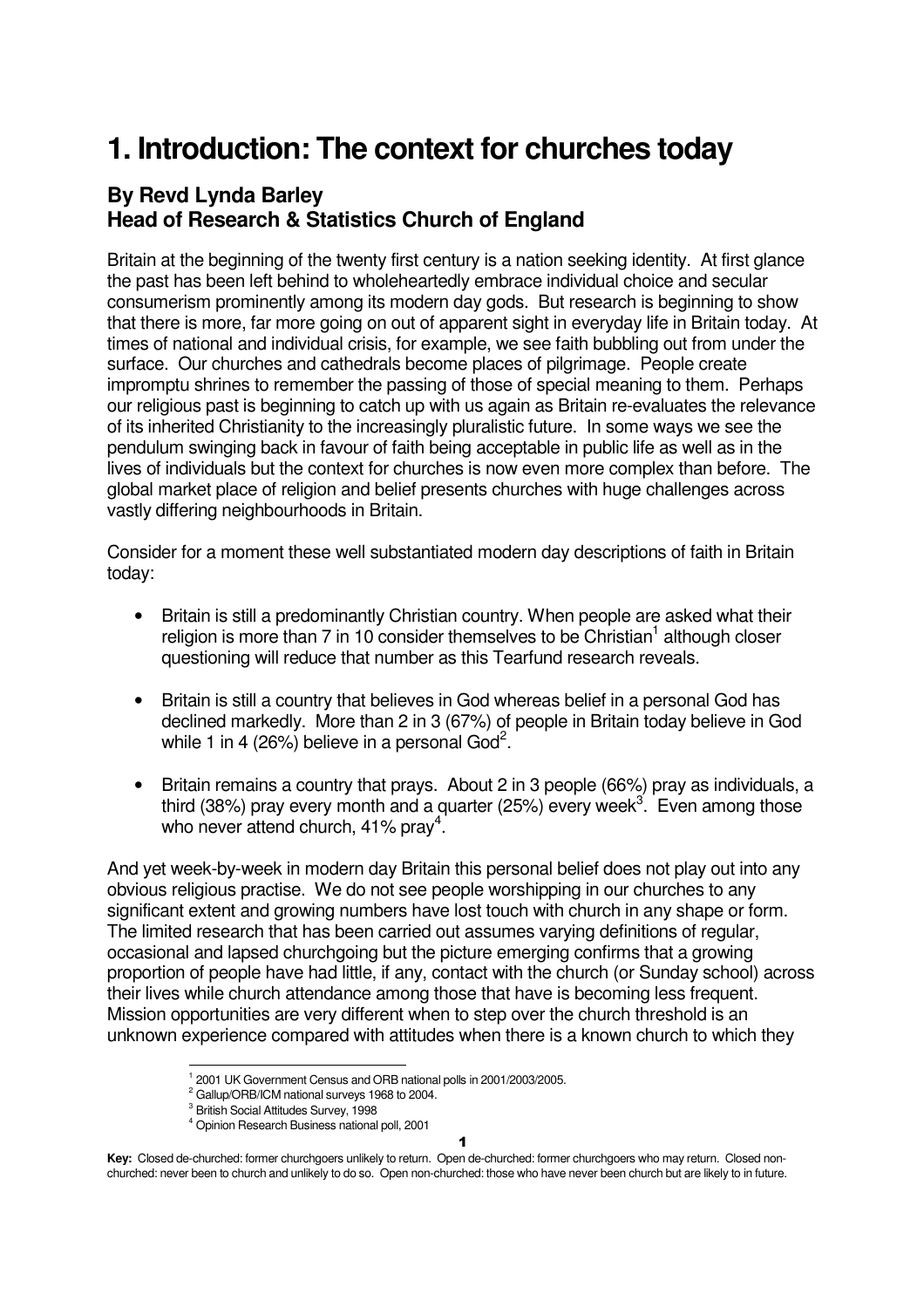can return. This Tearfund research helps us to understand that the further people are from the church (in terms of churchgoing), the less likely they are to attend in the future. Alongside this is the growing realisation that most people today see themselves as 'spiritual' rather than in any sense 'religious' <sup>5</sup>. There has been a rise in awareness of all things spiritual including a Godless spirituality with many adopting a 'pick 'n mix' approach to their spiritual lives.

Yet amidst all this social change churches continue to have a unique and valued role in community life. More than 6 in 10 people (63%) would be concerned if their local church or chapel was not there and 86% have been inside for some reason in the last year<sup>6</sup>. Churches often continue to have important roles in our neighbourhoods and to enjoy links with local communities that are the envy of many. At Christmas we see large congregations in our churches and sometimes on other key occasions too but generally this does not transfer to attendance at normal week by week church services. Modern day popular opinion expects churches to accommodate people at their request, it welcomes churches' involvement in community life but it resists involvement in church life. Modern day lifestyles also count against regular church attendance and post-modern antipathy to commitment deters church membership. So churches have to consider afresh the pressures and priorities of their mission in today's world.

Much has been written about the decline in churchgoing in modern day Britain and not all of it helpful<sup>7</sup>. What is increasingly clear is that people are not agreed as to what it is to be a 'churchgoer'. Is it traditional weekly Sunday attendance at services or is this often prevented by churches embracing a monthly cycle of different services of worship? With changing lifestyles and Sunday observance becoming more difficult for many, is attendance at church services during the week adequate? Do we consider church attendance on several occasions (beyond weddings, baptisms and funerals) during the year sufficient to be called a churchgoer? Just how different are our criteria for churchgoing than, say, cinema-going? Only about half the population say that they never attend church. This Tearfund research adopts a middle ground of at least monthly attendance as indicative of a commitment to 'regular churchgoing'.

This research also helps us to understand more fully the different ways in which people attach themselves to church so churches can relate better to those with whom they come into contact. The importance of personal invitation is affirmed but what is becoming clear is that there are a wealth of means by which churches can reach out to an increasingly pluralistic nation that has become more open to God than we have supposed. Christendom may no longer be a reality in the west but our Christian roots are under close scrutiny.

Revd Lynda Barley Head of Research & Statistics Church of England

l

 $\overline{\mathbf{z}}$ 

<sup>&</sup>lt;sup>5</sup> Research reported in 'Christian Roots, Contemporary Spirituality', Lynda Barley (Church House Publishing, 2006)

<sup>&</sup>lt;sup>6</sup> Research reported in 'Community value', Lynda Barley (Church House Publishing, 2007)

<sup>&</sup>lt;sup>7</sup> Discussed further in 'Churchgoing today', Lynda Barley (Church House Publishing, 2006)

**Key:** Closed de-churched: former churchgoers unlikely to return. Open de-churched: former churchgoers who may return. Closed nonchurched: never been to church and unlikely to do so. Open non-churched: those who have never been church but are likely to in future.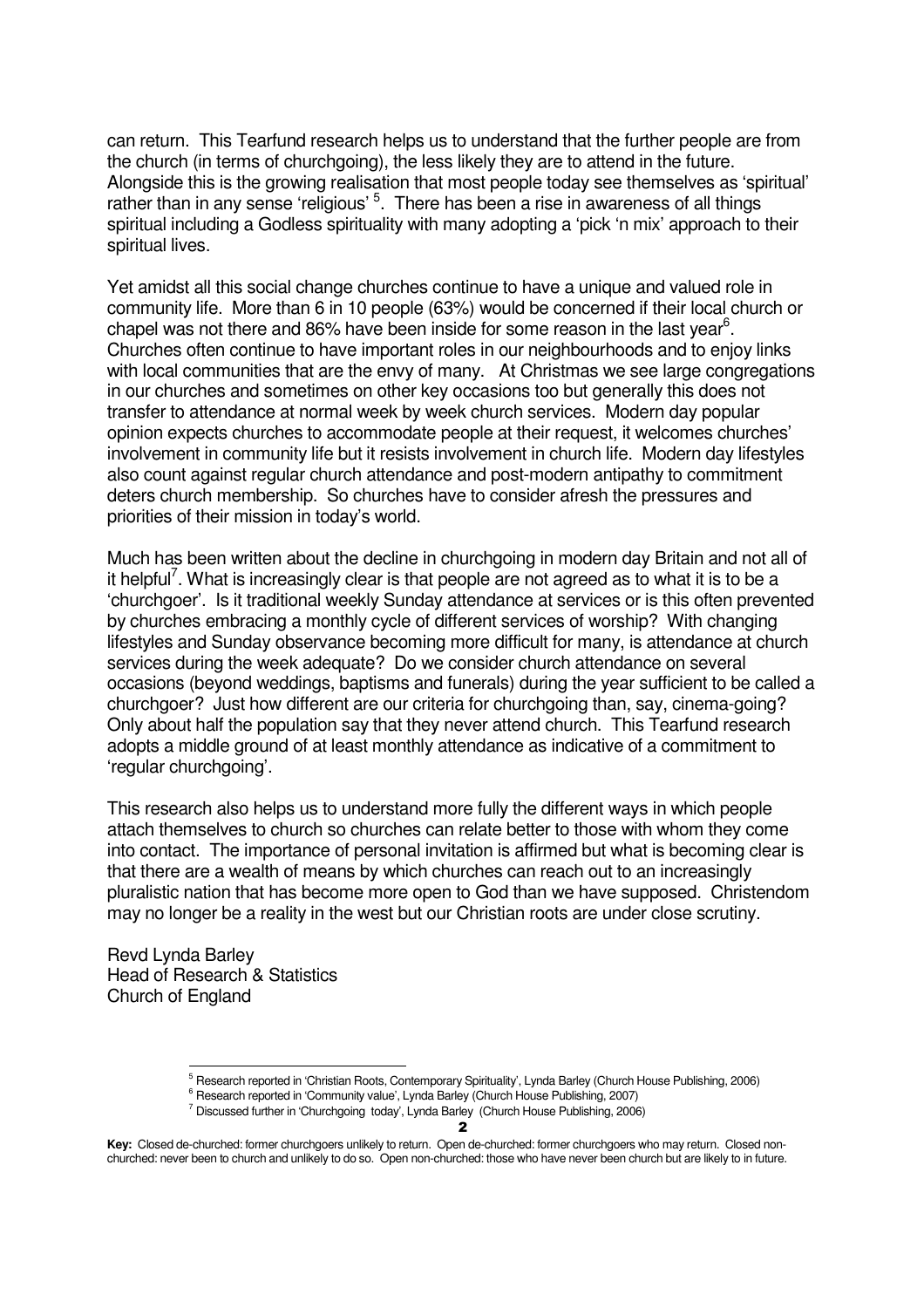### **This research**

This report represents the main findings that emerge from research conducted by TNS on behalf of Christian relief and development agency Tearfund among a representative poll of 7,000 adults in the UK, aged 16 or over, between  $8<sup>th</sup>$  February to  $5<sup>th</sup>$  March 2006. A sample of this magnitude provides robust evidence on churchgoing behaviour.

As well as documenting the proportions who attend church on a regular or occasional basis, the research also looks beyond this core to the whole of UK society – including those who have experienced church in the past ('de-churched'), those who have never been to church ('non-churched') and those of other faiths. The report also explores variations in churchgoing behaviour by demographics, reasons for churchgoing and triggers to attendance.

The Technical Appendix is included in the electronic version of this report which is available to download from the Tearfund website www.tearfund.org. The Technical Appendix provides supporting tables and charts that are referenced within the main body of the report. (Appendix 1), full details of the research methods (Appendix 2) and discussion of how this research sits within the context of other research on churchgoing (Appendix 3).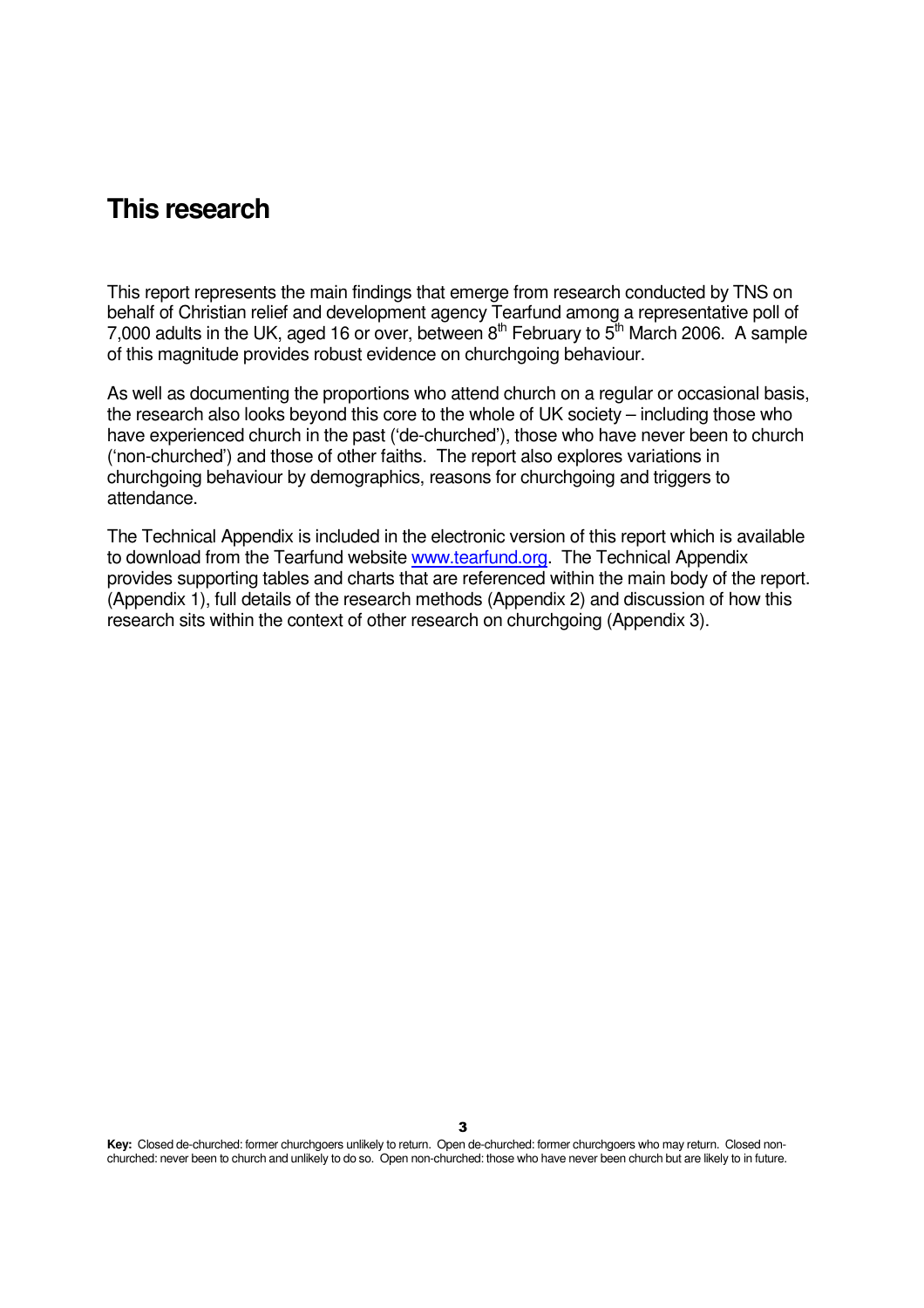# **2. Christianity and church experiences**

## **2.1 Religion**

Tearfund asked UK adults, "Do you regard yourself as belonging to any particular religion?"

**Just over half (53%) of UK adults belong to the Christian religion, which is equivalent to 26.2 million adults in the population. 6% or 3.2 million adults belong to other faiths, meaning that three out of five UK adults have a religious affiliation. The remaining two fifths (39%), 19 million adults, say they have no religion.** 

An identical question has been asked on the Government's British Social Attitudes Survey for many years. The latest results from 2004 were very similar, indicating 53% Christian, 3% other faiths, 43% no religion<sup>8</sup>. However affiliation to Christianity is higher on the Census. On the 2001 Census, 72% of the UK population said they were Christian, 5% other religions, 16% no religion and 7% declined to answer. However the Census in England and Wales asked a softer question "What is your religion?".<sup>9</sup>

These comparisons suggest a difference between nominal affiliation on a Census form and being truly committed to a particular faith. In England and Wales around one in four of those adults who would describe themselves nominally as Christian on the Census form do not consider that they actually 'belong' to the Christian religion. Similarly around one in six of people classifying themselves as other religions on the Census do not consider they 'belong' to that religion.

Religious affiliation varies by gender, age and region as shown in *Figure 1* in Appendix 1. Key variations are described below.

### **Faith or no faith**

- Men are less interested in Christianity than women. Among women, there are close to twice as many Christians (60%) than those with no religion (33%). However men are less likely to affiliate to the Christian faith (47%), with just as many who are non-religious (45%).
- Older people are more likely to belong to the Christian faith. Three quarters of 65 -74 year olds and 82% of over 75 year olds, compared with an average 53%. At the other end of the age spectrum only a third of 16-34 year olds are Christian, and among under 45 year olds the non-religious outnumber Christians.

So the proportion of Christians increases with increasing age. This may be due to a cohort effect - that is older generations have greater affiliation to Christianity and younger people will not age into religion, to any greater extent.

4

<sup>&</sup>lt;sup>8</sup> Among a sample of 3,200 adults in Great Britain, aged 18 or over.

<sup>&</sup>lt;sup>9</sup> In Scotland and Northern Ireland the question included 'belonging' in the wording.

**Key:** Closed de-churched: former churchgoers unlikely to return. Open de-churched: former churchgoers who may return. Closed nonchurched: never been to church and unlikely to do so. Open non-churched: those who have never been church but are likely to in future.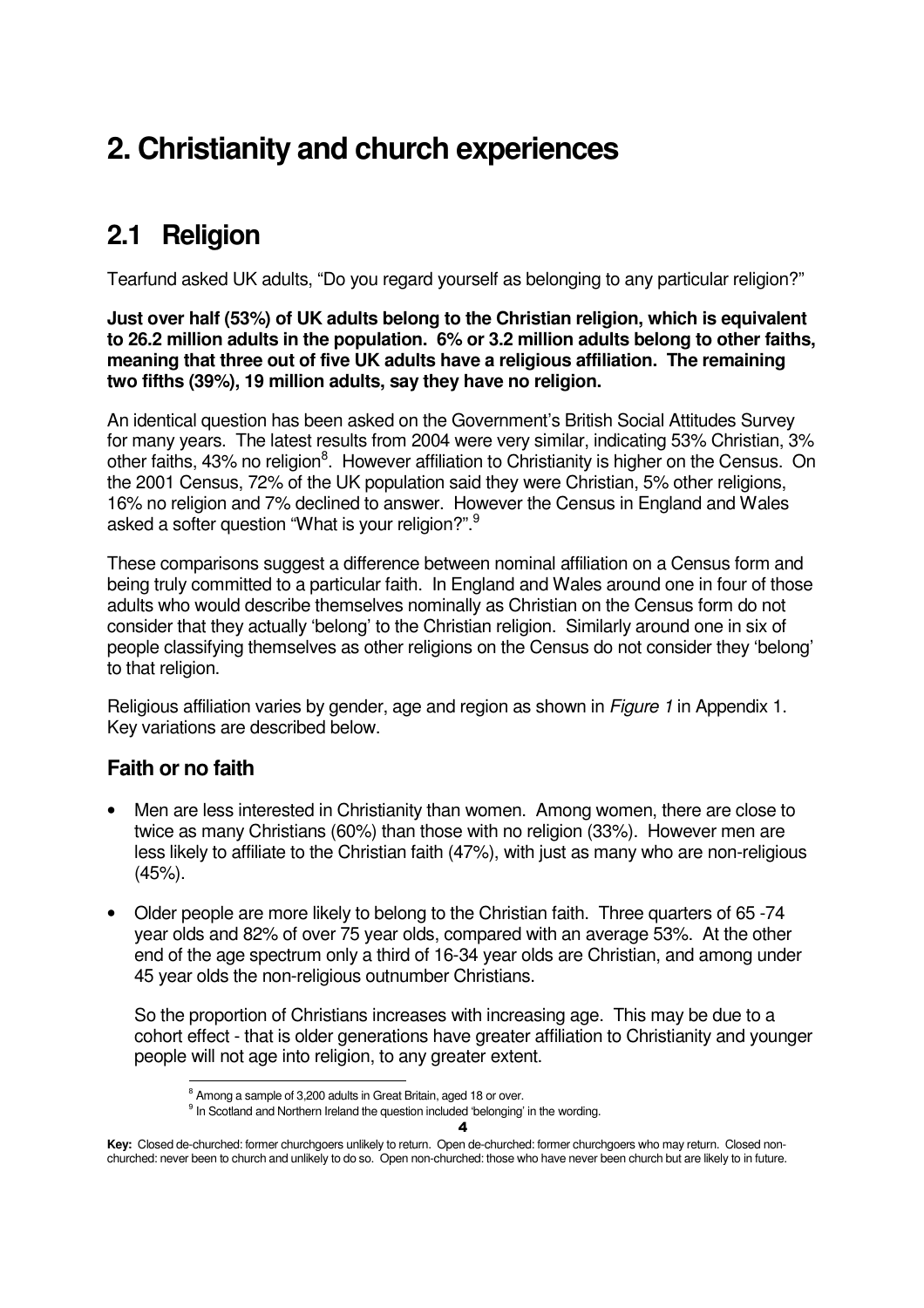### **Christianity or other faiths**

- Significantly, 11% of 16-34 year olds belong to religions other than Christianity compared with an average of 6%. This is related to the younger age profile of ethnic minorities in the UK.
- Greater London is a multi-faith city with one in five adults (20%) belonging to a religion other than Christianity, half of adults are Christian (49%) and only a quarter of Londoners (just 27%) have no religion (compared to a national average of 39%).
- Northern Ireland is very different from the rest of the UK in that 81% are Christians and only 0.4% belong to other religions.

### **2.2 Church attendance and experience in the UK**

To help paint as comprehensive a picture as possible of churchgoing habits and experiences, Tearfund created a segmentation model, adapted from one developed by Philip Richter and Leslie Francis  $(1998)^{10}$ .

The Tearfund research asked all adults except those of other religions their frequency of church attendance. Current churchgoers were classified as either regular, fringe or occasional attendees. People who had not attended church in the last year were categorised according to their past and anticipated future attendance at church:

- $\triangleright$  Had they been to church in the past "de-churched"
- $\triangleright$  Had they never attended church, apart from weddings, baptisms or funerals "nonchurched"
- $\triangleright$  Were they fairly/very likely to go to church in the future "open" to attending
- $\triangleright$  Were they unlikely/not at all likely to go to church in the future "closed" to attending in future).

The precise questioning used is available upon request. The resulting model which provides a comprehensive picture of church experience in the UK is shown in Figure 1a.

**Figure 1a Model of church attendance and experience in the UK** 

l <sup>10</sup> 'Gone but not forgotten', Philip Richter & Leslie Francis. (Darton, Longman and Todd, 1998)

**Key:** Closed de-churched: former churchgoers unlikely to return. Open de-churched: former churchgoers who may return. Closed nonchurched: never been to church and unlikely to do so. Open non-churched: those who have never been church but are likely to in future.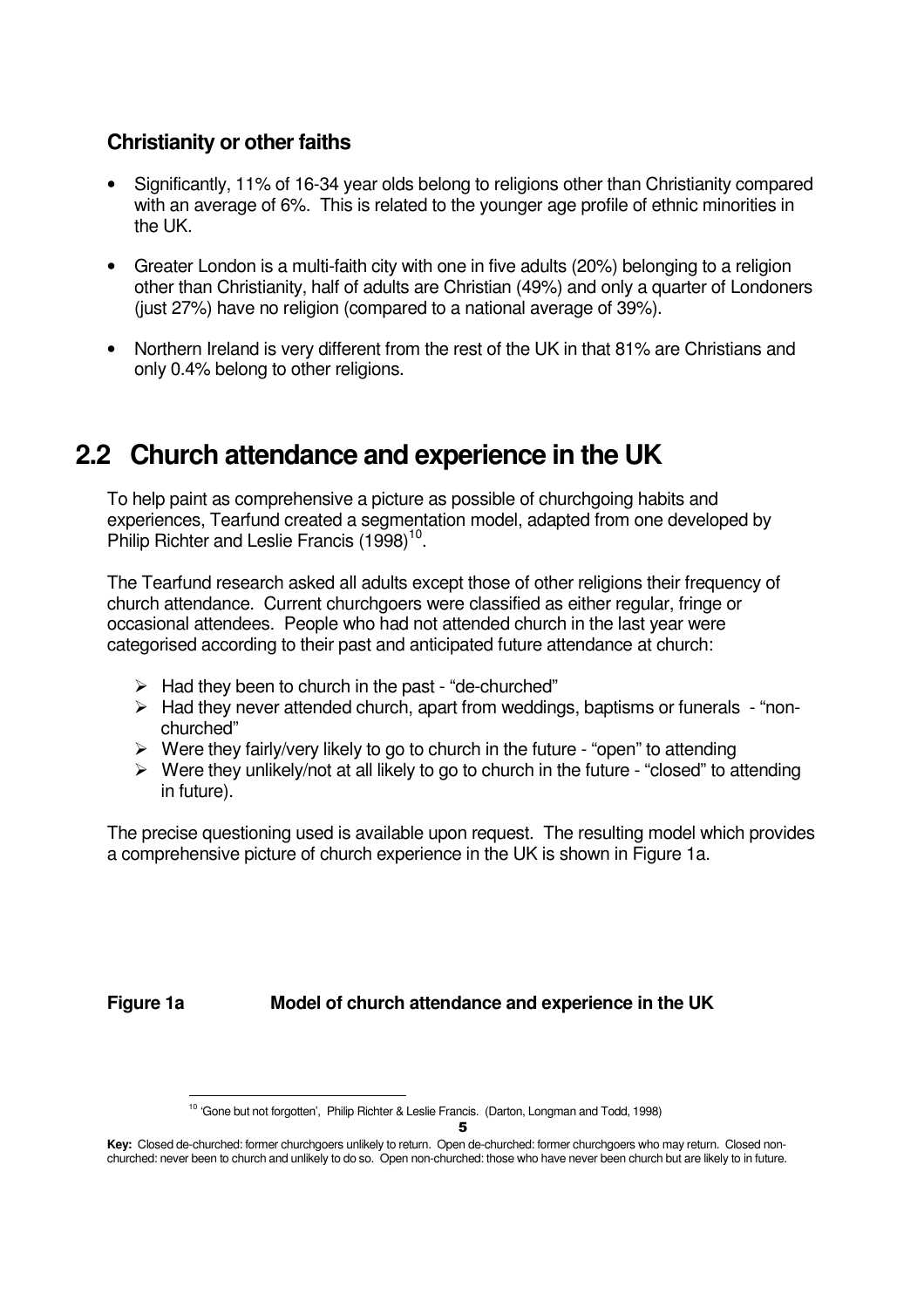

### **KEY**

### **Regular churchgoers**

• 15% of UK adults go to church at least once a month. This is equivalent to 7.6 million regular churchgoers in the UK.

### **Fringe churchgoers**

• 3% of UK adults go to church less than monthly but at least six times a year. This is equivalent to 1.6 million fringe churchgoers in the UK.

### **Occasional churchgoers**

• 7% of UK adults go to church less than six times a year but at least once a year. This is equivalent to 3.4 million occasional churchgoers in the UK.

### **Open de-churched**

• 5% of UK adults do not go to church\* but they used to attend in the past and are very or fairly likely to go to church in future. This is equivalent to 2.3 million adults in the UK who are open de-churched.

### **Closed de-churched**

• 28% of UK adults do not go to church\*, used to attend in the past but say they are not very or not at all likely to go to church in future. This is equivalent to 13.7 million adults in the UK who are closed de-churched.

### **Open non-churched**

• 1% of UK adults have never been to church in their life, apart from weddings, baptisms or funerals yet say they are very or fairly likely to go to church in future. This is equivalent to 0.6 million adults in the UK who are open non-churched. **contains a control** contains a contain contains a contain contains a contain contains a contain contains a contain contains a contain contains a contain contains a contain contains a contain contain

### **Closed non-churched**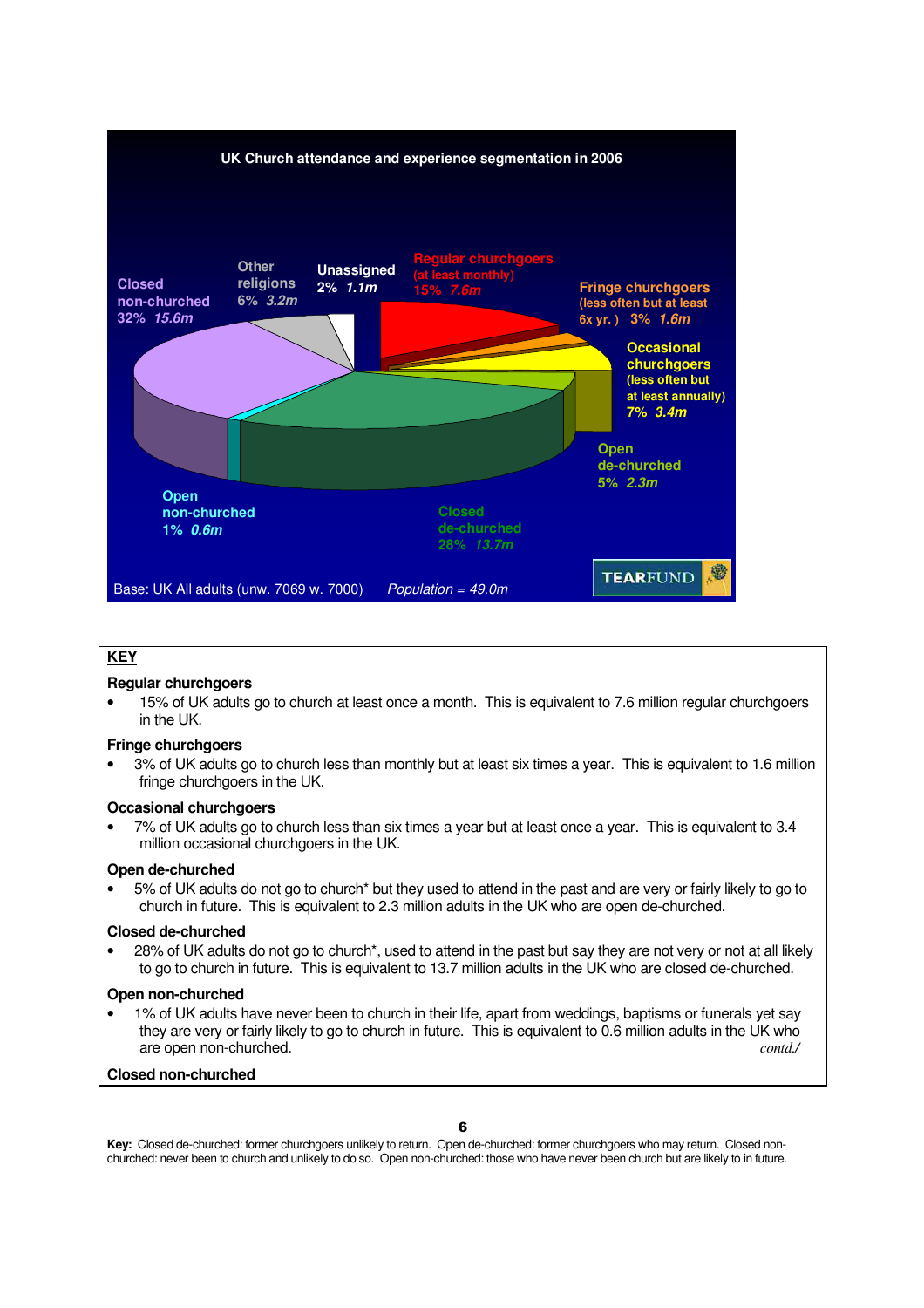• 32% of UK adults have never been to church in their life, apart from weddings, baptisms or funerals and are not very or not at all likely to go to church in future. This is equivalent to 15.6 million adults in the UK who are open closed non-churched.

### **Other religions**

• 6% of UK adults, equivalent to 3.2 million people, belong to religions other than Christianity.

#### **Unassigned**

• Only 162 respondents (2%) were "unassigned" because they did not answer the question on prior church attendance, although none of these had been to church in the last 12 months. A third of them attended church less than once a year or never, whilst two thirds declined to state their frequency of attendance.

\* never attend or go less than once a year.

If we consider that attending church at least once a month is indicative of a commitment to regular churchgoing, then there are **15% of UK adults who are regular churchgoers, which projects to around 7.6 million people.**

**However there are just as many adults in the UK - 7.3 million or 15% - who are either fringe churchgoers, occasional churchgoers or open de-churched.** These people have some sympathy or connection with church through infrequent or sporadic attendance, or they have attended in the past and are open to returning. Outside of current regular churchgoers, these are potentially the most receptive people to approaches aimed at encouraging greater or renewed commitment to churchgoing.

**There are a further 600,000 adults who have no experience of church at all yet are open to going in future** - the open non-churched. This small group of receptive people are likely to need different approaches to attract them into church because of their secular background and unfamiliarity with churchgoing (see Section 4.3) but they may also have less pre-conceptions about what to expect.

**Adding together the open de-churched (2.3 million) and the open non-churched (0.6 million) gives 2.9 million people (6% of UK adults) who say they are likely to go to church in future.** Put another way, one in every seventeen UK adults are open to churchgoing, if only churches reach out to them.

**A third (33%) of UK adults are de-churched (16 million people) and a third (33%) are non-churched (16.2 million).** Therefore 32.2 million or two thirds (66%) of UK adults are secular in that they have no connection with church at present. The vast majority of these – 29.3 million – are 'closed' to attending church in future (equivalent to 60% of all adults). This highlights the ongoing challenge facing churches today in attracting new members from a secular audience, for most of whom churchgoing is simply not on their agenda.

**Key:** Closed de-churched: former churchgoers unlikely to return. Open de-churched: former churchgoers who may return. Closed nonchurched: never been to church and unlikely to do so. Open non-churched: those who have never been church but are likely to in future.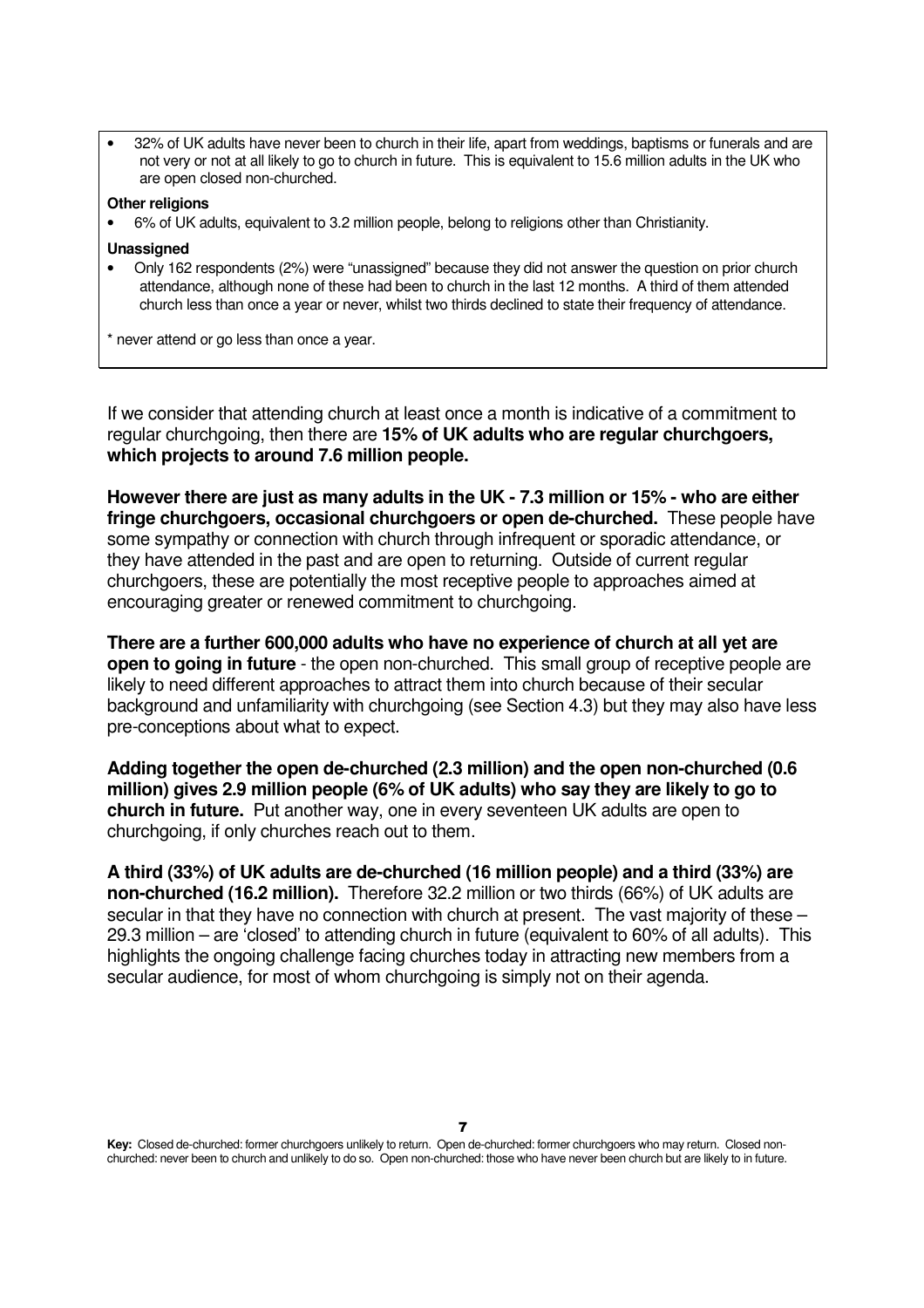### **Demographic variations**

The size of each of the segments in this model varies by religion, ethnicity, gender, age, region and social status. Variations by these demographics are described below with supporting data in tables and charts at Appendix 1 of the Technical Appendix (available on Tearfund's website www.tearfund.org).

### **Christian but not churchgoers?**

Among the 53% of UK adults who say they belong to the Christian religion, three in ten (28%) are regular churchgoers – nearly twice the national average - and a further 17% attend at least annually. This raises the question, 'what is being a Christian?' and how much is it about attending church. This also highlights the opportunity for churches to consider ways to engage with and include Christian followers to become more active churchgoers.

Christians who are not attending church at present tend to be closed de-churched (29%) rather than closed non-churched (18%); although this balance may shift in future. Adults who say they have 'no religion' are predominantly closed non-churched (57%); only 5% have attended church in the last year. (Figure 2 in Appendix 1).

### **Men less open to church**

Women are more regular churchgoers than men (19% vs. 11%) and also more likely to be infrequent attendees or open de-churched (18% vs. 12% men). Men are much more likely to be closed non-churched i.e. with no prior experience of church and unlikely to change their ways (Figure 2 in Appendix 1).

### **Churchgoing in black culture**

Regular churchgoing is particularly high among adults of black ethnic origin at 48% - over three times the proportion among white adults (15%). Asians are predominantly of other religions (85%) and half as likely to be regular churchgoers ( $7\%$ ) as white adults. (Figure 3 in Appendix 1).

### **Churchgoing a waning tradition?**

There are substantial variations in the balance of difference segments by age (see Figure 1b). Our research cannot confirm whether people will adopt the current churchgoing habits of their elders as they progress through life or retain their existing behaviour. They may not necessarily retain all the characteristics of their cohort - they may also make some changes in behaviour as they move into different life stages. Young adults, who are predominantly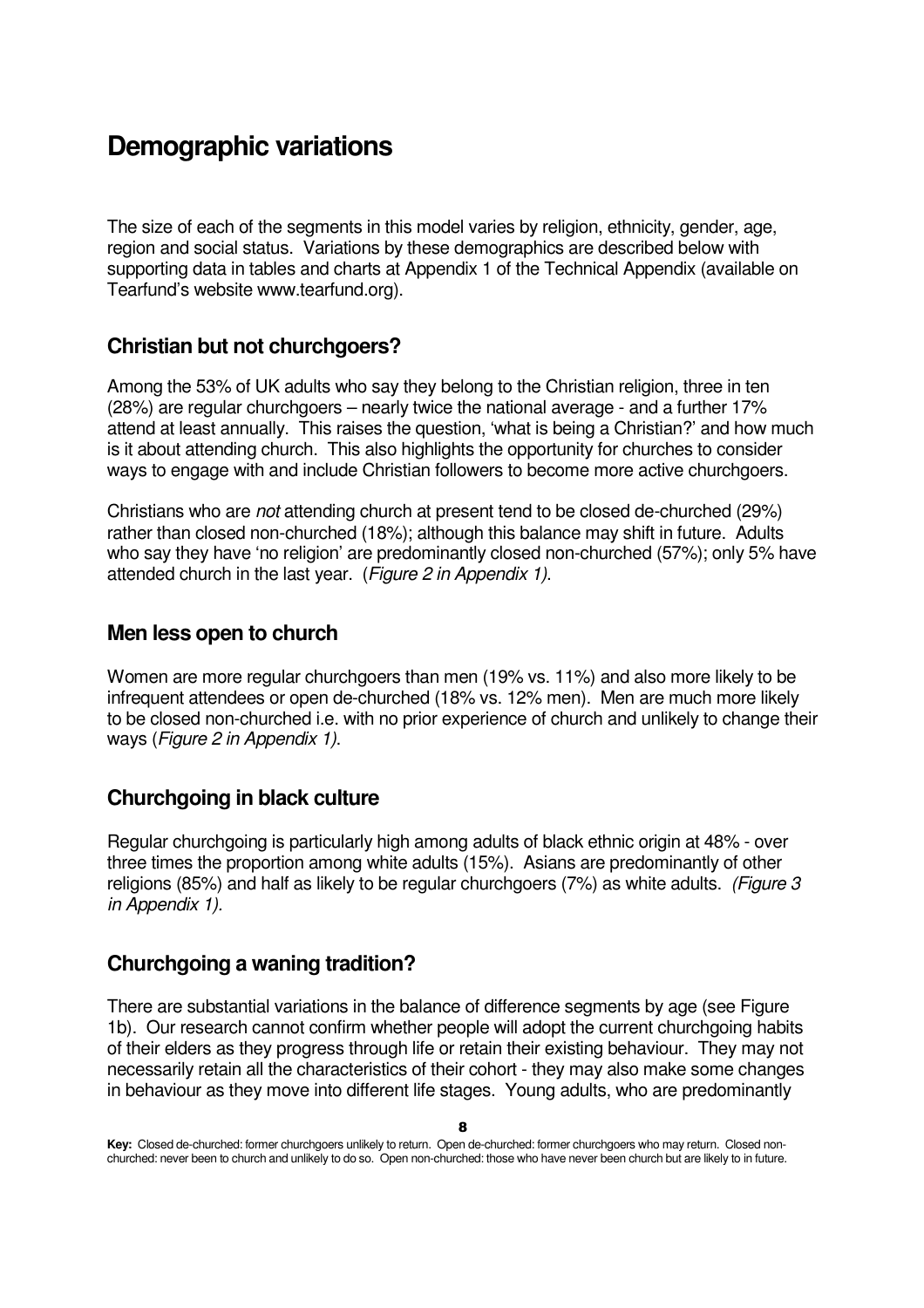closed non-churched are likely to remain characterised as such, as they age, although they may exhibit some increased churchgoing as they start families and enter middle age. The relative balance is likely to be towards cohort effects outweighing life stage effects, since trend data<sup>11</sup> suggest that churchgoing is in decline and UK society is becoming increasingly secular.

Regular churchgoing is more prevalent among older people, rising from only 10% of 16-24 year olds to 26% of over 75 year olds. The proportions of fringe and occasional churchgoers hold broadly steady by age. The proportion who are open non-churched is marginally (but significantly) higher among adults aged 16-34, at 2%, compared with 1% among all adults. In other words despite their lack of experience of church, young adults are less likely to have ruled it out completely.

| <u>All</u>     | <u>16-24</u>            | $25 - 34$       | 35-44          | $45 - 54$      | $55 - 64$ | 65-74          | $75+$          |
|----------------|-------------------------|-----------------|----------------|----------------|-----------|----------------|----------------|
| (7069)         | (937)                   | (1122)          | (1308)         | (1077)         | (1033)    | (972)          | (620)          |
| %              | %                       | %               | %              | %              | %         | %              | $\%$           |
| 15             | 10                      | 11              | 12             | 15             | 18        | 25             |                |
| 3              | $\overline{\mathbf{3}}$ | $\overline{2}$  | $\overline{3}$ | 3              | 4         | 4              |                |
| $\overline{7}$ | $\overline{3}$          | $\overline{7}$  | 8              | $\overline{7}$ | 8         | 8              | 6              |
| 5              | 6                       | 4               | 6              | 4              | 6         | 3              | $\overline{2}$ |
| 28             | 18                      | $\overline{21}$ | 25             | 30             | 32        | 36             | 41             |
| 1              | $\overline{2}$          | $\overline{2}$  | 1              | 1              | 1         | 1              |                |
| 32             | 45                      | 39              | 34             | 31             | 26        | 19             | 16             |
| 6              | 11                      | 11              | $\overline{7}$ | 5              | 4         | 3              | 3              |
| $\overline{2}$ | $\overline{2}$          | $\overline{2}$  | 3              | 3              | 1         | $\overline{2}$ | 1              |
|                |                         |                 |                |                |           |                |                |

### **Figure 1b Church attendance and experience in the UK, by age**

Younger people: more non-churched & other religions.

On considering the secular segments of society, an interesting pattern emerges by age. The proportion that are closed de-churched increases from 18% of 16-24s to 41% of over 75s; whilst the opposite is true for closed non-churched, *decreasing* from 45% of 16-24s to 16% of over 75s.

1

<sup>&</sup>lt;sup>11</sup> "Pulling Out of the Nosedive: A Contemporary picture of churchgoing. What the 2005 English Church Census reveals" Dr. Peter Brierly, Christian Research (2006)

**Key:** Closed de-churched: former churchgoers unlikely to return. Open de-churched: former churchgoers who may return. Closed nonchurched: never been to church and unlikely to do so. Open non-churched: those who have never been church but are likely to in future.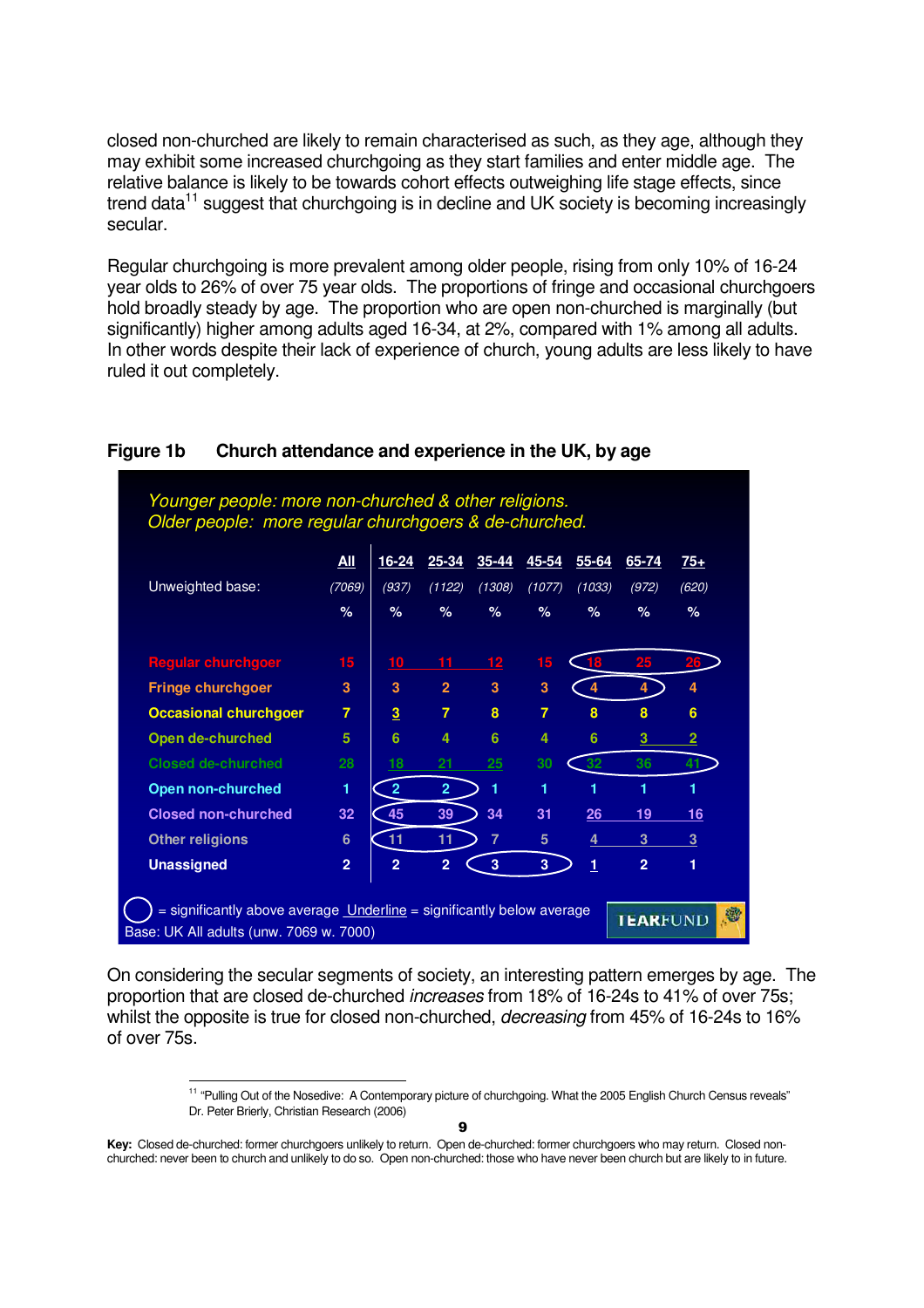Among over 55s the proportions that are closed de-churched outweigh the proportions that are closed non-churched. Among middle aged adults aged 45-54 the proportions who are closed de-churched and closed non-churched are equivalent (30% and 31% respectively). Among 16-44 year olds the proportion who are closed non-churched outweighs the proportion who are closed de-churched. In other words, **younger adults are more likely to have grown up with no experience of church and be closed to the possibility of attending, whereas older people are more likely to have experienced church at some point in their life and rejected it**.

Logically, younger adults who are non-churched now, cannot become de-churched as they age, unless they first become churchgoers; so it is likely that the proportion of middle-aged and older people who are non-churched will gradually increase in future. Concomitantly, the proportion that is de-churched is anticipated to decline in future, as the elderly who have greatest history of churchgoing gradually pass away.

Figure 4 in Appendix 1 projects the actual number of people in each segment for different age bands.

### **National and regional variations**

l

Patterns of church attendance and experience are by no means constant throughout the UK. There are variations reflecting the differing heritages of the four component parts of the UK and across the English regions. Figure 5 in the Appendix projects the actual number of people in each segment for each of the constituent countries, as well as for Great Britain<sup>12</sup>.

- Northern Ireland has the highest percentage of regular churchgoers at 45% and only 44% either de-churched or non-churched (Figure 1c).
- Wales is arguably the most secular nation, in the sense that over three quarters (78%) are either de-churched or non-churched and only 12% are regular churchgoers.
- Wales and Scotland have the highest proportions who are closed de-churched (46% and 34% respectively). In these nations, those with a tradition of churchgoing at some point in their life outweigh those with no experience of church at all.
- In England the reverse is true: those with no experience of churchgoing (34%) marginally outnumber those who have been to church at some time in their life (31%). England has the highest proportion of the four nations who are closed non-churched (33%). England is the most multi-cultural of the four nations with 7% of other religions.

<sup>&</sup>lt;sup>12</sup> Great Britain has an almost identical church attendance profile to the whole of the UK since Northern Ireland accounts for less than 3% of the UK population, so despite Northern Ireland having much higher church attendance than elsewhere this has only a very small impact on the UK profile.

**Key:** Closed de-churched: former churchgoers unlikely to return. Open de-churched: former churchgoers who may return. Closed nonchurched: never been to church and unlikely to do so. Open non-churched: those who have never been church but are likely to in future.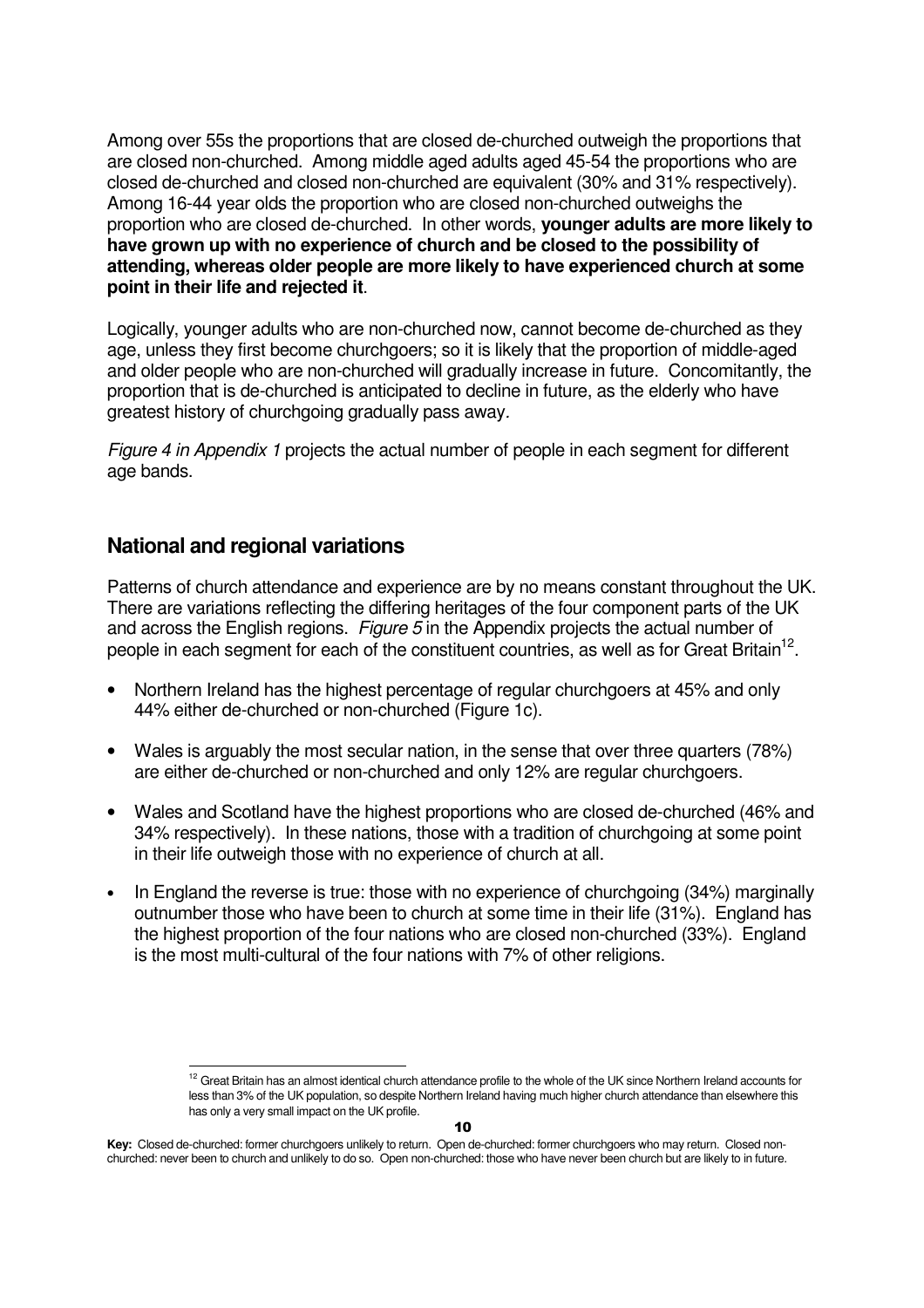| England: more non-churched & other religions<br>Scotland: more de-churched and slightly more regular churchgoers<br>Wales: more closed de-churched N.I. : substantially more regular churchgoers |                |                 |                 |                |                |  |  |  |  |
|--------------------------------------------------------------------------------------------------------------------------------------------------------------------------------------------------|----------------|-----------------|-----------------|----------------|----------------|--|--|--|--|
|                                                                                                                                                                                                  | <u>UK</u>      | <b>England</b>  | <b>Scotland</b> | <b>Wales</b>   | $M$            |  |  |  |  |
| Unweighted base:                                                                                                                                                                                 | (7069)         | (5907)          | (603)           | (354)          | (205)          |  |  |  |  |
|                                                                                                                                                                                                  | %              | $\%$            | %               | $\%$           | %              |  |  |  |  |
| <b>Regular churchgoer</b>                                                                                                                                                                        | 15             | 14              |                 | 12             |                |  |  |  |  |
| <b>Fringe churchgoer</b>                                                                                                                                                                         | 3              | 3               | 5               | $\overline{2}$ | $\overline{2}$ |  |  |  |  |
| <b>Occasional churchgoer</b>                                                                                                                                                                     | 7              | 7               | $5\overline{)}$ | 6              | 7              |  |  |  |  |
| Open de-churched                                                                                                                                                                                 | 5              | 5               | 5               | 5              | 6              |  |  |  |  |
| <b>Closed de-churched</b>                                                                                                                                                                        | 28             | 26              | 34              | 46             | <u> 16</u>     |  |  |  |  |
| <b>Open non-churched</b>                                                                                                                                                                         |                |                 | 0.5             |                | $\overline{2}$ |  |  |  |  |
| <b>Closed non-churched</b>                                                                                                                                                                       | 32             | 33              | 26              | 26             | 20             |  |  |  |  |
| <b>Other religions</b>                                                                                                                                                                           | 6              | 7               | $\overline{3}$  | $\overline{2}$ | 0.4            |  |  |  |  |
| <b>Unassigned</b>                                                                                                                                                                                | $\overline{2}$ | 2               | 3               | 1              | 1              |  |  |  |  |
| = significantly above average Underline = significantly below average<br>Base: UK All adults (unw. 7069 w. 7000)                                                                                 |                | <b>TEARFUND</b> | 龝               |                |                |  |  |  |  |

### **Figure 1c Church attendance and experience in the UK, by country**

• Unique amongst the English regions, London is not the heartless capital is it sometimes portrayed as being. It has the highest proportion of regular churchgoers (22%) of any English province, and second only to Northern Ireland UK-wide. London also has the lowest proportions who are closed de-churched (14%) or closed non-churched (25%) of any English region. London also has the most religiously diverse population with 20% belonging to religions other than Christianity – much higher than elsewhere in the UK.

Other notable variations across England are listed below (Figure 6 in Appendix 1):

- East England and the South West have above average proportions of occasional churchgoers (11% and 9% respectively) and closed de-churched (32% and 35%).
- The North East and Yorkshire & Humberside have the lowest proportion of churchgoers (18% and 20% attending at least once a year respectively compared to 24% in England as a whole). Yet, in the North East the proportion who are open non-churched is higher than elsewhere in England (3% vs. 1%).
- The proportion who are closed non-churched is highest in the South East (39%), Yorkshire & Humberside (38%) and East Midlands (37%).
- Overall, the most secular regions of England with the highest proportion who are either dechurched or non-churched are: the North East (76%), Yorkshire & Humberside (72%) and the South West (72%).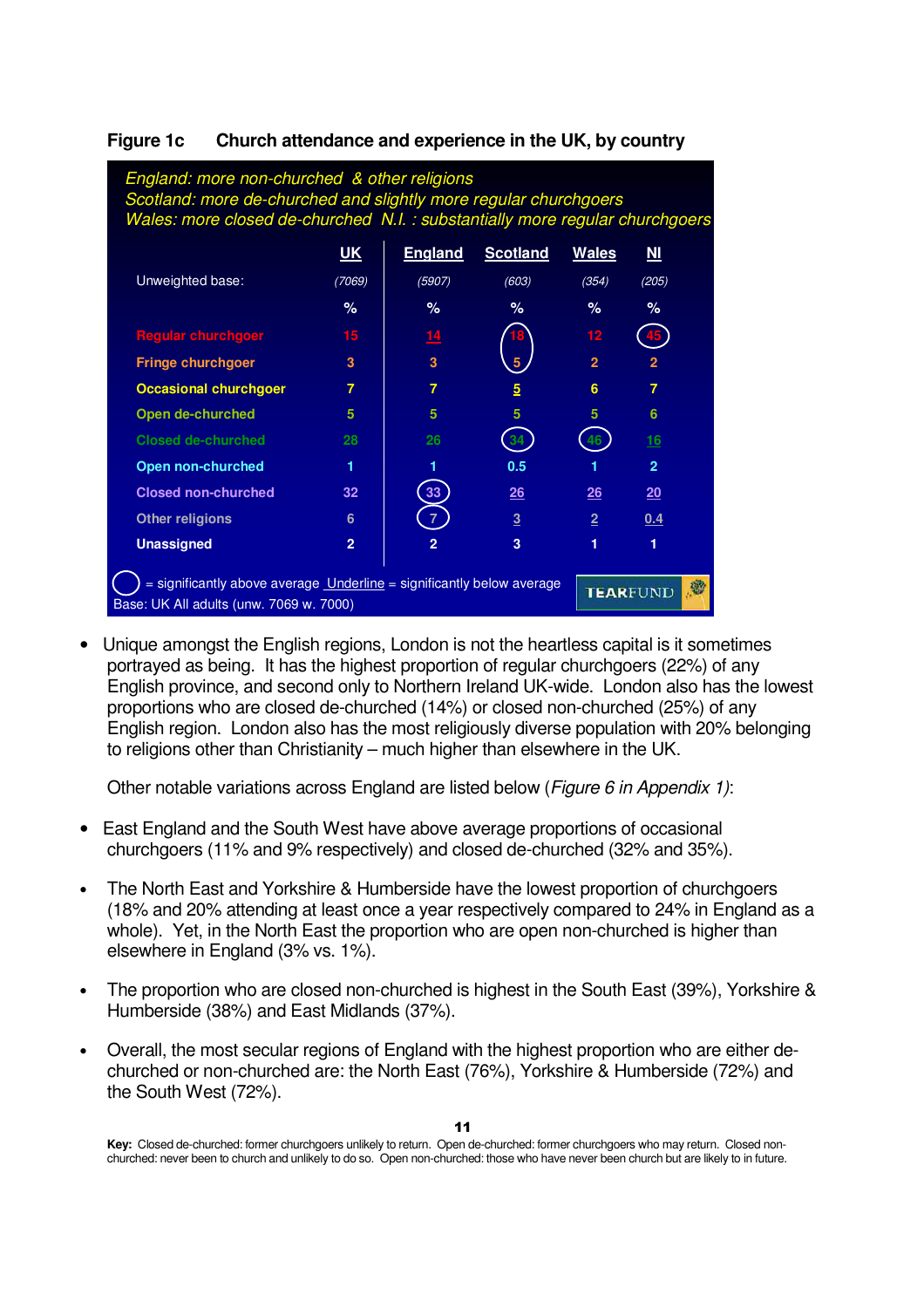### **Churchgoing a middle class pursuit**

The research confirms the belief that churchgoing is associated with those of higher social grade. Adults in social grades AB (professionals, senior and middle management) have above average prevalence of regular churchgoers (22% and 21% respectively), as well above average proportions of fringe or occasional churchgoers.

Adults of social grade C2, D (skilled, semi-skilled and unskilled manual) have the lowest proportion of regular churchgoers (12%) and the highest proportion who are closed nonchurch (37% and 40% respectively).

Adults in social grade E, which includes those entirely dependent on the State long-term, through sickness, unemployment or old age etc., have the highest proportion who are not currently attending church and yet open to attending in future (8%). (Figure 7 in Appendix 1).

Unemployed job seekers are less likely to be regular churchgoers (7% vs. 15% national average) or to be fringe/occasional attendees (6% vs. 10%). Almost half (48%) of unemployed people are closed non-churched compared with a national average of a third (32%). However unemployed people with past experience of churchgoing are more open to returning than the national average (open de-churched 8% vs. 5%) and less closed to the possibility (closed de-churched 21% vs. 28%).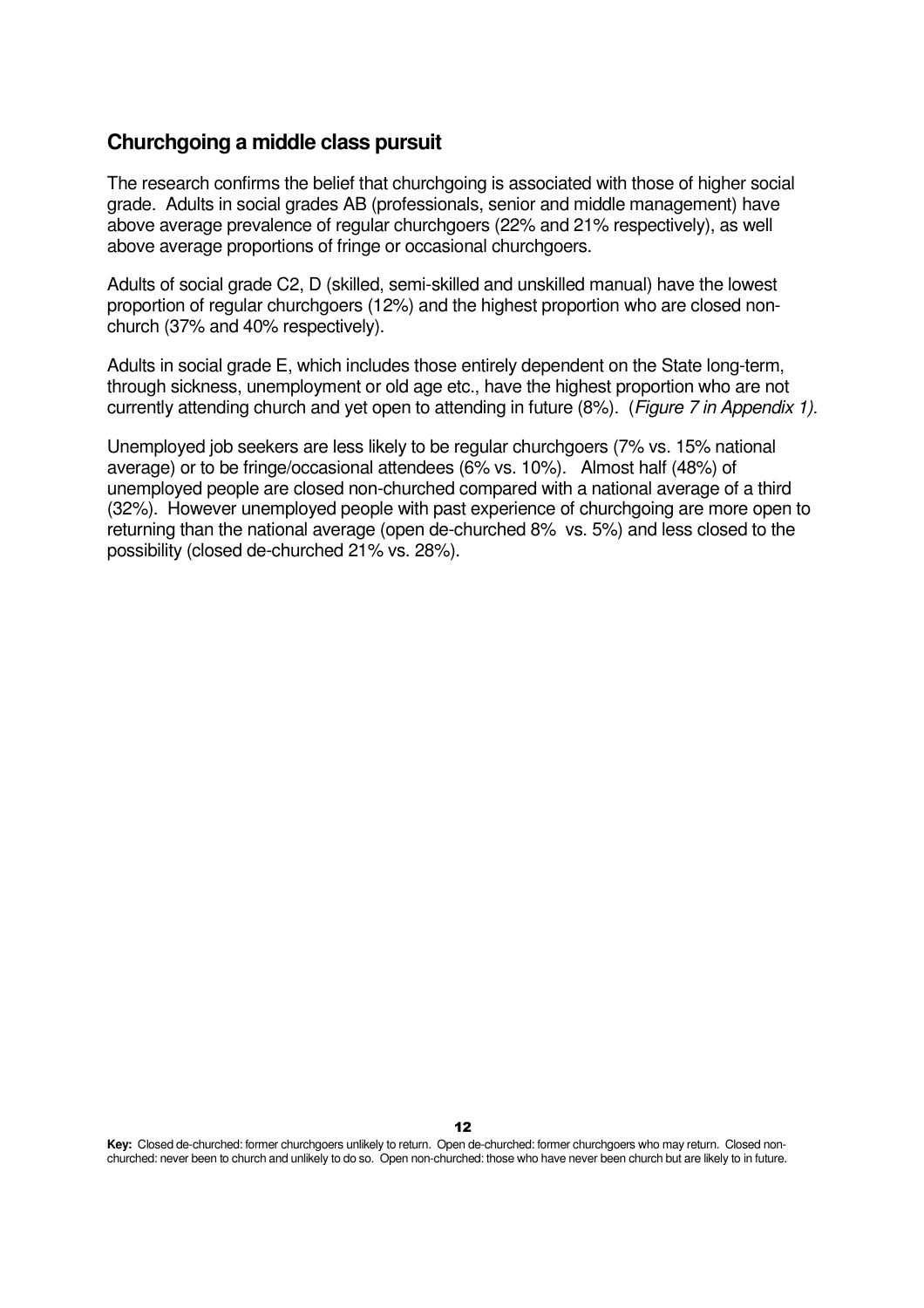# **3. Profile and frequency of regular attendees**

### **3.1 Frequency of church attendance**

The Tearfund research asked all UK adults except those belonging to other religions<sup>13</sup> their frequency of church attendance as follows:

"Apart from special occasions such as weddings, baptisms and funerals, how often nowadays do you go to Church? PROMPT IF NECESSARY: This might be to a traditional Church building on a Sunday, but it could be in another location, and could be midweek."

Figure 3a below gives the full range of responses, with projections to the UK adult population. (*Figure 9* in Appendix 1 gives the equivalent data for each of the four nations, and for GB).

One in four of the UK adult population say they go to church at least once a year. Among UK adults:

- 4.9 million go to church at least weekly (10% of the UK adult population).
- 7.6 million attend church at least monthly (15%).
- 12.6 million attend church at least annually (26%).

1

• 28.8 million (59%) never or practically never go to church.

### **Figure 3a Frequency of church attendance among UK adults (February 2006)**

| Base: UK adults aged 16+                  |        |                       |              |                       |
|-------------------------------------------|--------|-----------------------|--------------|-----------------------|
| Unweighted base                           | (7069) | 49.0                  |              | 49.0                  |
| Weighted base                             | (7000) | Population projection |              | Population projection |
|                                           | $\%$   | (millions)            | Cumulative % | (millions)            |
| Go to church at least:                    |        |                       |              |                       |
| Once a week or more                       | 10.0%  | 4.9                   | 10.0%        | 4.9                   |
| Less often but at least once in two weeks | 2.2%   | 1.1                   | 12.3%        | 6.0                   |
| Less often but at least once a month      | 3.2%   | 1.6                   | 15.4%        | 7.6                   |
| Less often but at least six times a year  | 3.4%   | 1.6                   | 18.8%        | 9.2                   |
| Less often but at least twice a year      | 4.1%   | 2.0                   | 22.9%        | 11.2                  |
| Less often but at least once a year       | 2.8%   | 1.4                   | 25.7%        | 12.6                  |
|                                           |        |                       |              |                       |
| Less often than once a year               | 5.0%   | 2.4                   | 30.7%        | 15.0                  |
| Varies too much to say                    | 1.4%   | 0.7                   | 32.1%        | 15.7                  |
| Never or practically never                | 58.7%  | 28.8                  |              |                       |
| Refused/ don't know                       | 2.8%   | 1.4                   |              |                       |
| Adults belonging to other religions       | 6.4%   | 3.2                   |              |                       |

Population projections are calculated on latest (2004-based) population projections for year 2006 from the Government Actuary's Department. Where figures do not sum exactly this is due rounding and weighted data.

> $13$  It was felt to be inappropriate to ask people who had just stated their religion as other than Christianity, to ask how often they went to church.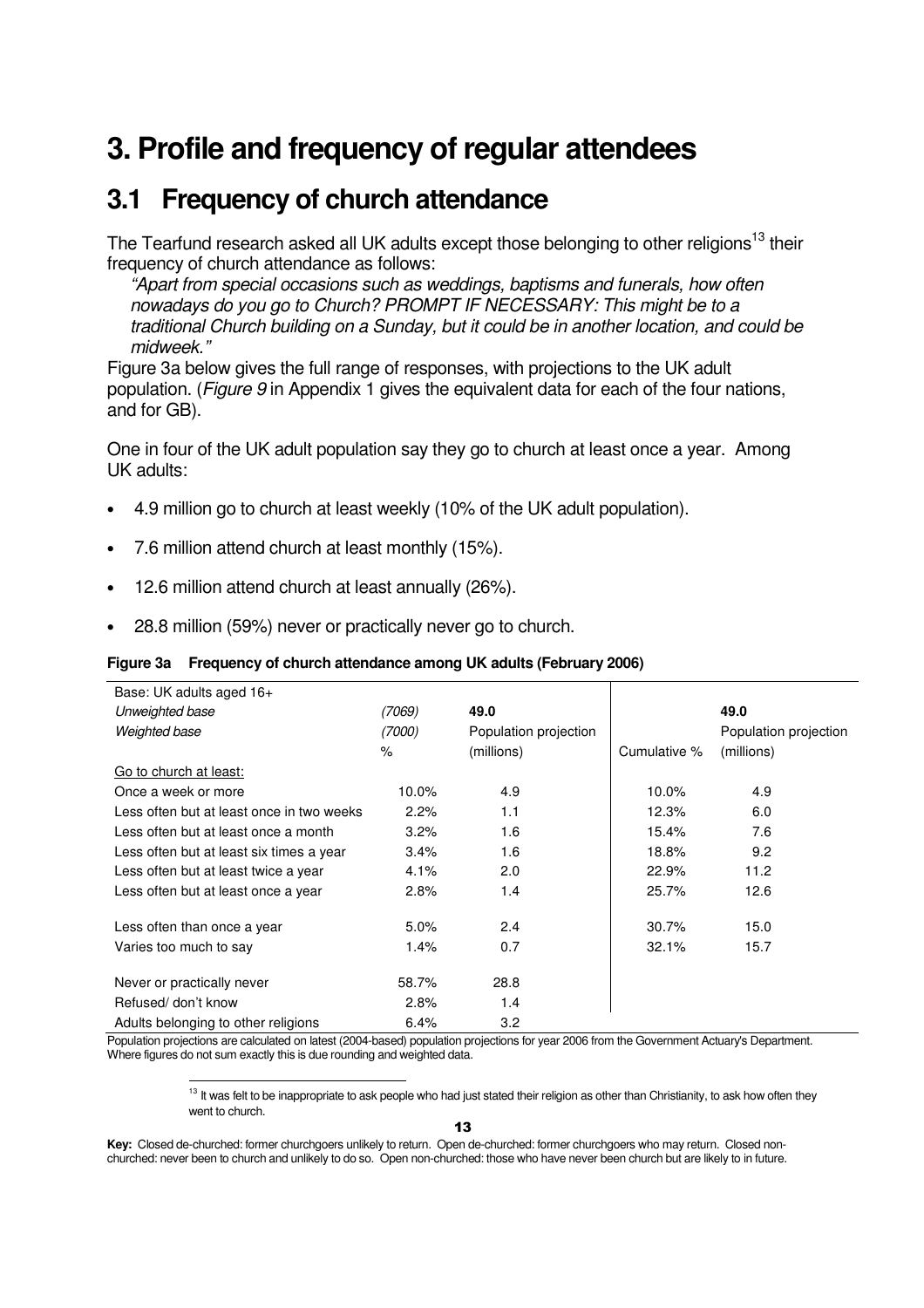# **3.2 Comparisons with other surveys**

Comparing the Tearfund's survey with the British Social Attitudes survey the results are very similar, but trying to compare with the English Church Census is not straightforward because a different methodology was used.

| At least:    | <b>Tearfund research</b><br>(2006) | <b>British Social Attitudes Survey</b><br>(2004) |
|--------------|------------------------------------|--------------------------------------------------|
| Weekly       | 10.1%                              | 9.5%                                             |
| Monthly      | 15.3%                              | 16.4%                                            |
| Twice a year | 22.4%                              | 24.4%                                            |
| Annually     | 24.9%                              | 28.6%                                            |

|  |  |  | Figure 3b Frequency of churchgoing among GB adults aged 18+, who are Christian or of no religion |
|--|--|--|--------------------------------------------------------------------------------------------------|
|--|--|--|--------------------------------------------------------------------------------------------------|

Whereas the English Church Census took a snapshot of a particular week from congregations across 50% of all churches in England, the Tearfund research asks people to state their *typical* frequency of attendance. It is likely that the different methodologies resulted in the variation between Tearfund's 9.1% of adults in England attending at least once a week and the English Church Census' 6.1% - put another way, around a third of the adults saying they attend at least weekly were not in church on the Census weekend in 2005.

Looking to the international context, the UK has considerably lower attendance at religious services than many other European countries. The European Social Survey (2002) found 18.6% of UK adults aged 15+ attending religious services at least monthly. This was broadly similar to Germany, the Netherlands, Belgium and Hungary, and higher than in France (14%) or Denmark (9%) but it was lower than in the following nations, ranked in increasing attendance: Spain (29%), Slovenia, Austria, Italy, Portugal, Greece, the Republic of Ireland or Poland (76%).

See Appendix 3 for more on how Tearfund's data fits within the context of these other surveys.

### **3.3 Demographic variations in frequency of churchgoing**

Variations in monthly and annual attendance by demographics have already been reported in the previous chapter (Section 2.3), within the context of overall church attendance patterns. Figure 10 in Appendix 1 shows demographic variations in monthly and weekly attendance. The prevalence of both monthly and weekly churchgoing is higher among women, older people, those of black ethnic origin, in London, Scotland and Northern Ireland, and in denominations other than the Church of England.

Two thirds of adults who attend church at least monthly (regular churchgoers) say they go to church every week. This varies somewhat by age – the proportion of monthly churchgoers who attend weekly is below average among 25-44 year olds and above average among over 65 year olds. It will be interesting to see in future whether frequency of churchgoing is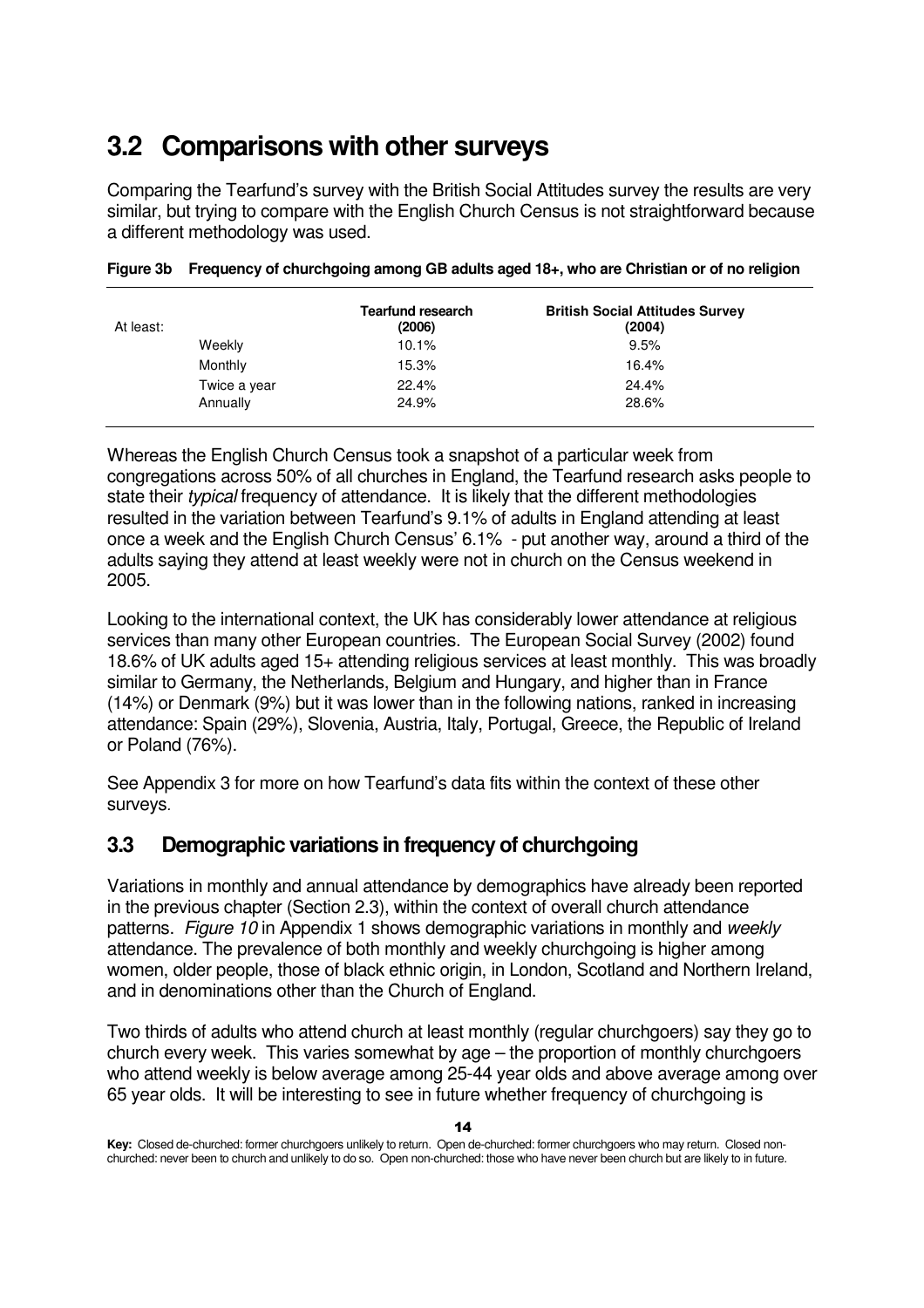influenced by peers or whether it is a life stage effect. Will regular churchgoers currently aged 25-44 increase their frequency of churchgoing as they get older? Or will they continue to attend at the same frequency which would lead to further erosion of weekly churchgoing?

By region, regular (monthly) churchgoers in the North West, Wales, Yorkshire & Humberside and Scotland have the highest proportion of weekly attendees (70% or over); whilst regular churchgoers in London and the East of England have the lowest proportion attending weekly (under 60%). Only just over half (53%) of regular churchgoers in the Church of England attend every week; in this respect the level of commitment is higher among the smaller denominations such as Pentecostal/new churches (85%), Baptists (75%) and Methodists (74%) and other smaller denominations (77%).

### **3.4 Profile of regular churchgoers**

15% of the UK adult population are regular churchgoers (attending at least monthly). The demographic profile of these 7.6 million people is described here, including comparisons to the general population where appropriate.

Compared with all UK adults (Figure 3c), regular churchgoers are more likely to be:

- Women (65% compared with 52% of UK adults);
- Aged over 65 (30% compared with 18% of UK adults);
- AB social grade (25% compared to 19% of UK adults).



**Figure 3c Profile of Regular churchgoers by gender, age and social grade**

15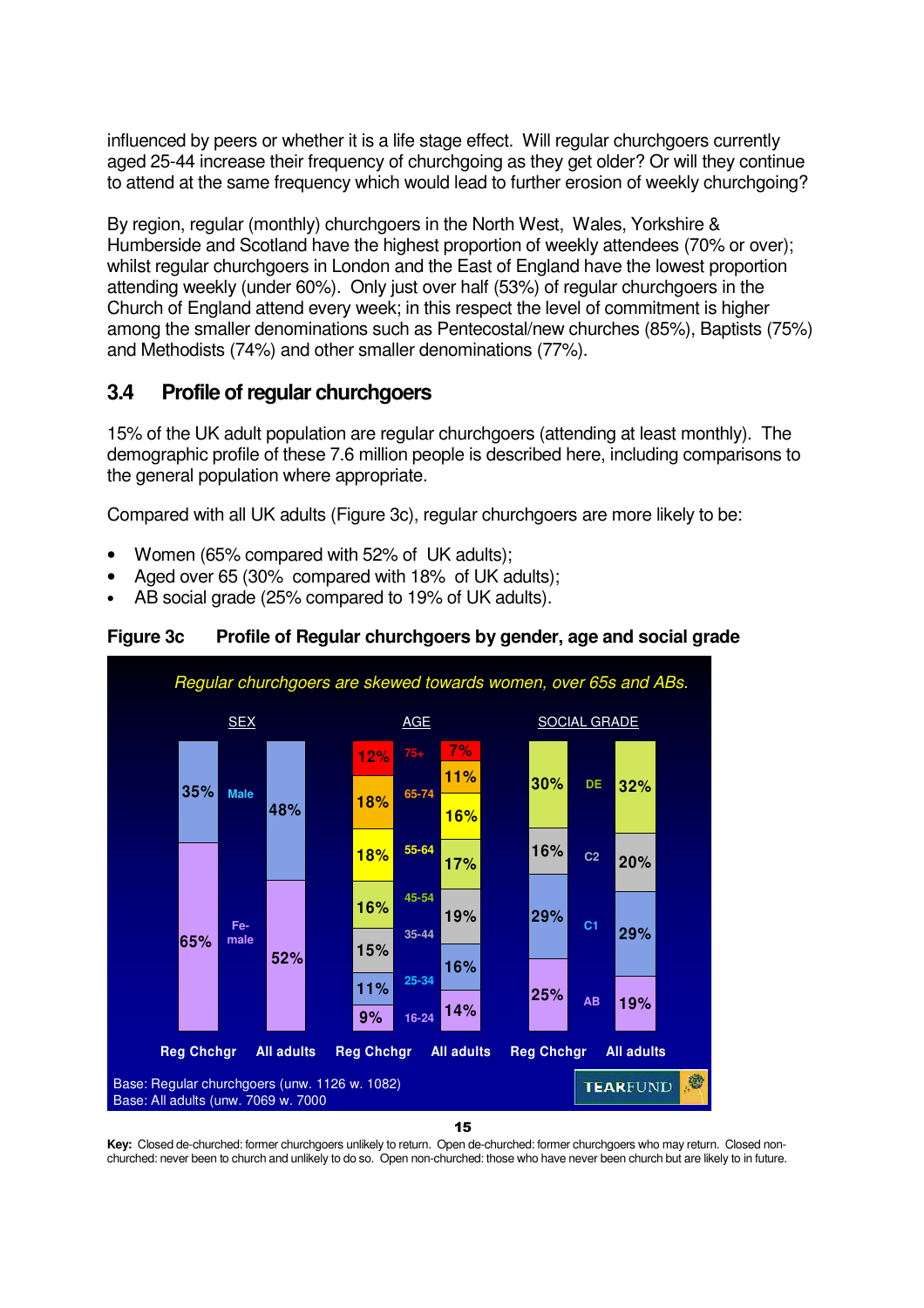Regular churchgoers are less likely than all UK adults to be aged 16-44 (35% vs. 49% UK) or social grade C2 (16% vs. 20%).

Regular churchgoers are more ethnically diverse than the general population:

- 86% of regular churchgoers are white (vs. 91% of UK adults).
- The proportion of black ethnic origin is higher among regular churchgoers (10%) than among all UK adults (3%).
- The proportion of Asians is lower among regular churchgoers (1%) than among all UK adults (4%).
- The proportion of regular churchgoers of mixed race is in line with the national average (1%), as is the proportion of Chinese/Other ethnic groups (0.3%).

The profile of regular churchgoers is significantly skewed towards Northern Ireland (9% vs. 3% of all UK adults) and Scotland (11% vs. 9%), by virtue of the heightened prevalence of churchgoing in these countries. England is significantly under-represented among regular churchgoers (76% vs. 82% of all UK adults) and Wales marginally so (Figure 11 in Appendix 1).

The denominational profile of regular churchgoers is quite different from that of all Christian adults (Figure 11 in Appendix 1). The proportion of regular churchgoers whose denomination is Church of England is substantially lower (31%) than among all Christian adults (55%); presumably due to nominal affiliation to Church of England. The proportion affiliating to the Church of Scotland is no different among regular churchgoers and all Christians. In contrast, Roman Catholics account for 29% of regular churchgoers, which is significantly higher than the proportion of Roman Catholics among all Christians (19%). All the other denominations also account for a significantly higher proportion of regular churchgoers than of all Christian adults.

Just over a quarter (27%) of regular churchgoers surveyed self-identified as evangelical, equivalent to around 2.0 million evangelicals in the UK adult population. Two thirds (66%), or 5.0 million regular churchgoers self-identified as non-evangelical, whilst the remaining 0.6 million (7%) were unsure. Among evangelicals, conservative evangelicals are the largest grouping, followed by charismatics then others (Figure 12 in Appendix 1).

The denominational profiles of regular churchgoers self-identifying as evangelical and nonevangelical are considerably different. Non-evangelicals are predominantly Roman Catholic and Church of England whilst evangelicals have a more diverse denominational mix (Figure 3d).

**Key:** Closed de-churched: former churchgoers unlikely to return. Open de-churched: former churchgoers who may return. Closed nonchurched: never been to church and unlikely to do so. Open non-churched: those who have never been church but are likely to in future.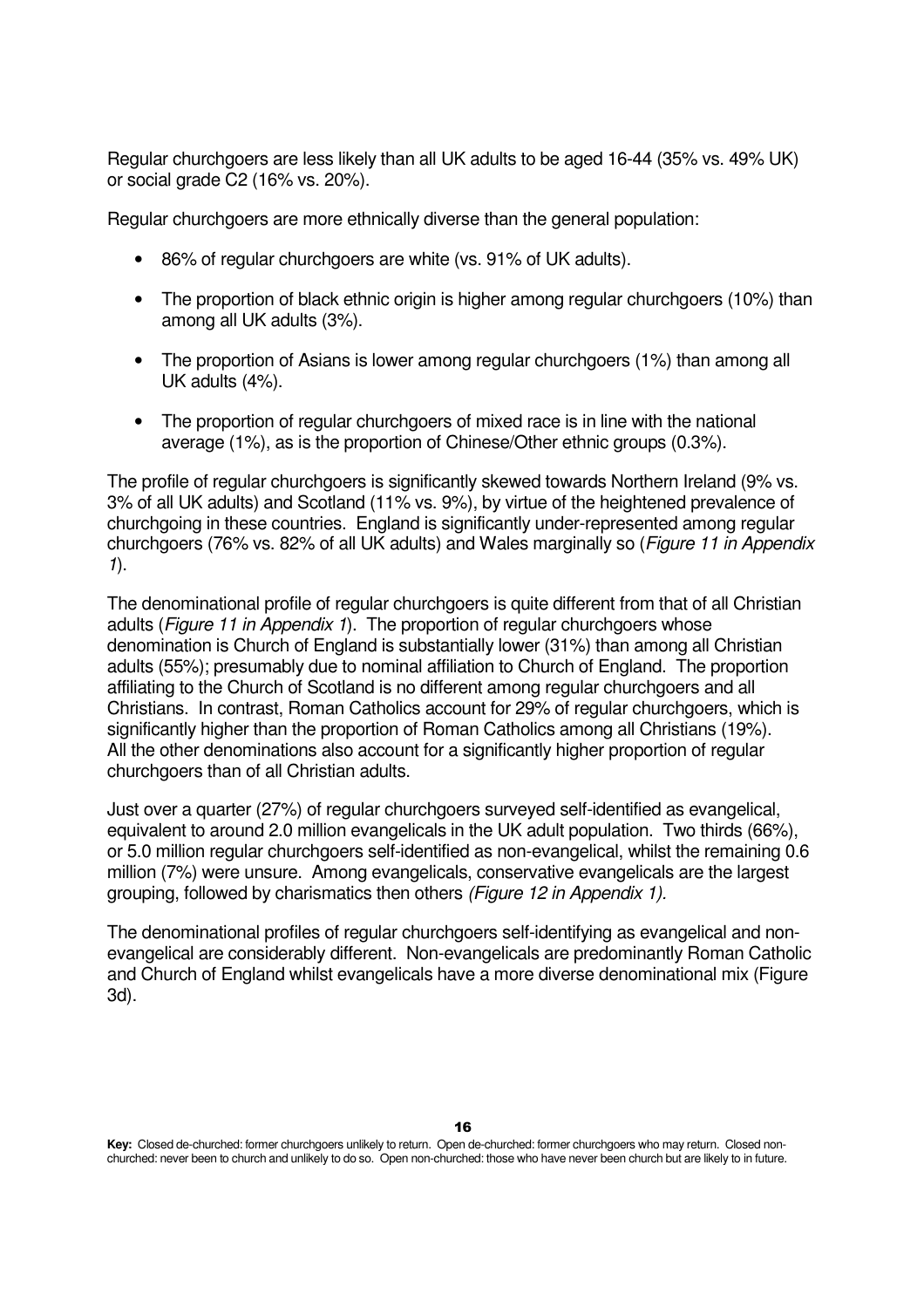

### **Figure 3d Denominational profile of Regular churchgoers, by evangelicalism**

 \* Other = Orthodox, Salvation Army, Brethren, Episcopal, Quaker, Other small denominations. ^ Non-Trinitarian = Seventh Day Adventists, Jehovah's witnesses, Mormons and other non-Trinitarian groups.

Two thirds of non-evangelical regular churchgoers are either Roman Catholic (36%) or Church of England (31%); the next largest grouping is Church of Scotland/ Presbyterian at 9%. Among evangelicals, the proportion of Roman Catholics is just 11%, which is less than a third of its level among non-evangelicals. The proportion in each of the following denominations is significantly higher among evangelicals than among non-evangelicals: Pentecostal (14% vs. 1%), Baptist (9% vs. 3%), New Church (7% vs. 0.3%), Independent (3% vs. 0.6%) and URC/Congregational (2% vs. 0.3%). The proportion in each of the following denominations is not significantly different among evangelicals and nonevangelicals: Church of England, Church of Scotland/Presbyterian, Church in Wales, Church of Ireland and Methodist.

**The average length of time regular churchgoers' have been attending their current church is 21 years**. This is age-related, such that older people have been at their current church longer than younger people. The lowest average is among 25-34 year olds who have typically been attending their current church for 7 years. At the other end of the spectrum, over 75 years olds have typically been at their church for 40 years. It is worth noting that 7% of regular churchgoers have been in their current church for less than 12 months and a further 8% more than 12 months but less than 2 years; these people have a younger age profile than all regular churchgoers: over a third of them are aged 16-34, as compared with only a fifth of all regular churchgoers.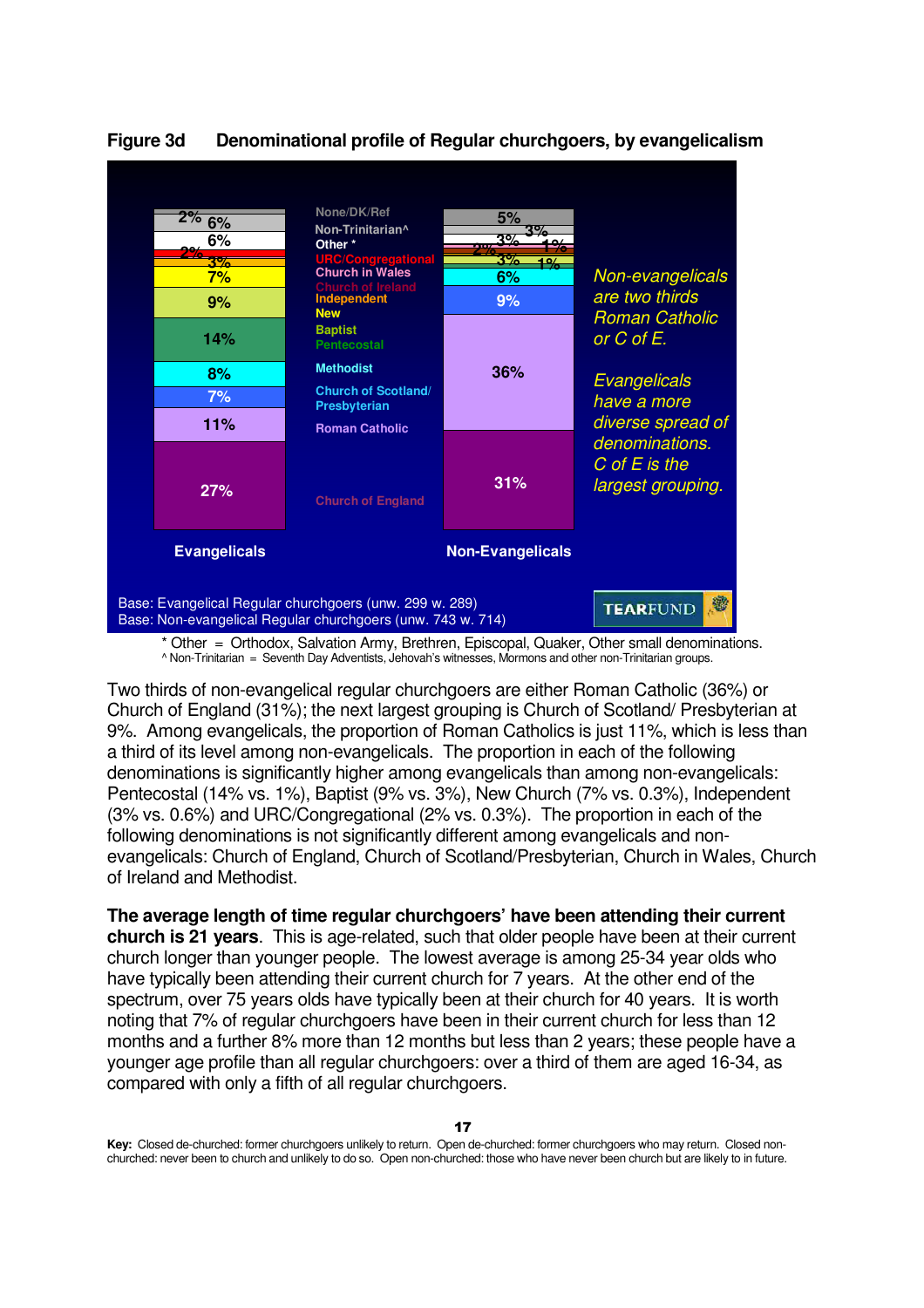**Regular churchgoers typically attend churches of between 51-200 members** (44%), with 25% belonging to small churches of 50 or fewer members and 23% attending large churches with over 200 members. 2% of regular churchgoers attend 'mega' churches with over 1,000 attending across all services – this proportion rises to 5% among Roman Catholics and 9% among Pentecostals (Figure 13 in Appendix 1).

Despite the downward trend in church attendance reported in the literature, only one in six (16%) regular churchgoers perceive that the church they attend is declining in numbers. They are more likely to see their church as stable in numbers (39%) rather than declining. **Two fifths (40%) of regular churchgoers perceive that their church is growing in numbers**, either a little (27%) or significantly (13%). Obviously these are the subjective assessments of members of the congregation. The proportion saying their church is declining in numbers was greatest among Church of Scotland/Presbyterian (26%), Methodist (23%) and Roman Catholic (22%). The proportion saying their church is growing significantly is highest among Pentecostals (51%) and new churches  $(25%)^{14}$ .

**13% of regular churchgoers, equivalent to just under 1 million adults, attend an ethnic majority church**. This is composed of 9% black majority, 1% Asian majority and 2% Chinese or other ethnic majority. The largest denomination groupings within ethnic majority churches are Pentecostal (23%), Roman Catholic (23%) and Church of England/Anglican (19%). The Pentecostal representation was nearly all amongst the black majority churches. Among black majority churchgoers Pentecostal is the largest denomination (33%), followed by Roman Catholic (16%) and Church of England/Anglican (16%). 5% of ethnic majority churchgoers say their church has over 1,000 members and 71% say their church is growing in numbers, either significantly (38%) or a little (33%). This perceived growth is considerably higher than the national average.

<sup>1</sup> <sup>14</sup> Appendix 1 provides commentary, following Figure 13, on how this compares with findings from the English Church Census.

**Key:** Closed de-churched: former churchgoers unlikely to return. Open de-churched: former churchgoers who may return. Closed nonchurched: never been to church and unlikely to do so. Open non-churched: those who have never been church but are likely to in future.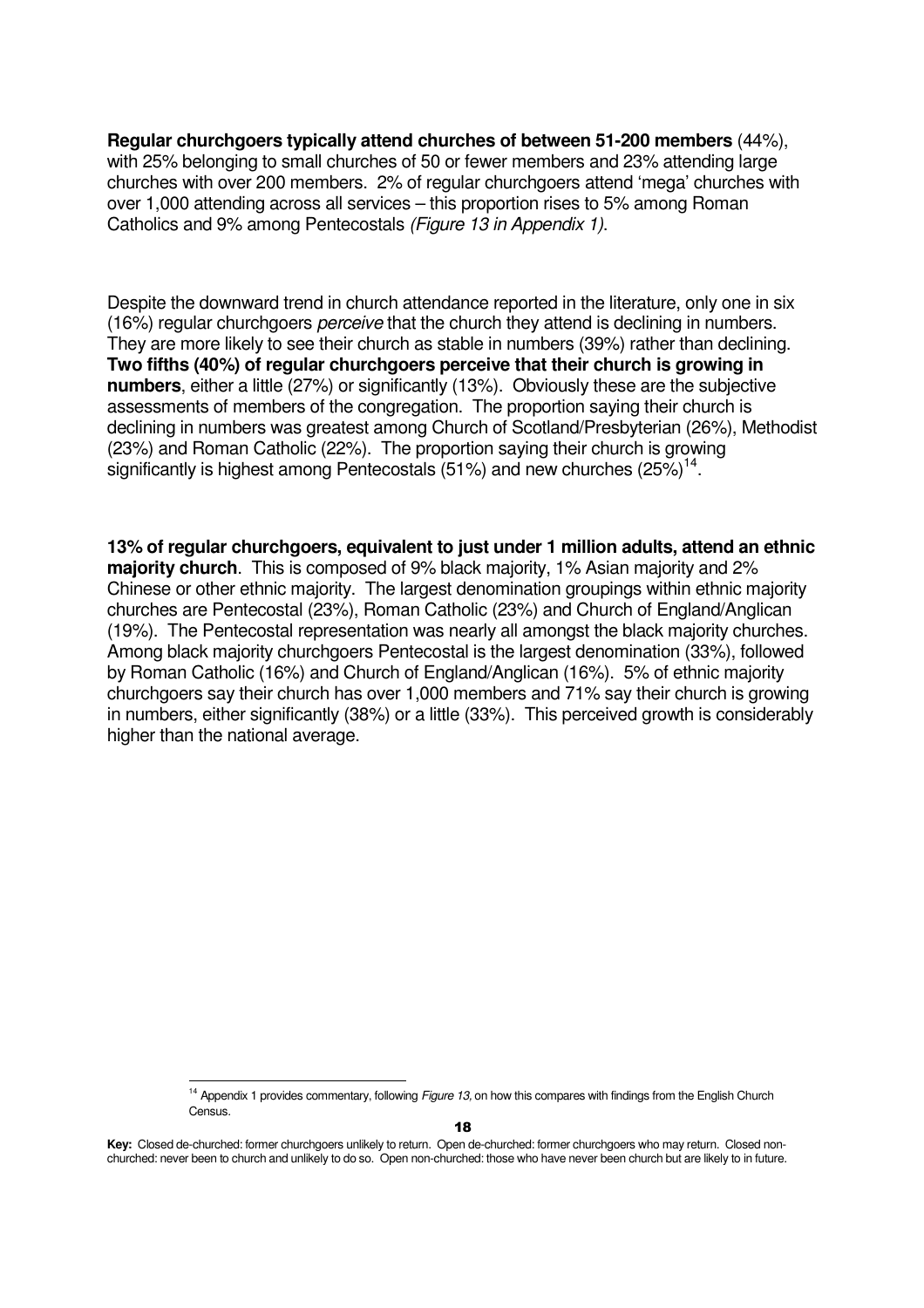# **4. Reasons for churchgoing**

This chapter explores the different reasons why people go to church and what might motivate non-churchgoers to attend in the future.

### **4.1 Annual churchgoers' reasons for attending**

Adults attending church at least once in the last year were asked by Tearfund, "For which of these reasons have you gone to church in the last 12 months? Which others?" with a prompted answer list. The main reasons that people had attended church in the last 12 months are:

- Attending worship, mass or communion (71%);
- Christmas services (45%) or for weddings, baptisms or funerals (44%);
- Easter or Harvest services (31%).

Other lesser reasons included church gatherings apart from worship such as prayer, fellowship or Bible study; involvement in local community groups; private confession, prayer or reflection; or to find out more about Christianity (Figure 4a).

| Base: Annual churchgoers <sup>*</sup> in the UK aged 16+                                                                        |        |                          |
|---------------------------------------------------------------------------------------------------------------------------------|--------|--------------------------|
| Unweighted base                                                                                                                 | (1850) | Population               |
| Weighted base                                                                                                                   | (1798) | projection<br>(millions) |
|                                                                                                                                 | $\%$   | 12.6                     |
| To attend church worship (including mass or communion)                                                                          | 71     | 8.9                      |
| Christmas services, carol concerts, midnight mass, Christingle etc.                                                             | 45     | 5.7                      |
| Weddings, baptisms or funerals                                                                                                  | 44     | 5.5                      |
| Easter or Harvest services                                                                                                      | 31     | 3.9                      |
| Other church gatherings (e.g. for prayer, fellowship, Bible study etc.),<br>in a church building, in homes or elsewhere         | 18     | 2.3                      |
| To go to a local community group, activity or event taking place in a church building                                           | 14     | 1.8                      |
| For private confession, prayer or reflection                                                                                    | 9      | 1.1                      |
| To find out more about Christianity (e.g. "Alpha" or similar)                                                                   | 5      | 0.6                      |
| Other reasons                                                                                                                   |        | 0.1                      |
| ANY OF: church worship; other church gatherings; private confession/ prayer/ reflection;<br>to find out more about Christianity | 77     | 9.7                      |
| BOTH church worship AND other church gatherings                                                                                 | 14     | 1.8                      |
| <b>ONLY FOR: Christmas OR Easter/Harvest</b>                                                                                    | 8      | 1.0                      |

**Figure 4a Annual churchgoers' reasons for attending church in the last 12 months** 

\* These are people who answered that they had gone to church at least once in the last 12 months, (apart from special occasions such as weddings, baptisms and funerals); this could have been to a traditional church building on a Sunday, or in another location and could have been midweek.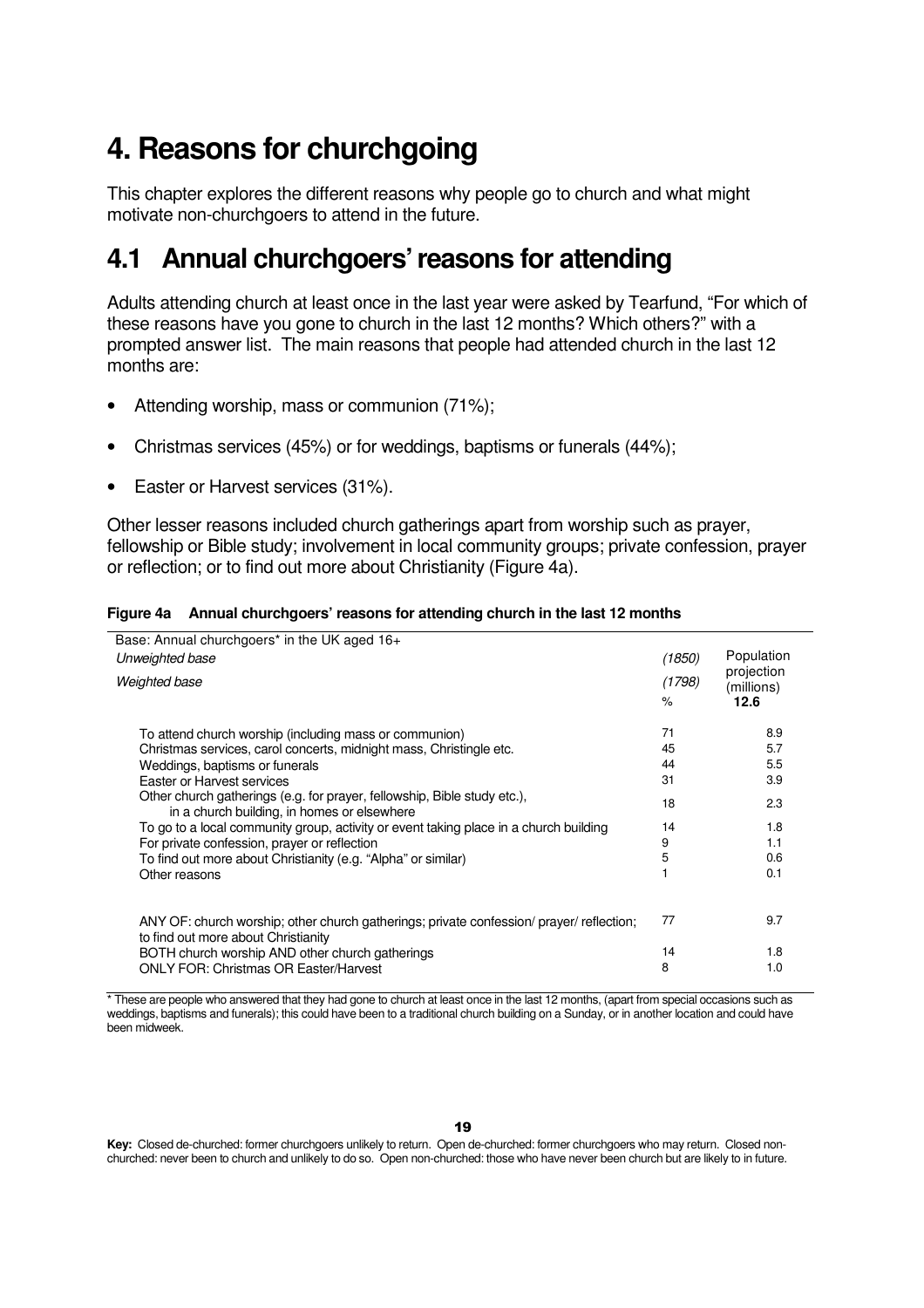Apart from key points in the Christian calendar such as Christmas, Easter and Harvest, three quarters (77%) of annual churchgoers, equivalent to 9.7 million adults, had attended for at least one of the following reasons which encompass 'personal spirituality': worship, other church gatherings, private confession/ prayer/ reflection, or to find out more about Christianity.

8% attended only for traditional celebrations in the Christian calendar, namely Christmas, Easter or Harvest. This is cause for hope, in that a residual commitment to Christian festivals remains.

### **4.2 Demographic variations in annual churchgoers' reasons for churchgoing**

The reasons cited by annual churchgoers for going to church varied by age, frequency of attendance, denomination and evangelicalism.

### **Age**

- Worship, mass or communion is the most popular reason for attending across all age groups but peaks among over 65 year olds at 79%. (Figure 14 in Appendix 1)
- Young adults aged 16-34 are less likely than over 35 year olds to attend for major events in the Christian calendar .
- 25-34s and 65-74s are slightly more likely (7%) than others be seeking to find out about Christianity.
- 35-44s are the age band most likely to attend for private confession, prayer or reflection  $(12\%)$ .
- Attendance at church gatherings other than worship and at local community activities peaks among 55-74s.

**Key:** Closed de-churched: former churchgoers unlikely to return. Open de-churched: former churchgoers who may return. Closed nonchurched: never been to church and unlikely to do so. Open non-churched: those who have never been church but are likely to in future.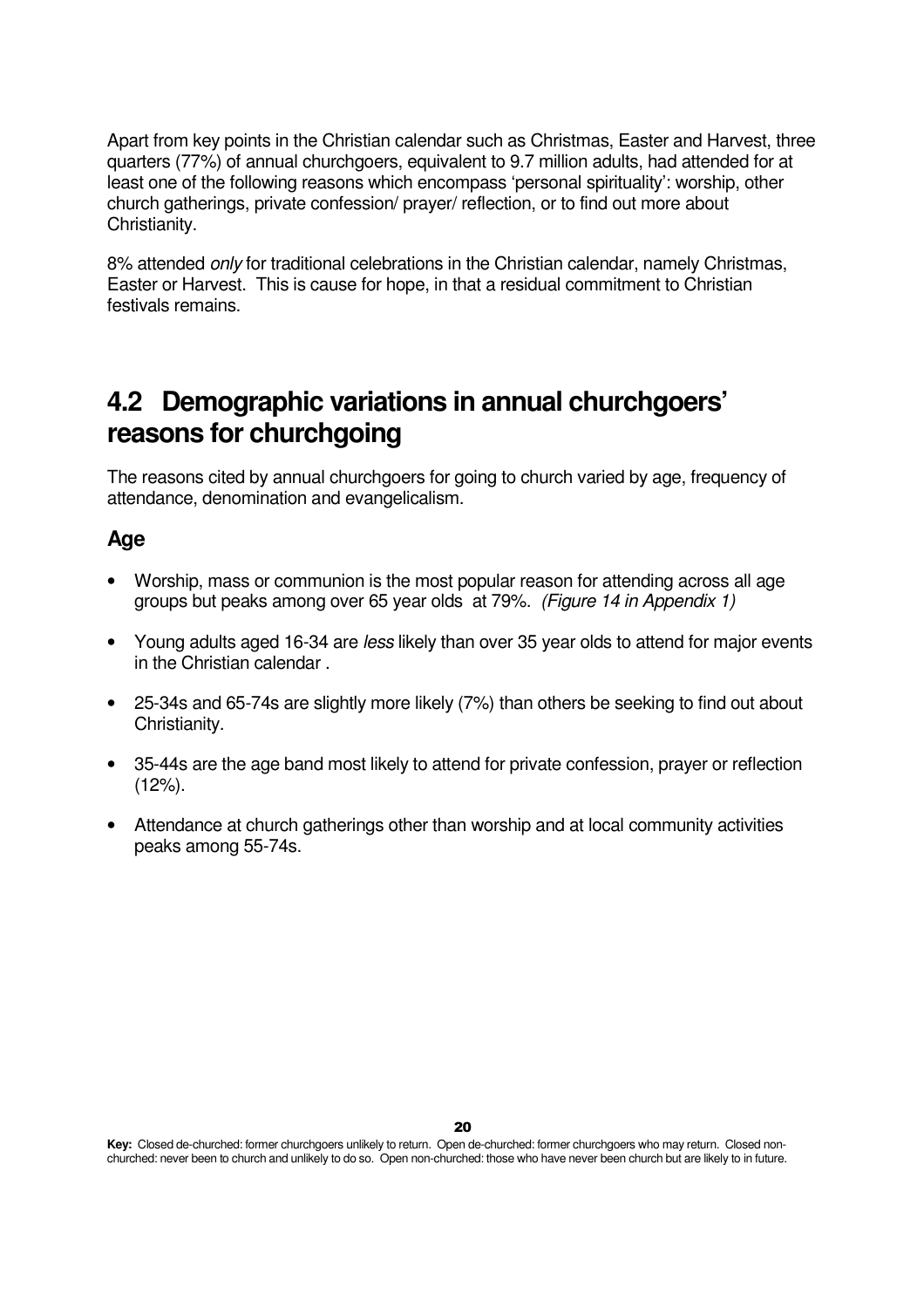### **Frequency of attendance**

|                                                     |            |                 |              | Nowadays go to church at least |                |                |                |
|-----------------------------------------------------|------------|-----------------|--------------|--------------------------------|----------------|----------------|----------------|
|                                                     | <u>All</u> | <b>Wkly</b>     | <b>Frtly</b> | <b>Mthly</b>                   | 6x yr          | $2x$ yr        | <u>1x yr</u>   |
| Unweighted base:                                    | (1850)     | (737)           | (162)        | (227)                          | (233)          | (293)          | (198)          |
|                                                     | %          | %               | $\%$         | %                              | %              | $\%$           | $\%$           |
| Church worship/mass/comn                            | 71         | 95              | 84           | 85                             | 67             | 34             | 19             |
| Christmas services                                  | 45         | 45              | 44           | 32                             | 45             | 48             | 55             |
| Weddings/baptisms/funerals                          | 44         | 40              | 43           | 39                             | 53             | 52             | 40             |
| Easter or Harvest services                          | 31         | 44              | 37           | 22                             | 28             | 24             | $\overline{1}$ |
| Other church gatherings                             | 18         | 31              | 27           | 10                             | 9              | $\overline{4}$ | $\overline{1}$ |
| Community group/ event                              | 14         | 22              | 16           | 9                              | 12             | 8              | $\overline{4}$ |
| Private confession/ prayer                          | 9          | 14              | 12           | 8                              | 6              | $\overline{2}$ | $\overline{4}$ |
| To find out more about<br>Christianity e.g. 'Alpha' | 5          | 10 <sup>7</sup> | 7            | $\overline{2}$                 | $\overline{2}$ | 0.4            | $\mathbf 1$    |
| Average no. of reasons given                        | 2.4        | 3.0             | 2.7          | 2.1                            | 2.2            | 1.7            | 1.3            |

**Figure 4b Annual churchgoers' reason for attendance by frequency** 

- More frequent churchgoers go to church for a wider variety of reasons than less frequent attendees (Figure 4b).
- Regular churchgoers go primarily for worship, mass or communion: 95% of weekly attendees, 84% of fortnightly attendees and 85% of monthly attendees. This then tails off markedly among fringe and occasional churchgoers.
- Occasional churchgoers (attending 1-5 times per year) go primarily at Christmas and for weddings, baptisms or funerals.
- 10% of weekly churchgoers said that in the last year they had attended to find out more about Christianity e.g. through the Alpha course or similar. This suggests that Alpha and other such courses are successful in drawing people into very frequent attendance.
- Nearly a third (31%) of weekly churchgoers attend church gatherings other than worship - for prayer, fellowship or Bible study, which might be in a church building, homes or elsewhere. So for a substantial proportion of these committed attendees church is not just about Sunday services.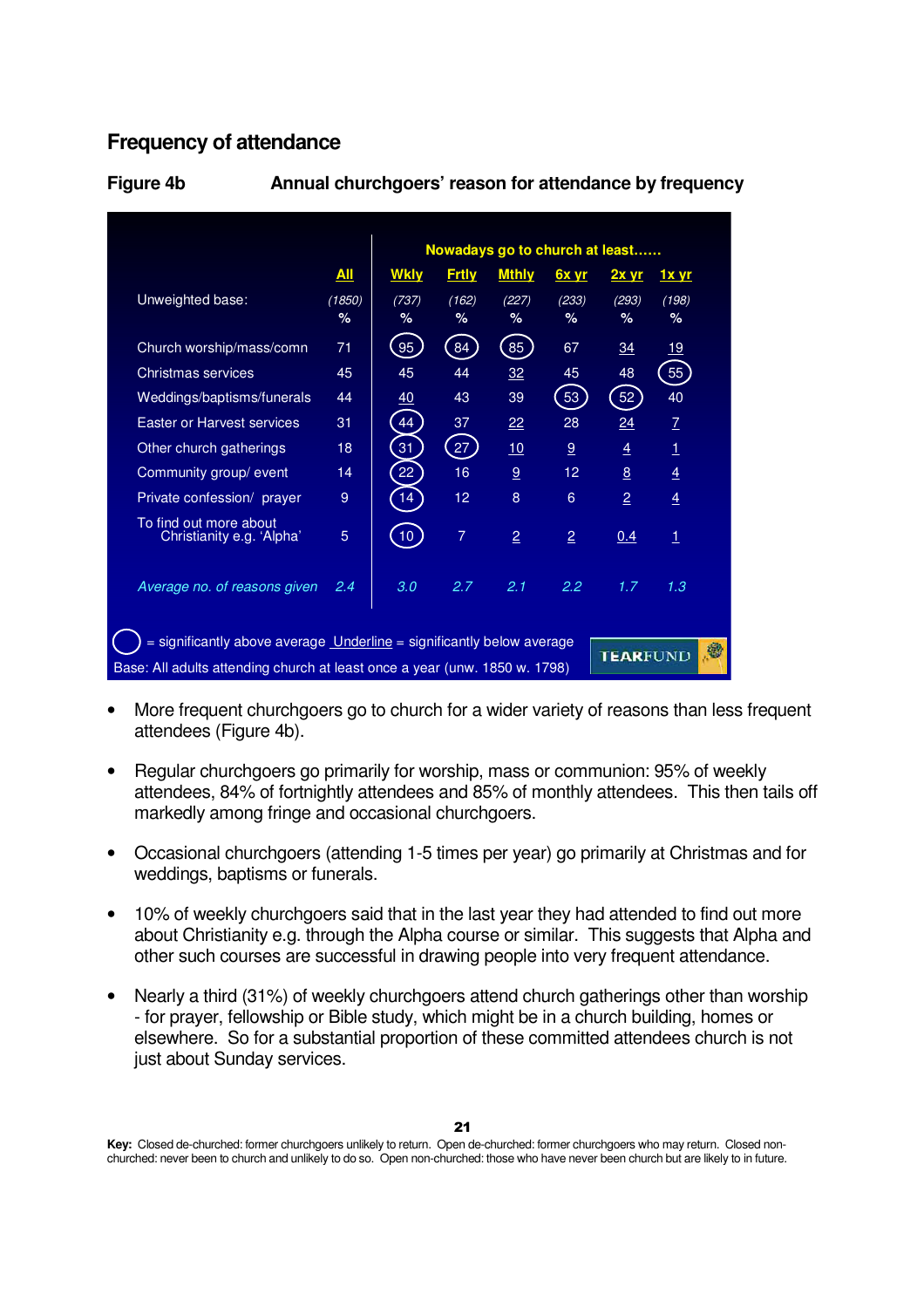• Attendance for personal spiritual activities other than church worship (i.e. other church gatherings, private confession/ prayer/ reflection, or to find out more about Christianity) tails off among those attending less than fortnightly.

|                                                                                                                                                                      |            |                 |              | Nowadays go to church at least |                   |                |                |  |
|----------------------------------------------------------------------------------------------------------------------------------------------------------------------|------------|-----------------|--------------|--------------------------------|-------------------|----------------|----------------|--|
|                                                                                                                                                                      | <u>All</u> | <b>Wkly</b>     | <b>Frtly</b> | <b>Mthly</b>                   | 6x yr             | $2x$ yr        | <u>1x yr</u>   |  |
| Unweighted base:                                                                                                                                                     | (1850)     | (737)           | (162)        | (227)                          | (233)             | (293)          | (198)          |  |
|                                                                                                                                                                      | $\%$       | %               | ℅            | ℅                              | %                 | %              | ℅              |  |
| Church worship/mass/comn                                                                                                                                             | 71         | 95              | 84           | 85                             | 67                | 34             | 19             |  |
| Christmas services                                                                                                                                                   | 45         | 45              | 44           | 32                             | 45                | 48             | 55             |  |
| Weddings/baptisms/funerals                                                                                                                                           | 44         | 40              | 43           | 39                             | 53                | 52             | 40             |  |
| <b>Easter or Harvest services</b>                                                                                                                                    | 31         | 44              | 37           | 22                             | 28                | 24             | Z              |  |
| Other church gatherings                                                                                                                                              | 18         | 31              | 27           | 10                             | 9                 | 4              | $\mathbf{1}$   |  |
| Community group/ event                                                                                                                                               | 14         | 22              | 16           | 9                              | $12 \overline{ }$ | 8              | $\overline{4}$ |  |
| Private confession/ prayer                                                                                                                                           | 9          | 14              | 12           | 8                              | 6                 | $\overline{2}$ | $\overline{4}$ |  |
| To find out more about<br>Christianity e.g. 'Alpha'                                                                                                                  | 5          | 10 <sup>°</sup> | 7            | $\overline{2}$                 | $\overline{2}$    | 0.4            | $\mathbf{1}$   |  |
| Average no. of reasons given                                                                                                                                         | 2.4        | 3.0             | 2.7          | 2.1                            | 2.2               | 1.7            | 1.3            |  |
| = significantly above average Underline = significantly below average<br>۱<br>TEARFUND<br>Base: All adults attending church at least once a year (unw. 1850 w. 1798) |            |                 |              |                                |                   |                |                |  |

### **Figure 4b Annual churchgoers' reason for attendance by frequency**

### **Denomination**

There are also different emphases in reasons for attending by denomination (Figure 15 in Appendix 1).

- Attending for church worship, mass or communion is the top reason across all denominations, peaking at 90% among members of Pentecostal or new churches.
- Among Roman Catholics, attendance for worship/mass (83%) or for private confession, prayer or reflection (14%) are both significantly above average; whereas other reasons receive below average mentions.
- In the Church of England, attendance for worship or communion is cited less often than in other denominations, although still the most popular reason overall (63%), whilst attendance or for weddings, funerals or baptisms or for Christmas services are both slightly above average.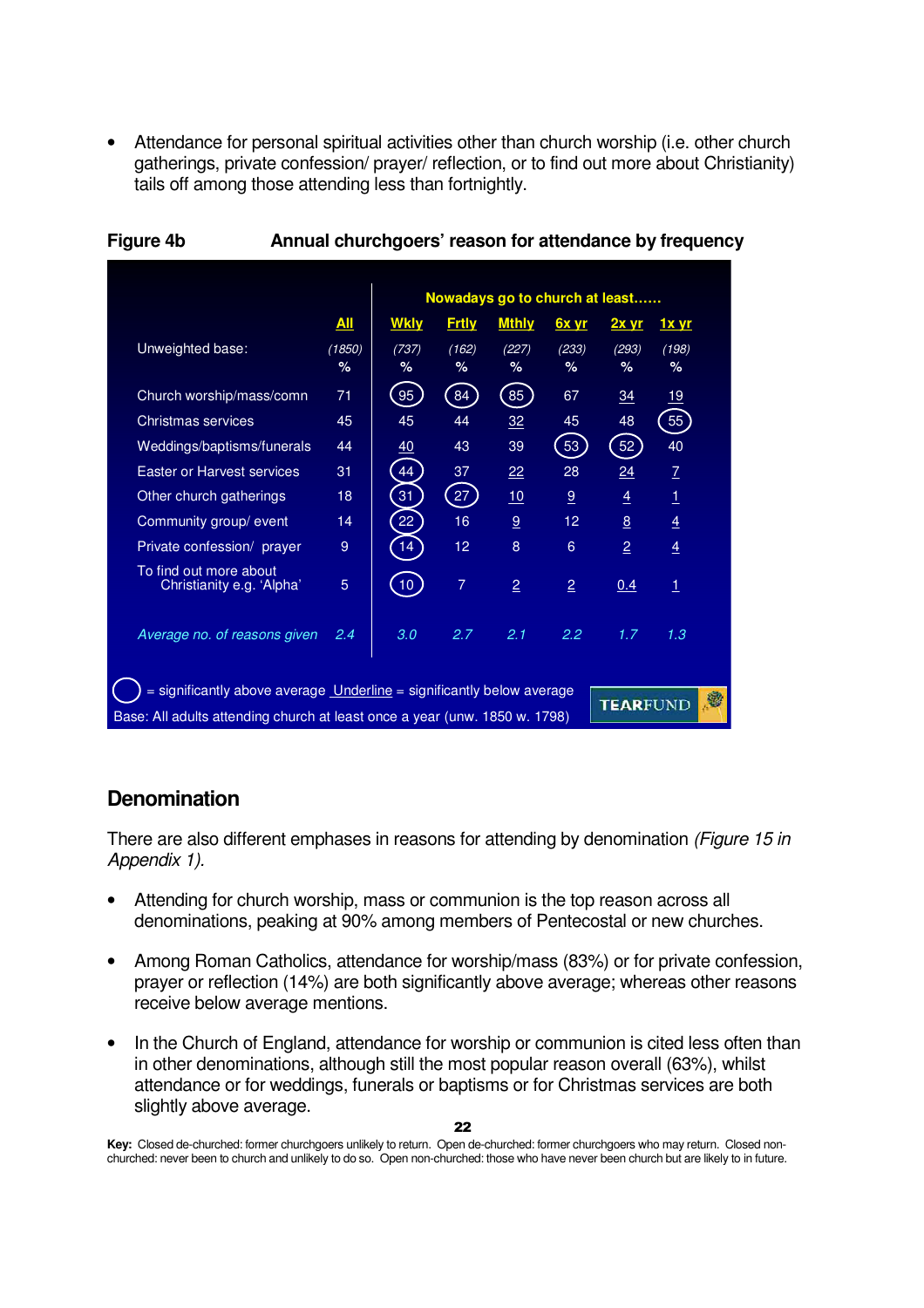- Attendance at other church gatherings apart from worship (prayer, fellowship or Bible study), is significantly above average among Pentecostals/New churches (50%), Baptists  $(34\%)$  and other<sup>15</sup> smaller denominations  $(32\%).$
- Attendance to find out more about Christianity e.g. "Alpha" or similar is significantly above average among Pentecostal/ new churches (18%), Methodists (12%) and other smaller denominations (11%).

### **Evangelicalism**

Evangelicals are more likely than non-evangelicals to say they attend for each of the reasons explored, apart from Christmas services and weddings/baptisms/funerals, where there is no difference (Figure 16 in Appendix 1). In particular,

- Evangelicals are over three times as likely as non-evangelicals to attend church gatherings additional to worship/communion (40% vs. 12%)
- Evangelicals are more than four times as likely as non-evangelicals to go to church to find out about Christianity (13% vs. 3%).

### **4.3 Drawing infrequent and non-churchgoers into church**

The research sought to explore the likelihood of infrequent or non-churchgoers attending church in future and what factors might encourage them to do so<sup>16</sup>.

Only one in eight (12%) adults who are infrequent (less than monthly) or non-churchgoers are likely to go to church (more often) in future; 10% are fairly likely and 2% very likely. **The vast majority (85%) of infrequent or non-churchgoers are unlikely to attend (more often) in future:** a third (32%) are not very likely and half (53%) are not at all likely.

23

<sup>15</sup> <sup>15</sup> Church in Wales, URC/Congregational, Independent, Orthodox, Church of Ireland, Salvation Army, Brethren, Episcopal, Quaker, Other small denominations.

Those of other faiths were not asked these questions, to avoid causing offence.

**Key:** Closed de-churched: former churchgoers unlikely to return. Open de-churched: former churchgoers who may return. Closed nonchurched: never been to church and unlikely to do so. Open non-churched: those who have never been church but are likely to in future.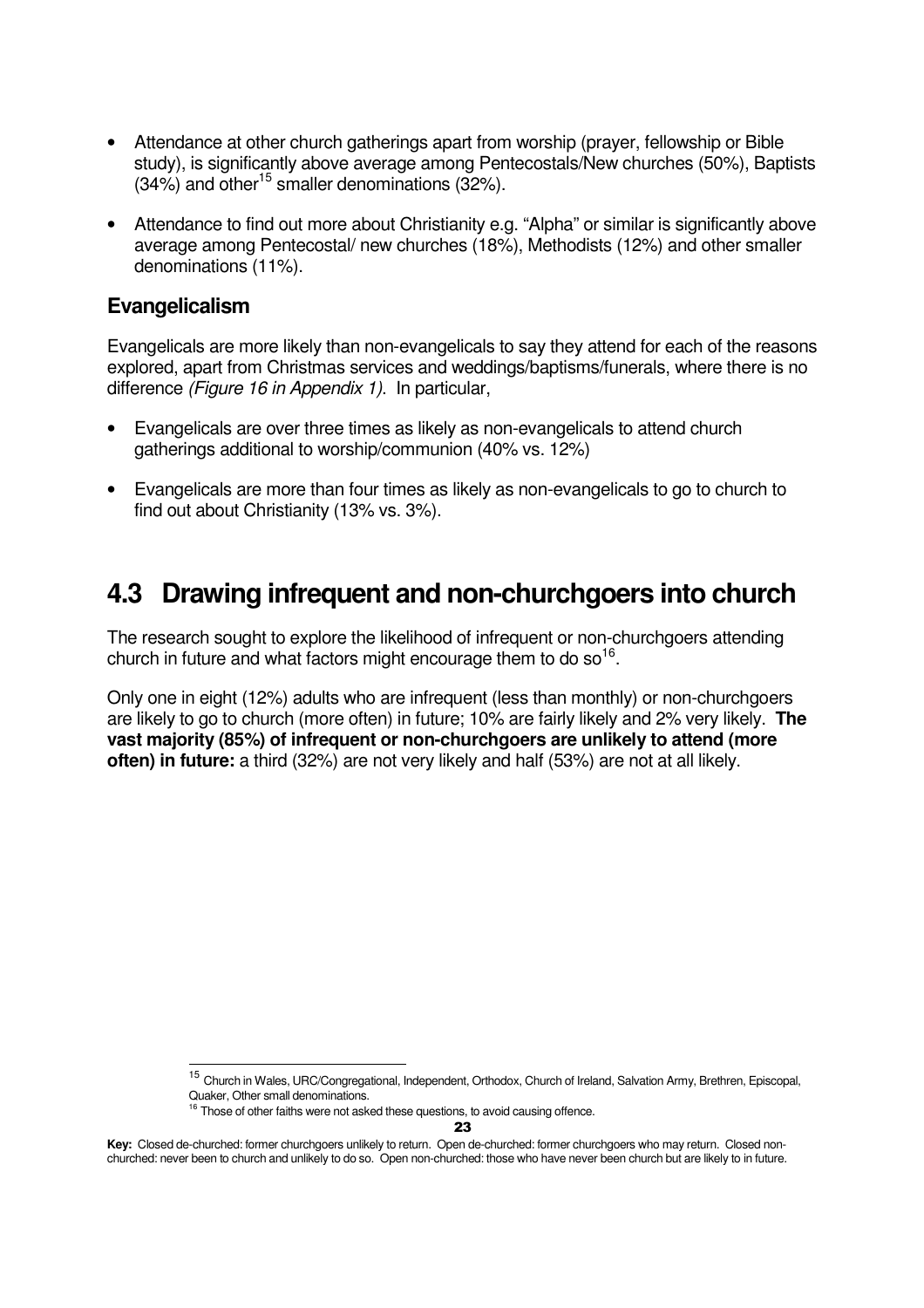

### **The challenge of drawing infrequent or non-churchgoers into church becomes increasingly difficult the further they are from attending at present** (Figure 4c):

- 36% of fringe churchgoers (i.e. attending less than monthly but at least 6 times per year) say they are likely to go to church more often in future
- 24% of occasional churchgoers (i.e. attending 1-5 times per year) say they are likely to go to church more often in future;
- 14% of adults who are de-churched say they are likely to go in future, although nearly half are not at all likely;
- 3% of adults who are non-churched say they are likely to go in future; and nearly three quarters (72%) are not at all likely.

Half of the 7.3m fringe, occasional attendees and open de-churched say they are likely to go to church (more often) in future; 43% are fairly likely and 7% very likely. 30% are not very likely and 12% are not at all likely<sup>17</sup>.

 $24$ 

l  $17$  The remaining 8% were unsure or did not answer.

**Key:** Closed de-churched: former churchgoers unlikely to return. Open de-churched: former churchgoers who may return. Closed nonchurched: never been to church and unlikely to do so. Open non-churched: those who have never been church but are likely to in future.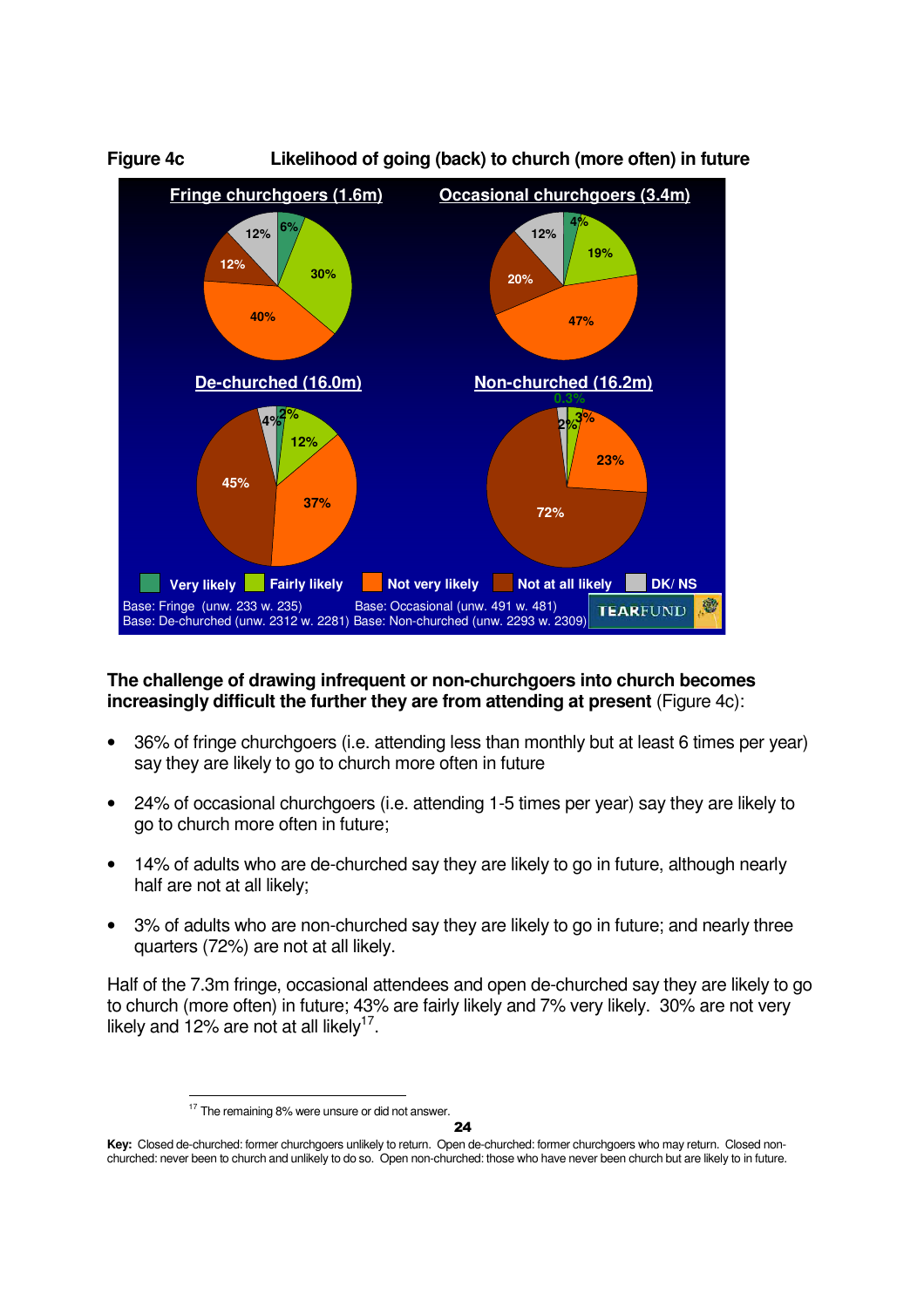In summary, people with no experience at all of churchgoing are very unlikely to give it a try, whereas those who have done so in the past are somewhat more receptive.

### **What can Churches do?**

So what can churches do to attract in infrequent and non-churchgoers? There is no simple answer but this research reveals that a personal invitation or encouragement from a family member or friend is much more powerful than anything that the church can do.

The further removed people are from churchgoing at present, they less likely they are to voice *any* factors that would increase their likelihood of doing so (more) in future. As many as two thirds of closed de-churched adults and three quarters of closed non-churched say that 'nothing' would encourage their future attendance at church. The exception to this pattern is the open non-churched: whilst they have no experience of churchgoing only 16% of them said 'nothing' would trigger them to give it a try; in contrast to fringe churchgoers, occasional churchgoers or open de-churched of whom 32% say nothing would encourage them to any greater attendance. People who go to church only sporadically at present are not necessarily easily persuaded to increase their commitment to more regular attendance.

Among those with past experience of churchgoing, the factor most likely to encourage future attendance is if a family member started going or wanted to go. The more personal the influence, the more influential it is likely to be. In terms of positive contributory factors, accompanying a family member is more influential than accompanying a friend. A personal invite from someone is more powerful than an invite from the church as an organisation, or the offer of an Alpha course or similar. The advantage of personal over church invites is small among people who already go infrequently (fringe and occasional churchgoers), and the open de-churched, who have past experience of attending. However among the open non-churched, the advantage of a personal invite over a church invite is marked (28% vs. 3%); among this small segment of receptive unchurched people, a personal invite is by far the most important trigger to attending, even ahead of family factors.

In terms of negative factors, difficult personal circumstances such as redundancy, illness, bereavement or depression are more influential than negative external events such as disasters, war or death of a celebrity (Figure 4d). However, this difference wanes, the further removed people are from church, such that among closed de-churched people difficult personal circumstances are only slightly more important than negative external events, whilst among the closed non-churched these two factors are equivalent.

### **Figure 4d Factors that would increase likelihood of future church attendance (prompted)**

Base: Infrequent (less than monthly) and non-churchgoers in the UK, aged 16+

25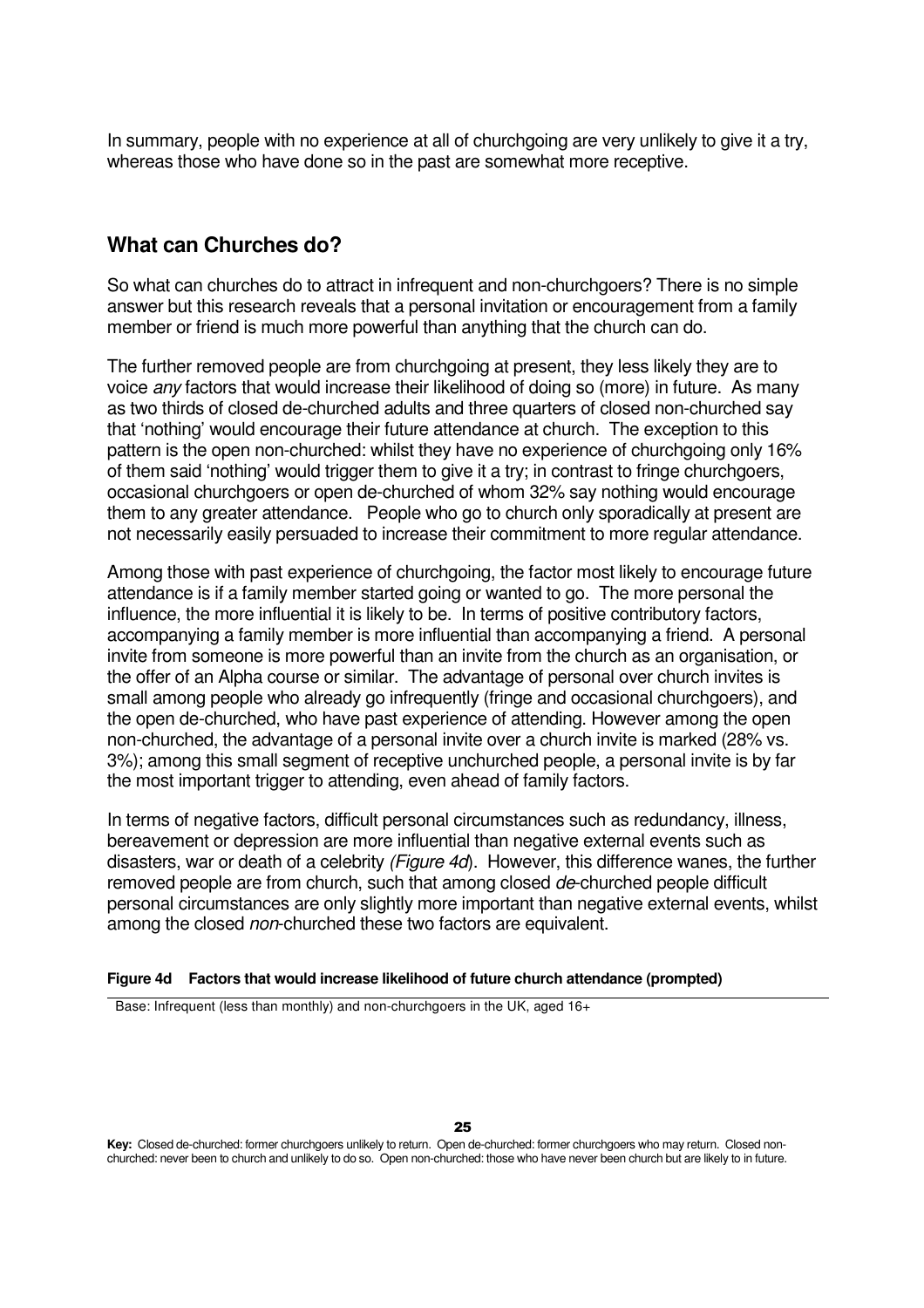|                                                                                                                   | & non-churchgoers<br>All infrequent | Fringe, Occasional<br>de-churched<br>or Open | Fringe                  | Occasional          | de-churched<br>Open     | non-churched<br>Open    | de-churched<br>Closed | non-churched<br>Closed   |
|-------------------------------------------------------------------------------------------------------------------|-------------------------------------|----------------------------------------------|-------------------------|---------------------|-------------------------|-------------------------|-----------------------|--------------------------|
| <b>Population projection</b>                                                                                      | 37.2m                               | 7.3 <sub>m</sub>                             | 1.6 <sub>m</sub>        | 3.4 <sub>m</sub>    | 2.3 <sub>m</sub>        | 0.6 <sub>m</sub>        | 13.7m                 | 15.6m                    |
| Unweighted base<br>Weighted base                                                                                  | (5482)<br>(5467)<br>%               | (1059)<br>(1047)<br>%                        | (233)<br>(235)<br>$\%$  | (491)<br>(481)<br>% | (335)<br>(331)<br>$\%$  | (79)<br>(79)<br>℅       | (1977)<br>(1950)<br>℅ | (2214)<br>(2230)<br>$\%$ |
| Nothing                                                                                                           | 63                                  | 32                                           | 32                      | 40                  | 20                      | 16                      | 66                    | 78                       |
| If a family member started going,<br>or wanted to go                                                              | 9                                   | 20                                           | 23                      | 18                  | 23                      | 15                      | 9                     | 4                        |
| If someone personally invited me                                                                                  | 8                                   | 12                                           | 12                      | 13                  | 12                      | 28                      | $\overline{7}$        | 6                        |
| Difficult personal circumstances<br>(e.g. illness, redundancy, bereavement,<br>marital problems, depression etc.) | $\overline{7}$                      | 14                                           | 14                      | 13                  | 15                      | 14                      | $\overline{7}$        | 3                        |
| If a friend started going,<br>or wanted to go                                                                     | 5                                   | 11                                           | 12                      | 9                   | 13                      | 8                       | 5                     | $\overline{2}$           |
| An external event<br>(e.g. disaster, war, death of a well-known<br>person etc.)                                   | 4                                   | 6                                            | $\overline{\mathbf{4}}$ | $\overline{7}$      | $\mathbf 5$             | 8                       | $\overline{4}$        | 3                        |
| Invite from the church                                                                                            | 3                                   | 8                                            | 9                       | $\overline{7}$      | 8                       | 3                       | 3                     | $\mathbf{1}$             |
| If the church was running a course to<br>find out more about Christianity<br>(e.g. "Alpha" or similar)            | 1                                   | 3                                            | $\overline{4}$          | $\overline{c}$      | $\overline{\mathbf{4}}$ | $\overline{\mathbf{c}}$ | $\mathbf{1}$          | $\star$                  |
|                                                                                                                   |                                     |                                              |                         |                     |                         |                         |                       |                          |
|                                                                                                                   |                                     | 26                                           |                         |                     |                         |                         |                       |                          |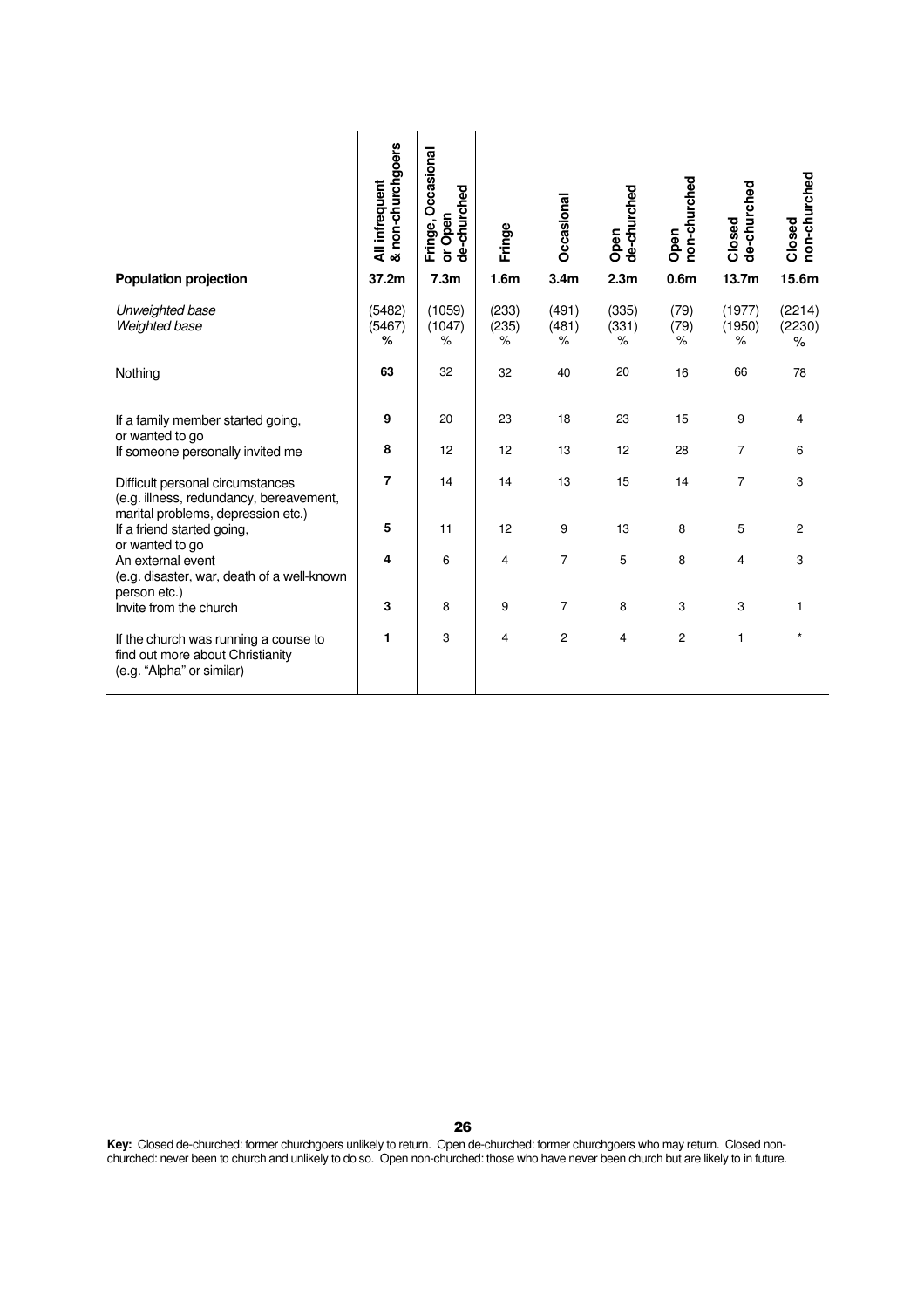**The Technical Appendix is included in the electronic version of this report which is available to download from the Tearfund website www.tearfund.org.** 

**The Technical Appendix provides supporting tables and charts that are referenced within the main body of the report.** 

- **Appendix 1: Supplementary Data**
- **Appendix 2: Full details of the research methods**
- **Appendix 3: Discussion of how this research sits within the context of other research on churchgoing**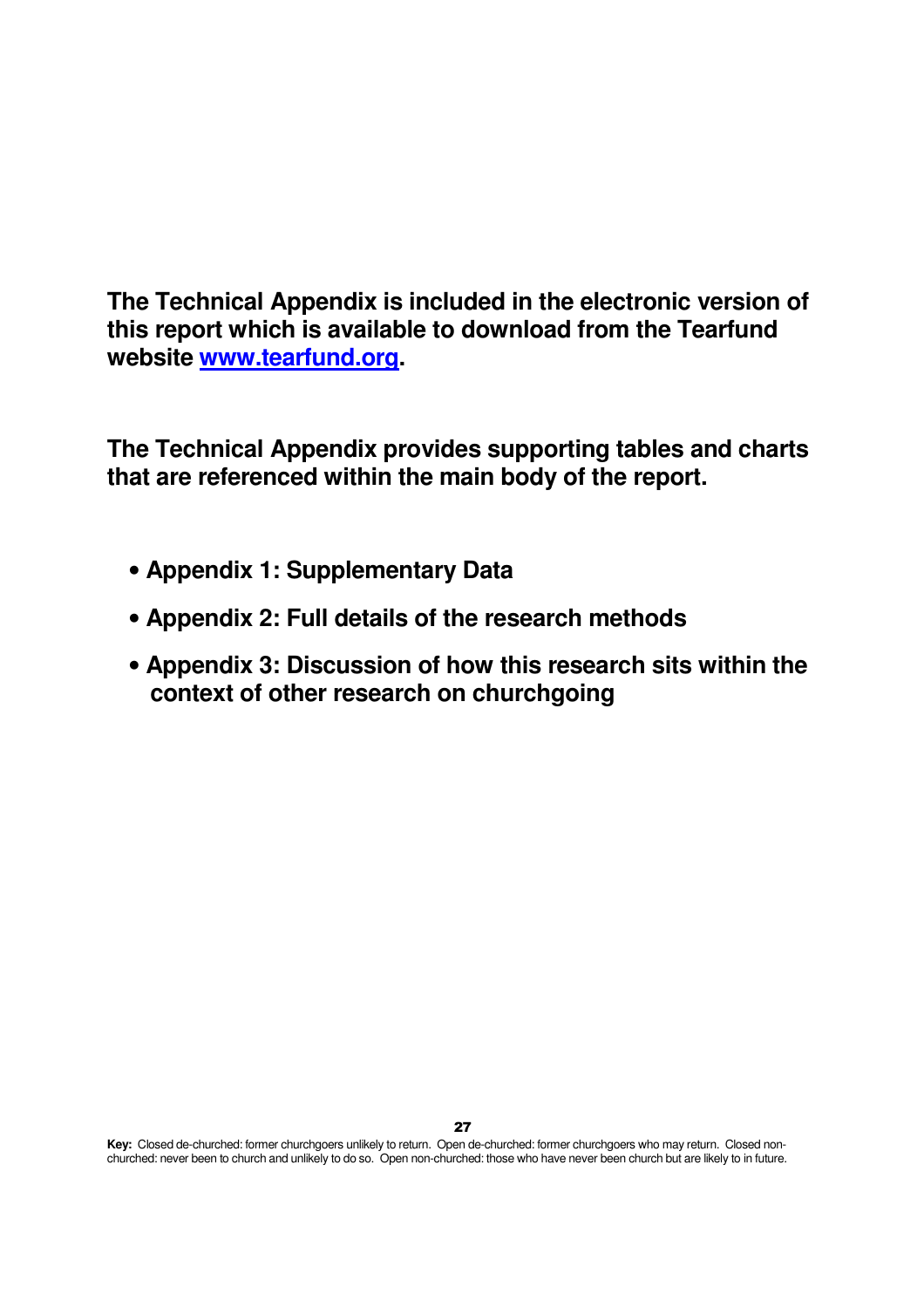# Appendix 1 Supplementary data

This appendix presents in tabular and graphical form key data from the Tearfund research that has been referenced in the main body of the report.

### **Figure 1 Religion of UK adults by gender, age and region**

|        |                                | <b>Other</b>       | Weighted                           | Unweighted |
|--------|--------------------------------|--------------------|------------------------------------|------------|
|        |                                |                    |                                    | base       |
| 53%    | 39%                            | 6%                 | (7000)                             | (7069)     |
|        | *45%                           | $*7\%$             | (3367)                             | (3186)     |
| *60%   | 33%                            | 6%                 | (3633)                             | (3883)     |
|        | *55%                           | $*11%$             | (978)                              | (937)      |
| 38%    | *50%                           | *11%               | (1134)                             | (1122)     |
| 48%    | *44%                           | 7%                 | (1351)                             | (1308)     |
| 55%    | 39%                            | 5%                 | (1156)                             | (1077)     |
| *65%   | 30%                            |                    | (1086)                             | (1033)     |
| $*74%$ |                                |                    | (786)                              | (972)      |
| *82%   | 14%                            | 3%                 | (511)                              | (620)      |
| 48%    | *46%                           |                    | (659)                              | (625)      |
| 49%    | 27%                            | *20%               | (759)                              | (832)      |
| 49%    | *44%                           | 7%                 | (526)                              | (502)      |
| 50%    | $*47%$                         | 2%                 | (350)                              | (332)      |
| 50%    | *45%                           | 3%                 | (629)                              | (603)      |
| 52%    | 42%                            | 5%                 | (952)                              | (857)      |
| 54%    | 40%                            | 6%                 | (654)                              | (688)      |
| 55%    | 36%                            | 7%                 | (675)                              | (631)      |
| 56%    | 34%                            | $*8%$              | (779)                              | (746)      |
| 56%    | 42%                            | 2%                 | (374)                              | (354)      |
| *59%   | 38%                            | 2%                 | (514)                              | (599)      |
| *81%   | <u>16%</u>                     | 0.4%               | (223)                              | (205)      |
| 53%    | 39%                            | $*7%$              | (5774)                             | (5907)     |
| 52%    | *40%                           | $*7%$              | (6777)                             | (6864)     |
|        | <b>Christian</b><br>47%<br>33% | No religion<br>22% | <b>Religions</b><br>4%<br>3%<br>4% | base       |

\* = significantly above UK average and <u>underline</u> = significantly below UK average (at 95% confidence level).

Where rows do not sum to 100% the remaining 1-2% either refused to answer or said 'Don't know'.

28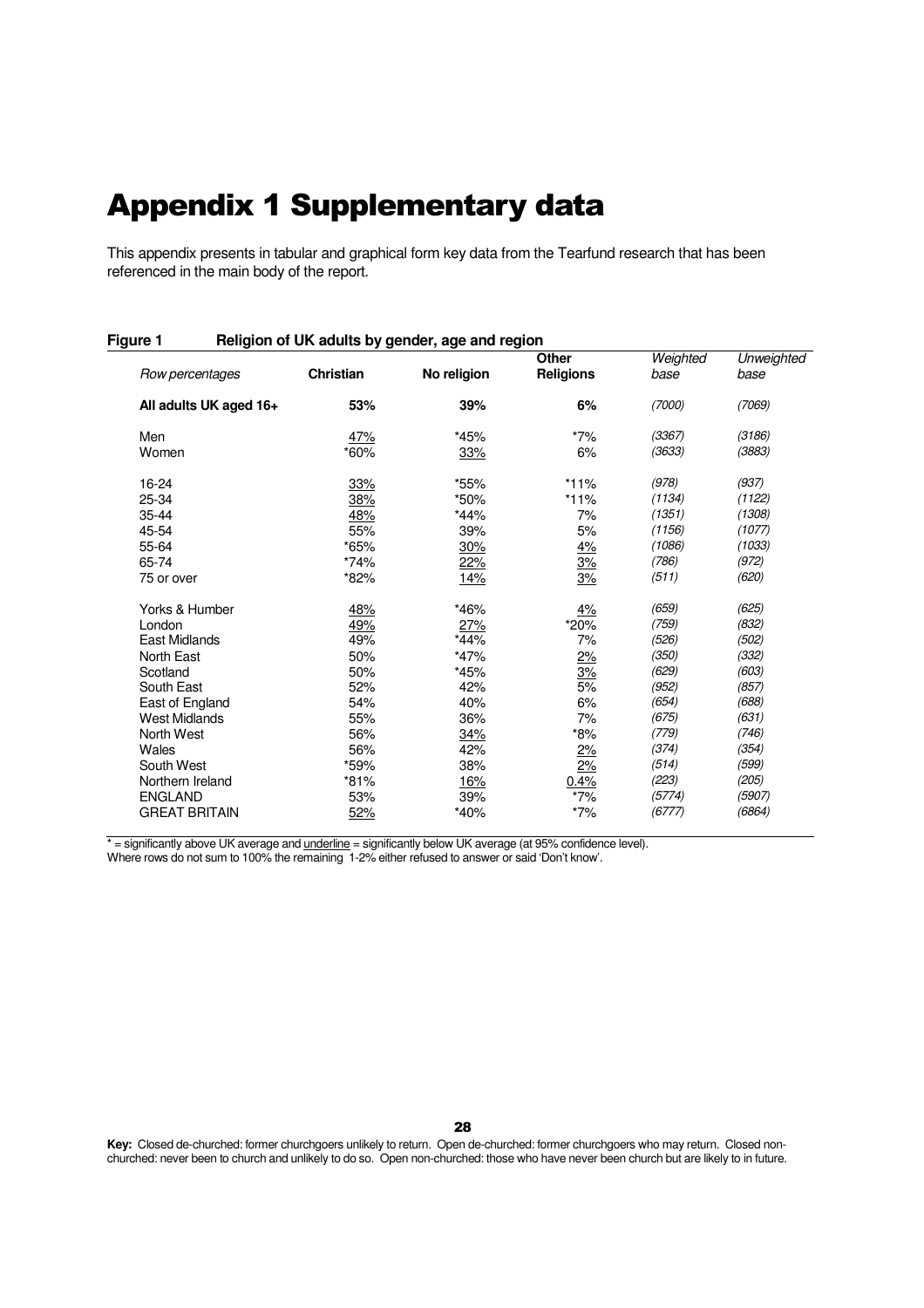#### **Figure 2 Church attendance and experience in the UK, by gender**

Men are less likely than women to be attending church regularly, or infrequently or to be open de-churched. Conversely men are more likely to be closed nonchurched. Those with no religion are unlikely to be churchgoers and are typically closed non-churched.

|                                                                                                                  | <b>All</b>     | <b>Men</b> | <b>Women</b>   |                         | <b>Christian No religion</b> |
|------------------------------------------------------------------------------------------------------------------|----------------|------------|----------------|-------------------------|------------------------------|
| Unweighted base:                                                                                                 | (7069)         | (3186)     | (3883)         | (3736)                  | (2719)                       |
|                                                                                                                  | $\%$           | $\%$       | $\%$           | $\%$                    | $\%$                         |
| <b>Regular churchgoer</b>                                                                                        | 15             | 11<br>3    | 19             | 28                      |                              |
| <b>Fringe churchgoer</b>                                                                                         | 3              |            | 4              | 6                       |                              |
| <b>Occasional churchgoer</b>                                                                                     | $\overline{7}$ | 6          | 8              | 11                      | 3                            |
| Open de-churched                                                                                                 | 5              | 3          | 6              | 7                       |                              |
| Closed de-churched                                                                                               | 28             | 28         | 27             |                         |                              |
| Open non-churched                                                                                                | 1              |            |                |                         |                              |
| <b>Closed non-churched</b>                                                                                       | 32             | 38         | 27             | <u>18</u>               | 57                           |
| <b>Other religions</b>                                                                                           | 6              |            | 6              | $\overline{\mathbf{0}}$ |                              |
| <b>Unassigned</b>                                                                                                | $\overline{2}$ | 3          | $\overline{2}$ | 1                       | 3                            |
| = significantly above average Underline = significantly below average<br>Base: UK All adults (unw. 7069 w. 7000) |                |            |                |                         | 藝<br><b>TEARFUND</b>         |

### **Figure 3 Church attendance and experience in the UK, by ethnic group**

### Regular church-going high among black ethnic minorities. Asians are predominantly of other religions. Regular churchgoing among those of mixed race is same as among whites.

|                                                                                                                             | <u>All</u>     | White          | <b>Mixed</b><br>race | Asian          | <b>Black</b>    | Chinese/<br>Other    |
|-----------------------------------------------------------------------------------------------------------------------------|----------------|----------------|----------------------|----------------|-----------------|----------------------|
| Unweighted base:                                                                                                            | (7069)         | (6433)         | (73)                 | (270)          | (238)           | (36)                 |
|                                                                                                                             | $\%$           | $\%$           | $\%$                 | $\%$           | $\%$            | $\%$                 |
| <b>Regular churchgoer</b>                                                                                                   | 15             | 15             | 15                   | $\mathbf{Z}$   |                 | 11                   |
| <b>Fringe churchgoer</b>                                                                                                    | 3              |                | 3                    | 0.4            | 4               | $\bf{0}$             |
| <b>Occasional churchgoer</b>                                                                                                | $\overline{7}$ |                | 3                    | 0.4            |                 | $\overline{2}$       |
| Open de-churched                                                                                                            | 5              | 5              | 11                   | $\overline{2}$ |                 | $\overline{2}$       |
| Closed de-churched                                                                                                          | 28             |                |                      | $\overline{2}$ |                 | <u>10</u>            |
| Open non-churched                                                                                                           | 1              |                | 5                    | $\mathbf{0}$   |                 | $\overline{2}$       |
| <b>Closed non-churched</b>                                                                                                  | 32             | 34             | <u> 19</u>           | $\overline{3}$ | $\overline{9}$  | 35                   |
| <b>Other religions</b>                                                                                                      | 6              | $\overline{2}$ | 22                   | 85             | 18 <sub>1</sub> | 37                   |
| <b>Unassigned</b>                                                                                                           | $\overline{2}$ | $\overline{2}$ | 5                    | 1              | $\overline{2}$  | $\bf{0}$             |
| $=$ significantly above average <b>Underline</b> $=$ significantly below average<br>Base: UK All adults (unw. 7069 w. 7000) |                |                |                      |                |                 | ®<br><b>TEARFUND</b> |

29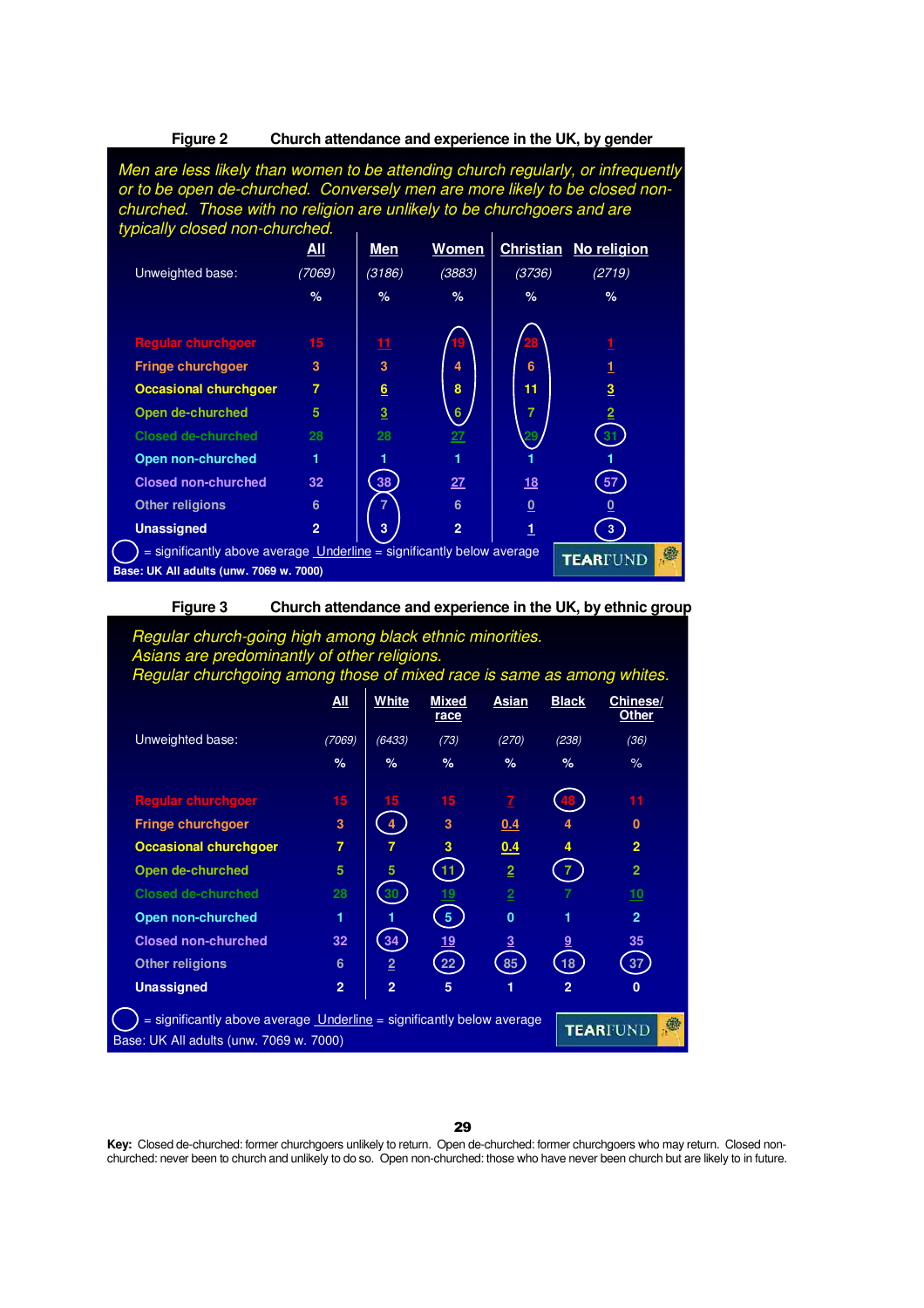|                                               | All UK adults    |                                   | $16-24s$       |                                   | $25 - 34s$       |                          | 35-44s           |                          | 45-54s           |                                   | 55-64s           |                          | 65-74s         |                         | $75+$          |                          |
|-----------------------------------------------|------------------|-----------------------------------|----------------|-----------------------------------|------------------|--------------------------|------------------|--------------------------|------------------|-----------------------------------|------------------|--------------------------|----------------|-------------------------|----------------|--------------------------|
|                                               | %                | Popu-<br>lation<br>$^{\circ}000s$ | $\%$           | Popu-<br>lation<br>$^{\circ}000s$ | $\%$             | Popu-<br>lation<br>'000s | $\%$             | Popu-<br>lation<br>'000s | %                | Popu-<br>lation<br>$^{\circ}000s$ | $\%$             | Popu-<br>lation<br>'000s | %              | Popu-<br>lation<br>000s | $\%$           | Popu-<br>lation<br>'000s |
| Regular<br>(at least once a month)            | 15.5%            | 7,576                             | 10.2%          | 731                               | 10.7%            | 839                      | 12.2%            | 1,133                    | 15.2%            | 1,194                             | 17.7%            | 1,266                    | 24.7%          | 1,247                   | 26.2%          | 1,221                    |
| <b>Fringe</b><br>(at least 6 times a<br>year) | 3.4%             | 1,645                             | 3.0%           | 213                               | 2.5%             | 194                      | 3.1%             | 289                      | 3.3%             | 258                               | 4.3%             | 310                      | 3.9%           | 199                     | 4.1%           | 191                      |
| <b>Occasional</b>                             | 6.9%             | 3,367                             | 3.5%           | 249                               | 7.2%             | 568                      | 7.5%             | 693                      | 7.4%             | 583                               | 7.7%             | 553                      | 8.1%           | 411                     | 5.9%           | 273                      |
| (at least once a year)<br>Open ex-church      | 4.7%             | 2,318                             | 5.5%           | 395                               | 4.2%             | 333                      | 6.1%             | 570                      | 3.8%             | 299                               | 5.8%             | 415                      | 3.4%           | 173                     | 2.5%           | 118                      |
| <b>Closed ex-church</b>                       | 27.9%            | 13,653                            | 18.3%          | 1,309                             | 21.5%            | 1,692                    | 25.3%            | 2,348                    | 30.1%            | 2,360                             | 32.0%            | 2,294                    | 35.6%          | 1,800                   | 41.1%          | 1,913                    |
| Open non-church                               | 1.1%             | 554                               | 1.6%           | 117                               | 1.8%             | 138                      | 1.3%             | 117                      | 1.0%             | 74                                | 0.7%             | 53                       | 0.6%           | 32                      | 0.6%           | 27                       |
| <b>Closed non-church</b>                      | 31.9%            | 15,613                            | 45.4%          | 3,248                             | 39.4%            | 3,099                    | 34.5%            | 3200                     | 31.2%            | 2,449                             | 26.2%            | 1,879                    | 18.8%          | 951                     | 15.7%          | 729                      |
| Other religions                               | 6.4%             | 3,157                             | 10.5%          | 753                               | 10.7%            | 839                      | 7.0%             | 652                      | 4.7%             | 366                               | 4.0%             | 284                      | 2.7%           | 135                     | 2.5%           | 118                      |
| Unassigned                                    | 2.3%             | 1,127                             | 1.9%           | 139                               | 2.0%             | 160                      | 3.0%             | 281                      | 3.3%             | 258                               | 1.5%             | 105                      | 2.2%           | 109                     | 1.6%           | 73                       |
| Weighted base:<br>Unweighted base:            | (7000)<br>(7069) | 49,004                            | (978)<br>(937) | 7,155                             | (1134)<br>(1122) | 7,861                    | (1351)<br>(1308) | 9,278                    | (1156)<br>(1077) | 7,842                             | (1086)<br>(1033) | 7,160                    | (786)<br>(972) | 5,052                   | (511)<br>(620) | 4,656                    |

### **Figure 4 Church attendance and experience among UK adults, by age, including population projections**

Population projections are calculated from latest 2004-based population projections for year 2006 from the Government Actuary's Department. Where figures do not sum exactly to the total this is due rounding and weighted data.

<sup>30</sup>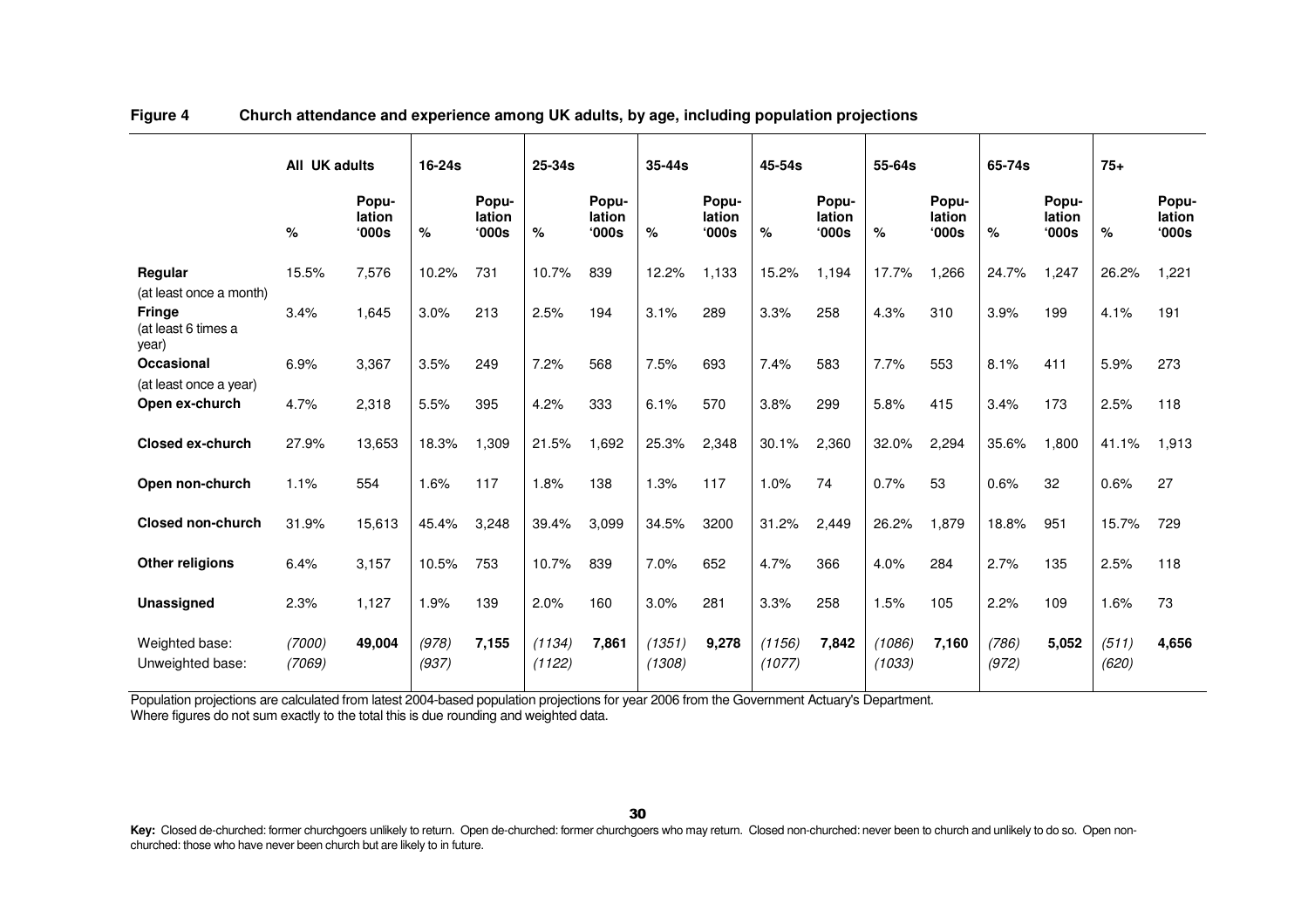|                                                                       | All UK adults    |                          | <b>England</b>   |                          | <b>Scotland</b> |                                   | Wales          |                          | <b>Great Britain</b> |                                   | <b>Northern</b><br>Ireland |                                   |
|-----------------------------------------------------------------------|------------------|--------------------------|------------------|--------------------------|-----------------|-----------------------------------|----------------|--------------------------|----------------------|-----------------------------------|----------------------------|-----------------------------------|
|                                                                       | %                | Popu-<br>lation<br>'000s | %                | Popu-<br>lation<br>'000s | %               | Popu-<br>lation<br>$^{\circ}000s$ | %              | Popu-<br>lation<br>'000s | %                    | Popu-<br>lation<br>$^{\circ}000s$ | $\%$                       | Popu-<br>lation<br>$^{\circ}000s$ |
| Regular                                                               | 15.5%            | 7,576                    | 14.3%            | 5,850                    | 18.1%           | 759                               | 11.8%          | 284                      | 14.5%                | 6.897                             | 45.3%                      | 615                               |
| (at least once a month)<br><b>Fringe</b><br>(at least 6 times a year) | 3.4%             | 1,645                    | 3.4%             | 1,379                    | 4.6%            | 193                               | 1.9%           | 45                       | 3.4%                 | 1,617                             | 2.2%                       | 30                                |
| Occasional                                                            | 6.9%             | 3,367                    | 7.1%             | 2,914                    | 5.4%            | 226                               | 5.9%           | 142                      | 6.9%                 | 3,276                             | 6.7%                       | 91                                |
| (at least once a year)<br>Open ex-church                              | 4.7%             | 2,318                    | 4.7%             | 1,912                    | 4.8%            | 200                               | 4.8%           | 116                      | 4.7%                 | 2,229                             | 6.3%                       | 85                                |
| <b>Closed ex-church</b>                                               | 27.9%            | 13,653                   | 26.4%            | 10,847                   | 34.2%           | 1,432                             | 46.3%          | 1.117                    | 28.2%                | 13,457                            | 16.1%                      | 219                               |
| Open non-church                                                       | 1.1%             | 554                      | 1.2%             | 498                      | 0.5%            | 20                                | 0.5%           | 13                       | 1.1%                 | 527                               | 1.8%                       | 24                                |
| <b>Closed non-church</b>                                              | 31.9%            | 15,613                   | 33.3%            | 13,655                   | 26.4%           | 1,106                             | 26.2%          | 633                      | 32.2%                | 15,362                            | 20.2%                      | 274                               |
| Other religions                                                       | 6.4%             | 3,157                    | 7.4%             | 3,021                    | 3.0%            | 127                               | 1.6%           | 39                       | 6.6%                 | 3,164                             | 0.4%                       | 6                                 |
| Unassigned                                                            | 2.3%             | 1,127                    | 2.4%             | 974                      | 3.0%            | 127                               | 1.1%           | 26                       | 2.4%                 | 1,125                             | 0.9%                       | 12                                |
| Weighted base:<br>Unweighted base:                                    | (7000)<br>(7069) | 49,004                   | (5774)<br>(5907) | 41,043                   | (629)<br>(603)  | 4,189                             | (374)<br>(354) | 2,415                    | (6777)<br>(6864)     | 47,647                            | (223)<br>(205)             | 1,357                             |

### **Figure 5 Church attendance and experience among UK adults, by country, including population projections**

Population projections are calculated from latest 2004-based population projections for year 2006 from the Government Actuary's Department. Where figures do not sum exactly to the total this is due rounding and weighted data.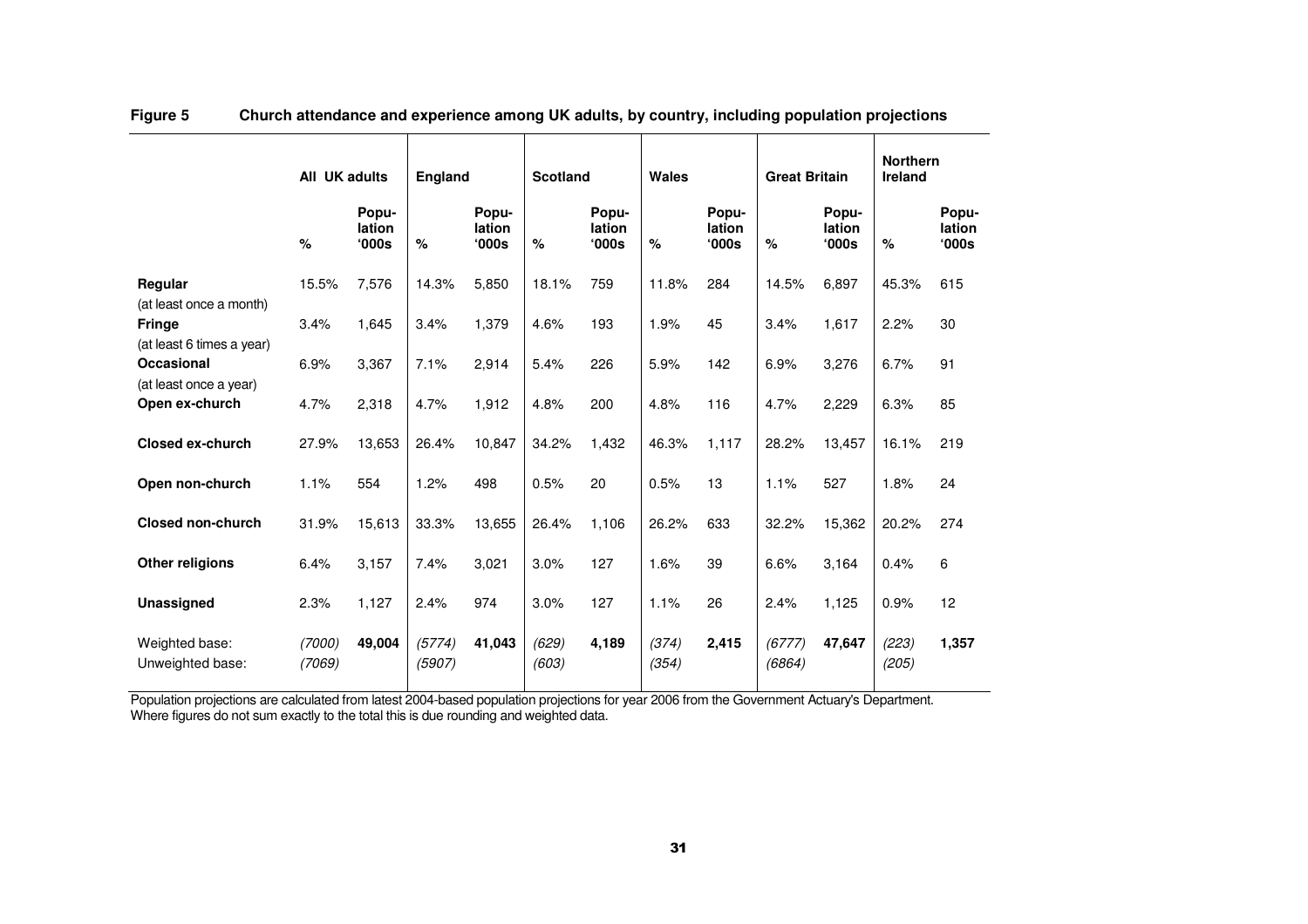|                              | <b>ENGLAND</b> | <b>Gtr. London</b> | <b>NW</b>               | <b>W Mids</b>           | E Mids         |
|------------------------------|----------------|--------------------|-------------------------|-------------------------|----------------|
| Unweighted base:             | (5907)         | (832)              | (746)                   | (631)                   | (502)          |
|                              | $\%$           | %                  | $\%$                    | %                       | $\%$           |
| <b>Regular churchgoer</b>    | 14             |                    | 15                      | 15                      | 14             |
| <b>Fringe churchgoer</b>     | 3              |                    | $\overline{\mathbf{3}}$ | 4                       | 3              |
| <b>Occasional churchgoer</b> | $\overline{7}$ | $6\phantom{a}6$    | 6                       | 6                       | 8              |
| Open de-churched             | 5              | 3                  | 8                       | 6                       | 4              |
| <b>Closed de-churched</b>    | 26             |                    | 26                      | 27                      | 28             |
| Open non-churched            | 1              | 2 <sup>1</sup>     | 1                       | $\overline{\mathbf{2}}$ | 0.2            |
| <b>Closed non-churched</b>   | 33             | 25                 | 31                      | 32                      | 37             |
| <b>Other religions</b>       | $\overline{7}$ | 20                 | 8                       | 7                       | $\overline{7}$ |
| <b>Unassigned</b>            | $\overline{2}$ | 4                  | $\overline{2}$          | 0.1                     | 0.2            |

### **Figure 6 Church attendance and experience in the UK, by English government region**

Among the English regions, Yorks & Humber and the North East have the lowest church-going.

|                                                                                                                                          | <u>ENGL</u>    | East             | <b>SW</b>      | <b>SE</b>      | <u>Y &amp; H</u> | NE             |  |  |  |  |
|------------------------------------------------------------------------------------------------------------------------------------------|----------------|------------------|----------------|----------------|------------------|----------------|--|--|--|--|
| Unweighted base:                                                                                                                         | (5907)         | (688)            | (599)          | (952)          | (625)            | (332)          |  |  |  |  |
|                                                                                                                                          | %              | ℅                | %              | $\%$           | %                | $\%$           |  |  |  |  |
| <b>Regular churchgoer</b>                                                                                                                | 14             | 12 <sub>12</sub> | 12             | $12 \,$        | 12               | 11             |  |  |  |  |
| <b>Fringe churchgoer</b>                                                                                                                 | 3              | 4                | 4              | 3              | $\overline{2}$   | $\overline{2}$ |  |  |  |  |
| <b>Occasional churchgoer</b>                                                                                                             | $\overline{7}$ | 11               | 9              | 8              | 6                | 5              |  |  |  |  |
| Open de-churched                                                                                                                         | 5              |                  | 3              | 4              | 4                | 5              |  |  |  |  |
| <b>Closed de-churched</b>                                                                                                                | 26             |                  | 35             | 24             | 29               | 33             |  |  |  |  |
| <b>Open non-churched</b>                                                                                                                 | 1              |                  | $\star$        | 1              | 1                | $\overline{3}$ |  |  |  |  |
| <b>Closed non-churched</b>                                                                                                               | 33             | 30               | 34             | 39             | 38               | 35             |  |  |  |  |
| <b>Other religions</b>                                                                                                                   | $\overline{7}$ | 6                | $\overline{2}$ | $\overline{5}$ | 4                | $\overline{2}$ |  |  |  |  |
| <b>Unassigned</b>                                                                                                                        | $\overline{2}$ | $\overline{2}$   | $\overline{2}$ | 3              | 4                | 4              |  |  |  |  |
| = significantly above average Underline = significantly below average<br>道<br><b>TEARFUND</b><br>Base: UK All adults (unw. 7069 w. 7000) |                |                  |                |                |                  |                |  |  |  |  |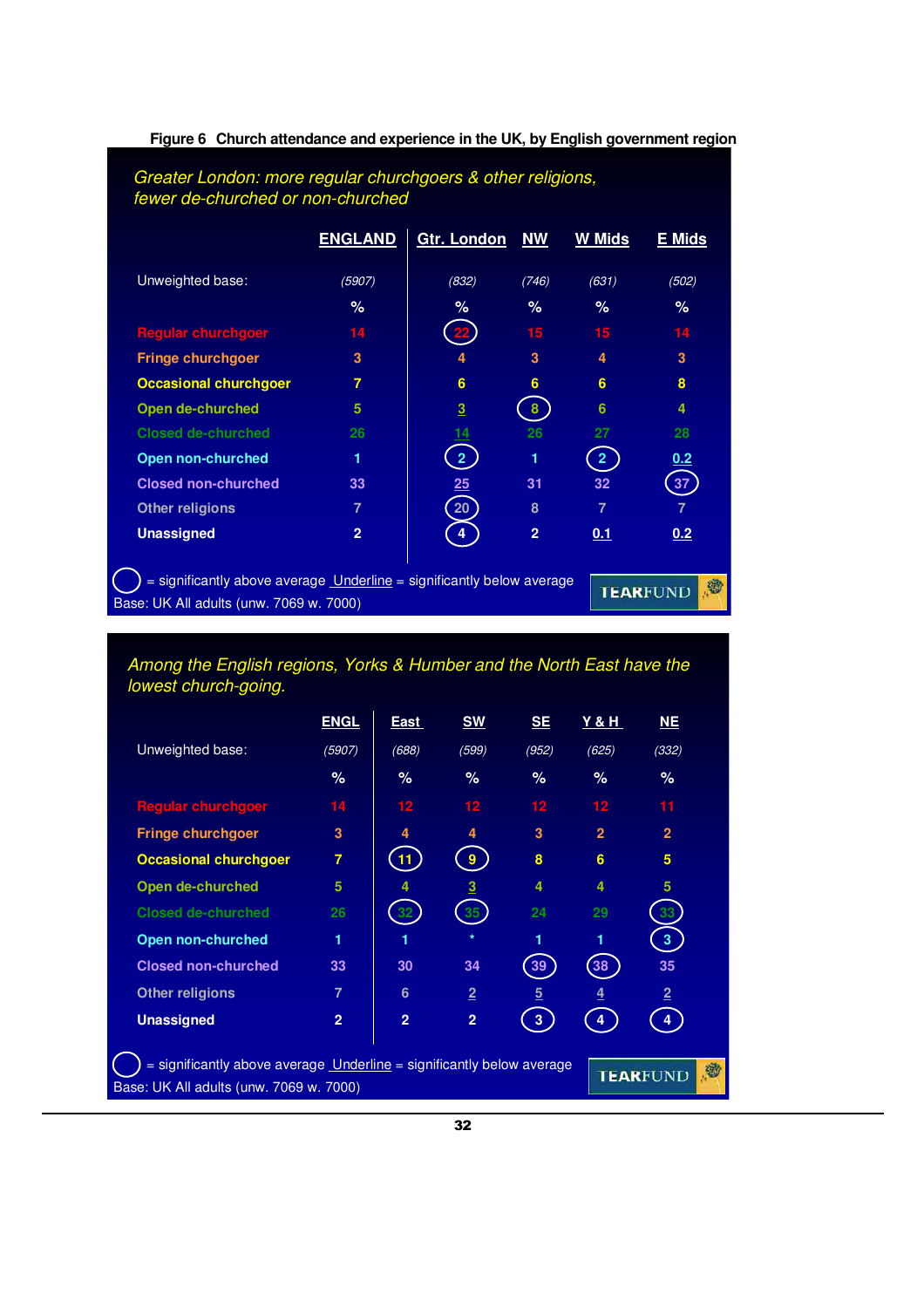

#### **Figure 7 Church attendance and experience in the UK, by social grade**

Respondents were assigned a social grade based on the job details of the Chief Income Earner in the household. The table below describes who falls into each of the social grading categories.

#### **Figure 8 Social Grade Classification**

| Unweighted base:<br>Weighted base:                                                                   | <b>UK adult</b><br>population<br>(7069)<br>(7000)<br>$\%$ |
|------------------------------------------------------------------------------------------------------|-----------------------------------------------------------|
| A: Professionals, very senior managers in business, top civil servants.                              | 3                                                         |
| Retired people, previously grade A, and their widows.                                                |                                                           |
| <b>B</b> : Middle management executives in large organisations, with appropriate qualifications.     | 16                                                        |
| Retired people, previously grade B, and their widows.                                                |                                                           |
| C1: Junior management, owners of small establishments, and all other non-manual positions.C1,        | 29                                                        |
| and their widows.                                                                                    |                                                           |
| C2: Skilled manual workers and manual workers with responsibility for other people.                  | 20                                                        |
| Retired people, previously grade C2, with pensions from their job.                                   |                                                           |
| Widows, if receiving pensions from their late husband's job.                                         |                                                           |
| D: Semi-skilled and un-skilled manual workers and apprentices/trainees to skilled workers.           | 14                                                        |
| Retired people, previously grade D, with pensions from their job.                                    |                                                           |
| Widows, if receiving pensions from their late husband's job.                                         |                                                           |
| E: All those entirely dependent on the State long-term, through sickness, unemployment, old age etc. | 19                                                        |
| Those unemployed for a period exceeding 6 months (otherwise classified on previous occupation).      |                                                           |
| Casual workers with no regular income.                                                               |                                                           |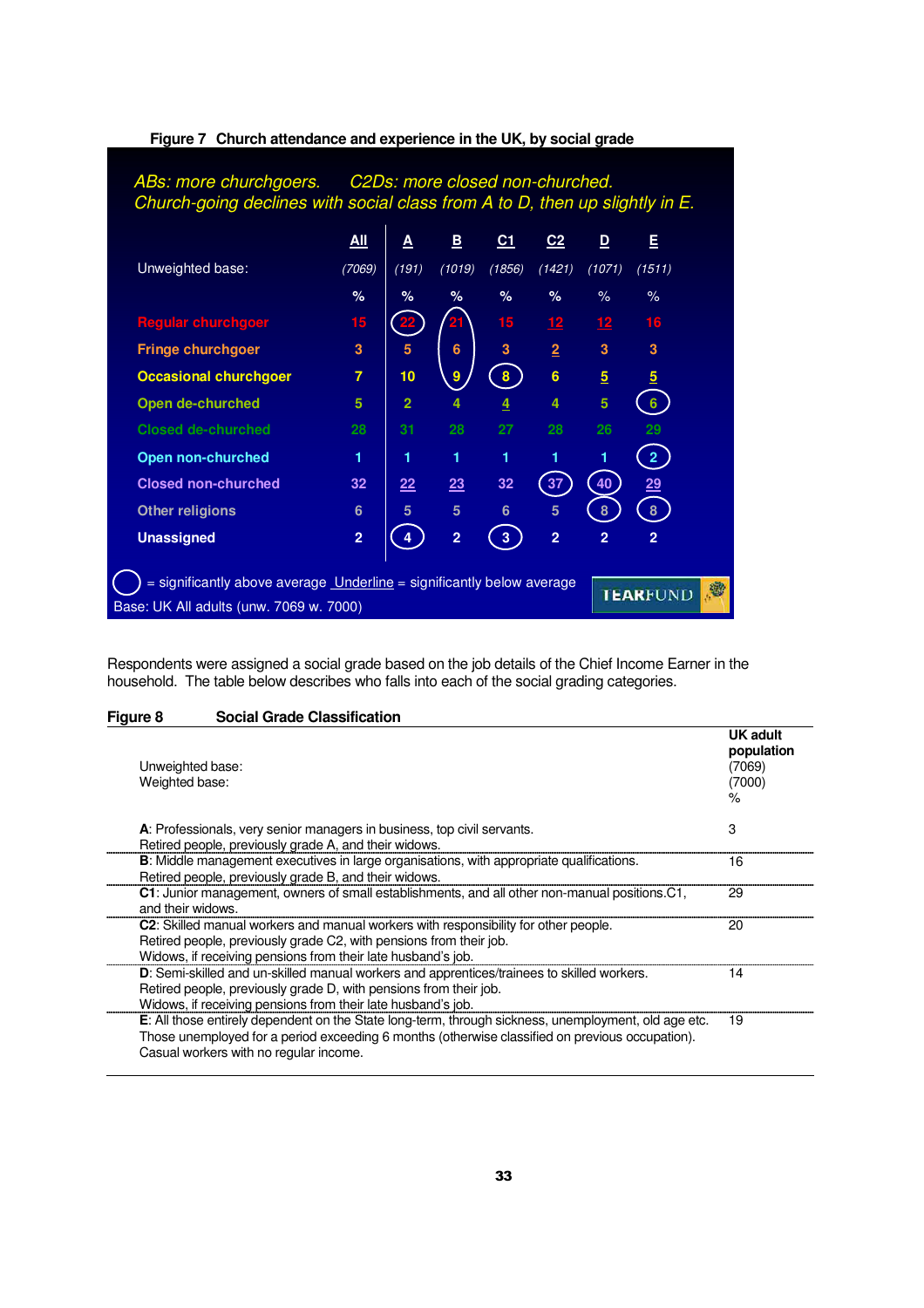|                                           | All UK adults    |                          | England          |                          | <b>Scotland</b> |                          | Wales          |                          | <b>Great Britain</b> |                         | <b>Northern Ireland</b> |                                   |
|-------------------------------------------|------------------|--------------------------|------------------|--------------------------|-----------------|--------------------------|----------------|--------------------------|----------------------|-------------------------|-------------------------|-----------------------------------|
|                                           | $\%$             | Popu-<br>lation<br>'000s | $\%$             | Popu-<br>lation<br>'000s | %               | Popu-<br>lation<br>'000s | %              | Popu-<br>lation<br>'000s | $\%$                 | Popu-<br>lation<br>000s | %                       | Popu-<br>lation<br>$^{\circ}000s$ |
| Go to church at least:                    |                  |                          |                  |                          |                 |                          |                |                          |                      |                         |                         |                                   |
| Once a week or more                       | 10.0%            | 4,914                    | 9.1%             | 3,718                    | 12.7%           | 533                      | 8.6%           | 207                      | 9.4%                 | 4,464                   | 30.0%                   | 408                               |
| Less often but at least once in two weeks | 2.2%             | 1,099                    | 2.1%             | 867                      | 2.1%            | 87                       | 1.9%           | 45                       | 2.1%                 | 998                     | 6.7%                    | 91                                |
| Less often but at least once a month      | 3.2%             | 1,568                    | 3.1%             | 1.272                    | 3.3%            | 140                      | 1.3%           | 32                       | 3.0%                 | 1.441                   | 8.5%                    | 116                               |
| AT LEAST MONTHLY                          | 15.4%            | 7,576                    | 14.3%            | 5,850                    | 18.1%           | 759                      | 11.8%          | 284                      | 14.5%                | 6,897                   | 45.3%                   | 615                               |
| Less often but at least six times a year  | 3.4%             | 1,645                    | 3.4%             | 1.379                    | 4.6%            | 193                      | 1.9%           | 45                       | 3.4%                 | 1.617                   | 2.2%                    | 30                                |
| Less often but at least twice a year      | 4.1%             | 1,988                    | 4.1%             | 1,699                    | 3.2%            | 133                      | 4.3%           | 103                      | 4.1%                 | 1,933                   | 4.0%                    | 55                                |
| Less often but at least once a year       | 2.8%             | 1,379                    | 3.0%             | 1,216                    | 2.1%            | 87                       | 1.6%           | 39                       | 2.8%                 | 1,336                   | 3.1%                    | 43                                |
| AT LEAST ANNUALLY                         | 25.7%            | 12,589                   | 24.7%            | 10,143                   | 28.1%           | 1,179                    | 19.5%          | 471                      | 24.8%                | 11,790                  | 54.3%                   | 736                               |
|                                           |                  |                          |                  |                          |                 |                          |                |                          |                      |                         |                         |                                   |
| Less often than once a year               | 5.0%             | 2,429                    | 5.2%             | 2,140                    | 3.8%            | 160                      | 3.7%           | 90                       | 5.0%                 | 2,383                   | 3.6%                    | 49                                |
| Varies too much to say                    | 1.4%             | 686                      | 1.6%             | 661                      | 0.3%            | 13                       | 0.5%           | 13                       | 1.4%                 | 682                     | 0.5%                    | 6                                 |
|                                           |                  |                          |                  |                          |                 |                          |                |                          |                      |                         |                         |                                   |
| Never or practically never                | 58.7%            | 28,786                   | 58.2%            | 23,869                   | 62.2%           | 2,604                    | 72.7%          | 1,756                    | 59.3%                | 28,270                  | 40.8%                   | 554                               |
|                                           |                  |                          |                  |                          |                 |                          |                |                          |                      |                         |                         |                                   |
| Refused                                   | 1.6%             | 777                      | 1.7%             | 711                      | 0.6%            | 27                       | 1.6%           | 39                       | 1.6%                 | 773                     | 0.5%                    | 6                                 |
| Don't know                                | 1.2%             | 581                      | 1.2%             | 505                      | 1.9%            | 80                       | 0.0%           | $\Omega$                 | 1.2%                 | 584                     | 0.0%                    | $\mathbf 0$                       |
| Adults belonging to other religions       | 6.4%             | 3,157                    | 7.4%             | 3,021                    | 3.0%            | 127                      | 1.6%           | 39                       | 6.6%                 | 3,164                   | 0.5%                    | 6                                 |
| Weighted base:<br>Unweighted base:        | (7000)<br>(7069) | 49,004                   | (5774)<br>(5907) | 41,043                   | (629)<br>(603)  | 4,189                    | (374)<br>(354) | 2,415                    | (6777)<br>(6864)     | 47,647                  | (223)<br>(205)          | 1,357                             |

**Figure 9 Frequency of church attendance among UK adults, by country, including population projections (February 2006)** 

Population projections are calculated from latest 2004-based population projections for year 2006 from the Government Actuary's Department.<br>Where figures do not sum exactly to the total this is due rounding and weighted da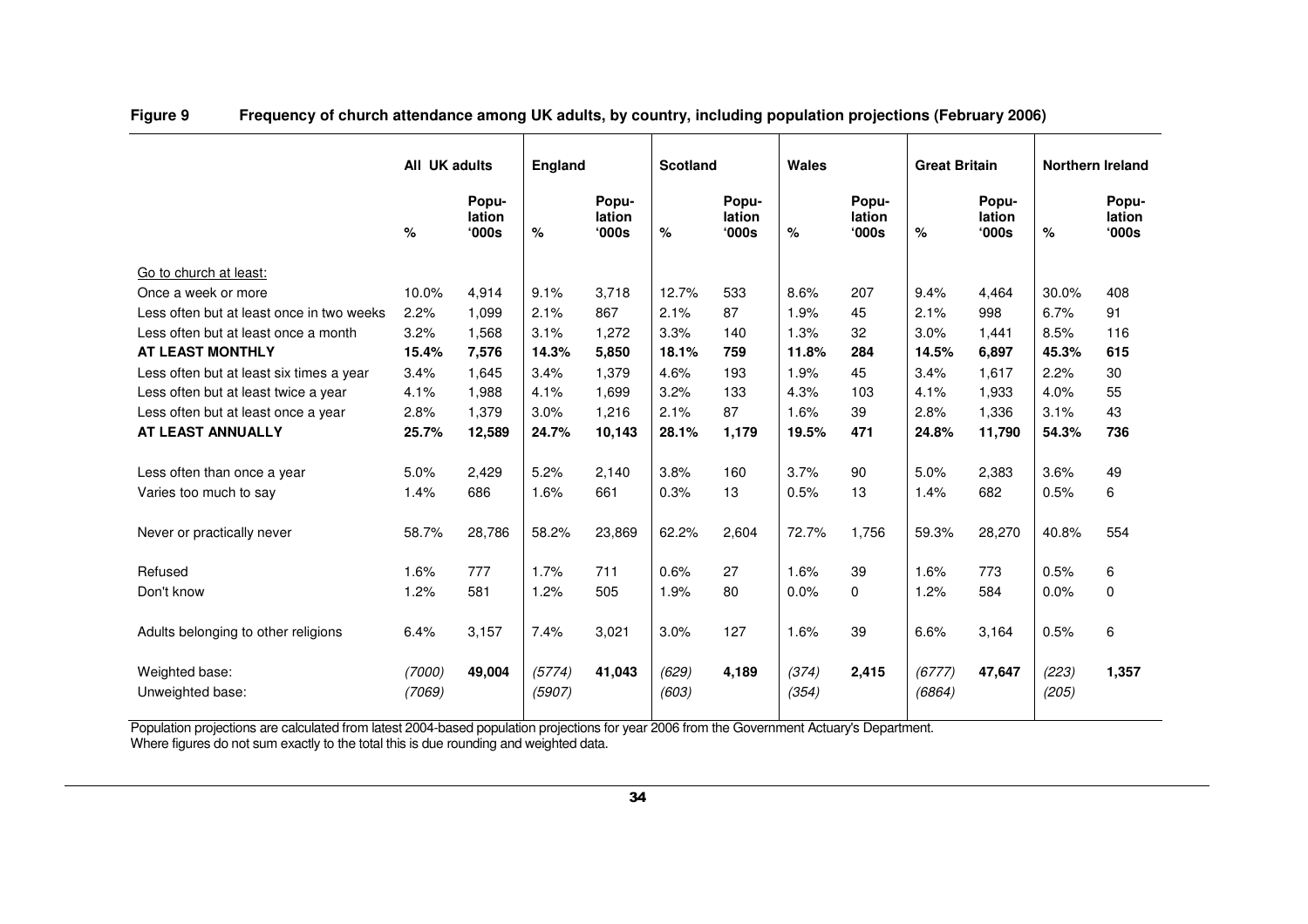|                                  |              | Go to church at least       | Proportion                                     |                  |                    |  |  |
|----------------------------------|--------------|-----------------------------|------------------------------------------------|------------------|--------------------|--|--|
| Row percentages (cumulative)     | Weekly       | <b>Monthly</b><br>(regular) | of regular<br>churchgoers<br>attending weekly~ | Weighted<br>base | Unweighted<br>base |  |  |
| All adults UK aged 16+           | 10%          | 15%                         | 65%                                            | (7000)           | (7069)             |  |  |
| Men<br>Women                     | 7%<br>$*13%$ | 11%<br>*19%                 | 61%<br>67%                                     | (3367)<br>(3633) | (3186)<br>(3883)   |  |  |
|                                  |              |                             |                                                |                  |                    |  |  |
| 16-24                            | 6%           | 10%                         | 61%                                            | (978)            | (937)              |  |  |
| 25-34                            | 6%           | 11%                         | 56%                                            | (1134)           | (1122)             |  |  |
| $35 - 44$                        | 7%           | 12%                         | 57%                                            | (1351)           | (1308)             |  |  |
| 45-54                            | 9%           | 15%                         | 61%                                            | (1156)           | (1077)             |  |  |
| 55-64                            | *12%         | *18%                        | 69%                                            | (1086)           | (1033)             |  |  |
| 65-74                            | *18%         | *25%                        | $*72\%$                                        | (786)            | (972)              |  |  |
| 75 or over                       | *19%         | *26%                        | $*74%$                                         | (511)            | (620)              |  |  |
| Asian                            | 5%           | 7%                          | 75%                                            | (282)            | (270)              |  |  |
| Mixed race                       | 9%           | 15%                         | 63%                                            | (72)             | (73)               |  |  |
| White                            | 9%           | 15%                         | 64%                                            | (6365)           | (6433)             |  |  |
| <b>Black</b>                     | *32%         | *48%                        | 66%                                            | (230)            | (238)              |  |  |
| North East                       | 7%           | 11%                         | 63%                                            | (350)            | (332)              |  |  |
| South West                       | 7%           | 12%                         | 61%                                            | (514)            | (599)              |  |  |
| East of England                  | 7%           | 12%                         | 59%                                            | (654)            | (688)              |  |  |
| Wales                            | 8%           | 12%                         | 72%                                            | (374)            | (354)              |  |  |
| South East                       | 8%           | 12%                         | 65%                                            | (952)            | (857)              |  |  |
| Yorks & Humber                   | 9%           | 12%                         | 71%                                            | (659)            | (625)              |  |  |
| East Midlands                    | 9%           | 14%                         | 65%                                            | (526)            | (502)              |  |  |
| <b>West Midlands</b>             | 8%           | 15%                         | 55%                                            | (675)            | (631)              |  |  |
| North West                       | 11%          | 15%                         | 73%                                            | (779)            | (746)              |  |  |
| Scotland                         | $*13%$       | *18%                        | 70%                                            | (629)            | (603)              |  |  |
| London                           | $*13%$       | $*22\%$                     | 59%                                            | (759)            | (832)              |  |  |
| Northern Ireland                 | *30%         | *45%                        | 66%                                            | (223)            | (205)              |  |  |
| <b>ENGLAND</b>                   | 9%           | 14%                         | 64%                                            | (5774)           | (5907)             |  |  |
| <b>GREAT BRITAIN</b>             | 9%           | 15%                         | 65%                                            | (6777)           | (6864)             |  |  |
| Church of England                | 8%           | 16%                         | 53%                                            | (2077)           | (2181)             |  |  |
| Church of Scotland/ Presbyterian | $*21%$       | *33%                        | 63%                                            | (290)            | (292)              |  |  |
| Methodist                        | *29%         | $*40%$                      | 74%                                            | (165)            | (172)              |  |  |
| Other denominations <sup>^</sup> | *32%         | $*41%$                      | $*77\%$                                        | (197)            | (202)              |  |  |
| Roman Catholic                   | *30%         | $*44%$                      | 70%                                            | (716)            | (717)              |  |  |
| <b>Baptist</b>                   | *38%         | $*51%$                      | 75%                                            | (86)             | (91)               |  |  |
| Pentecostal/ New churches        | *63%         | *75%                        | $*85\%$                                        | (94)             | (93)               |  |  |

#### **Figure 10 Prevalence of weekly and monthly churchgoing among UK adults (February 2006) by gender, age, ethnic group, government region and denomination**

\* = significantly above UK average and <u>underline</u> = significantly below UK average (at 95% confidence level).

~ Calculated as % weekly divided by % monthly (using percentages to 1 decimal place).

^ Includes Church in Wales, URC/Congregational, Independent, Orthodox, Church of Ireland, Salvation Army, Brethren, Episcopal, Quaker, Other small denominations.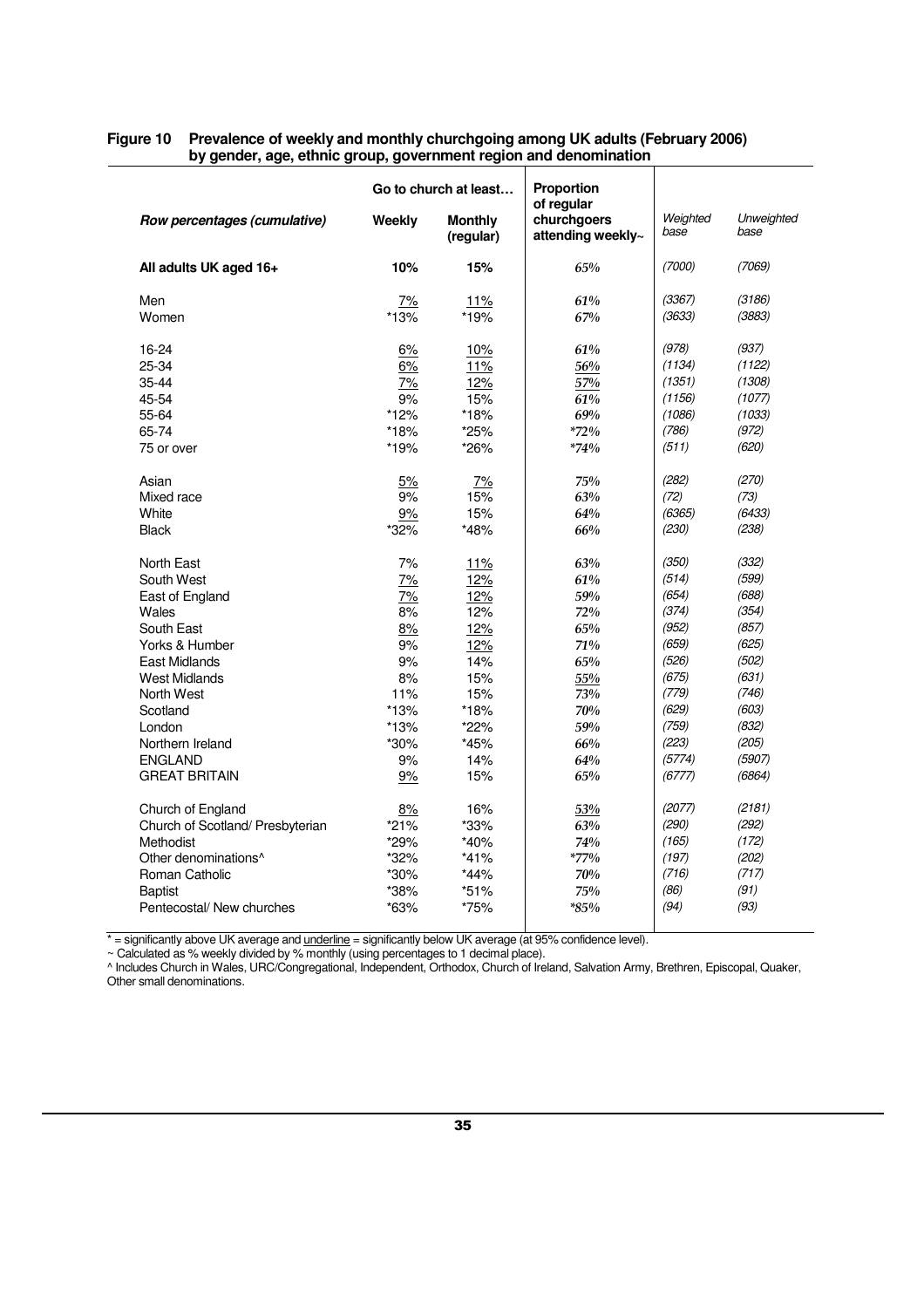

Brethren, Episcopal, Quaker, Other small denominations.<br>^ Non-Trinitarian = Seventh Day Adventists<sup>18</sup>, Jehovah's witnesses, Mormons and other non-Trinitarian groups.

#### **Figure 12 Evangelicalism among regular churchgoers (self-identification)**

| Base: Regular (at least monthly) churchgoers in the UK aged 16+ |        |                                   |
|-----------------------------------------------------------------|--------|-----------------------------------|
| Unweighted base                                                 | (1126) | Population projection (thousands) |
| Weighted base                                                   | (1082) | 7,576                             |
|                                                                 | %      |                                   |
| Non-Evangelical                                                 | 66.0%  | 4,999                             |
| Evangelical                                                     | 26.7%  | 2,024                             |
| Don't know/refused*                                             | 7.4%   | 560                               |
| Type of evangelicalism:                                         |        |                                   |
| Conservative evangelical                                        | 9.5%   | 721                               |
| Charismatic evangelical                                         | 7.8%   | 588                               |
| Other evangelical                                               | 5.5%   | 413                               |
| Don't know/refused*                                             | 4.0%   | 301                               |
|                                                                 |        |                                   |

\* Nearly all of these said 'Don't know' rather than refusing to answer.

l

<sup>&</sup>lt;sup>18</sup> Seventh Day Adventists are considered as Non-Trinitarian for the purposes of this research, according to the Evangelical Alliance's Position Statement: "We are aware that some evangelicals are recognising certain Seventh Day Adventist congregations as denominational rather than sectarian or cultic. At this point, however, the EA does not recognise Seventh Day Adventism to be an orthodox denominational expression of the Christian Church."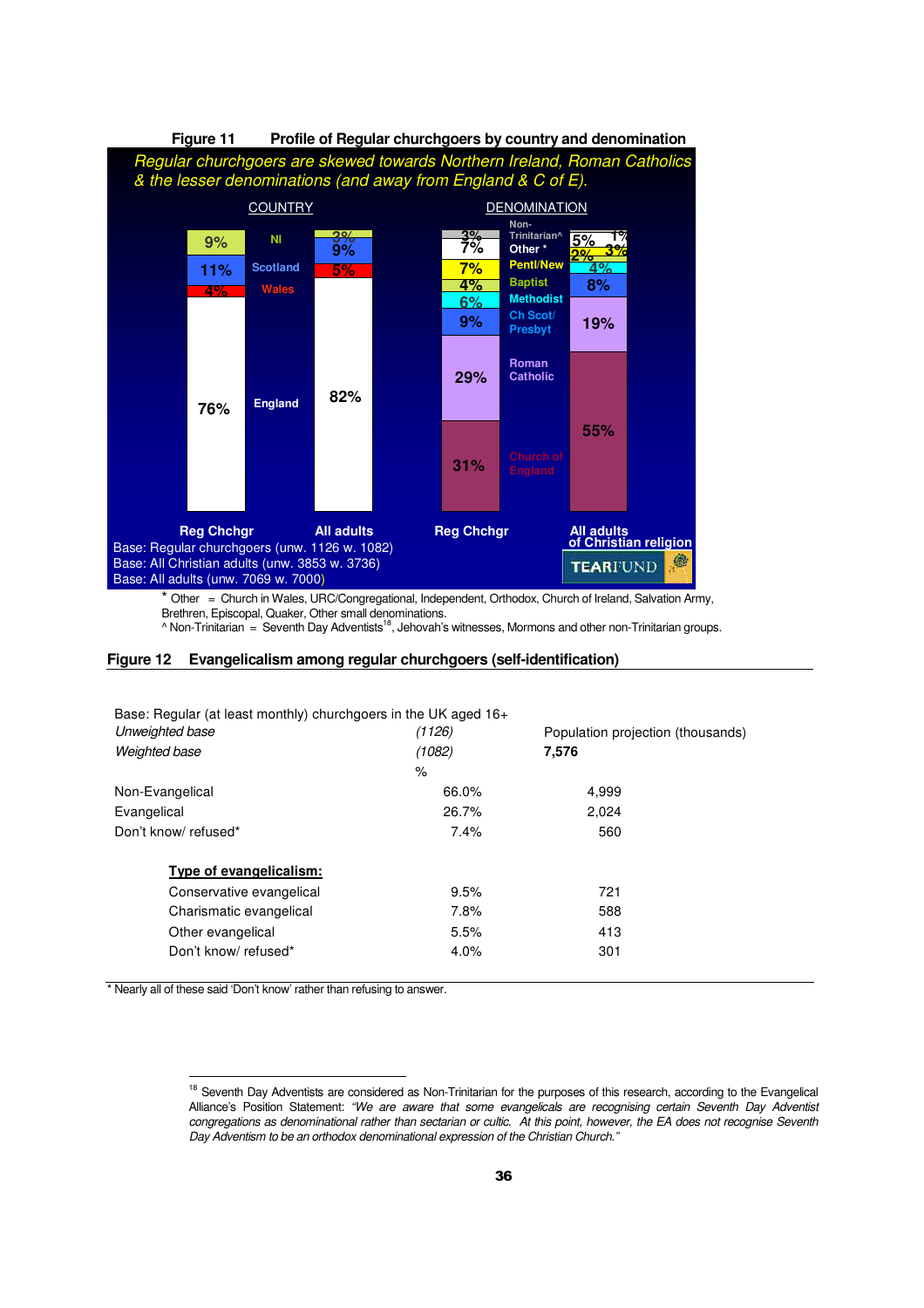

The English Church Census provides objective trends in churchgoing and between 1998-2005 reports<sup>19</sup> growth in three denominational groups Pentecostals  $(+34%)$ , the Smaller Denominations<sup>20</sup>  $(+9%)$  and the Orthodox churches (+2%). The main reason for this growth is the large number of ethnic diversity churches being started , partly as a result of immigration. Within the New Church stream, where attendance is down 8% over the period, there has been considerable growth among New Frontiers (+70%) and Vineyard (+78%) churches, mostly because they continue to plant new churches. Independent church attendance was down 1%, although there was growth in some English regions<sup>21</sup>.

Overall the Tearfund data on church growth from the perspective of regular churchgoers, is not wholly inconsistent with the more reliable evidence from the English Church Census. On the Tearfund survey the proportion saying their church is growing significantly is highest among Pentecostals (51%) and New churches  $(25%)^{22}$ . The proportion saying their church is declining in numbers is greatest among Church of Scotland/Presbyterian (26%), Methodist (23%) and Roman Catholic (22%).

j

<sup>&</sup>lt;sup>19</sup> "Pulling Out of the Nosedive: A Contemporary picture of church goingchurch going. What the 2005 English Church Census reveals"

Dr. Peter Brierly, Christian Research (2006).

<sup>&</sup>lt;sup>20</sup> Which includes Overseas National churches, where 110% growth has been experienced between 1998-2005.  $^{21}$  Table 2.13 in "UK Christian Handbook – Religious Trends No. 6 (2006/07). Analyses form the 2005 English Church

Census" Edited by Dr. Peter Brierly, Christian Research (2006)

 $^{22}$  The next highest ranked denominations on this measure were Orthodox – 25% growing significantly and Independent – 18% - although these were based on very small numbers of respondents so should be treated with caution.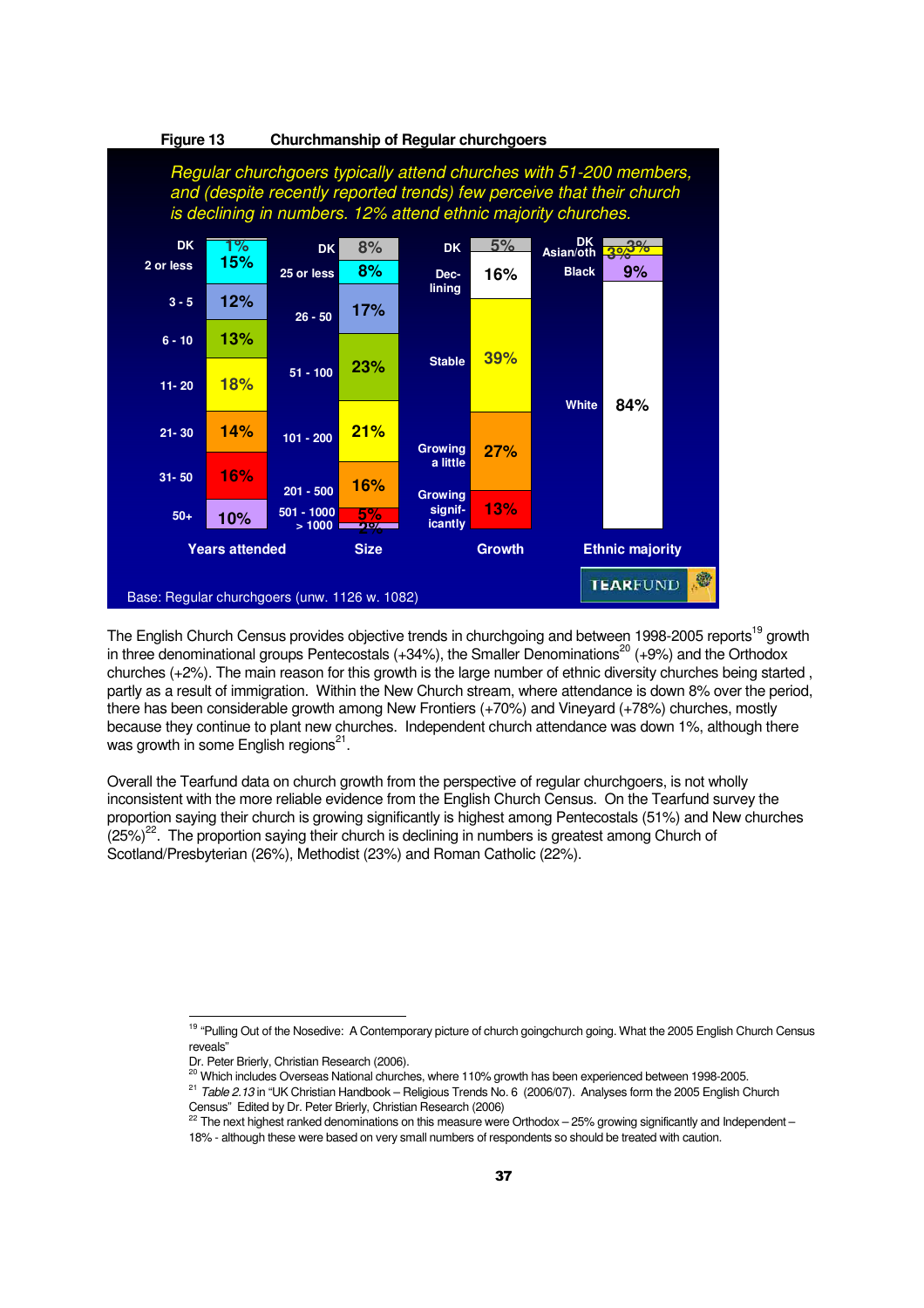| Figure 14                                                                                                                                                                         |        |               |                | Annual churchgoers' reasons for going to church, by age |       |                |       |       |  |  |
|-----------------------------------------------------------------------------------------------------------------------------------------------------------------------------------|--------|---------------|----------------|---------------------------------------------------------|-------|----------------|-------|-------|--|--|
|                                                                                                                                                                                   | All    | 16-24         | $25 - 34$      | 35-44 45-54                                             |       | 55-64          | 65-74 | $75+$ |  |  |
| Unweighted base:                                                                                                                                                                  | (1850) | (157)         | (231)          | (298)                                                   | (282) | (311)          | (344) | (227) |  |  |
|                                                                                                                                                                                   | $\%$   | %             | $\%$           | %                                                       | %     | $\%$           | $\%$  | $\%$  |  |  |
| Church worship/mass/comn                                                                                                                                                          | 71     | 70            | 66             | 66                                                      | 70    | 71             | 78    | 81    |  |  |
| Christmas services                                                                                                                                                                | 45     | 39            | 39             | 43                                                      | 51    | 50             | 47    | 38    |  |  |
| Weddings/baptisms/funerals                                                                                                                                                        | 44     | 37            | 45             | 39                                                      | 47    | 48             | 46    | 42    |  |  |
| Easter or Harvest services                                                                                                                                                        | 31     | 22            | 25             | 30                                                      | 29    | 33             | 39    | 35    |  |  |
| Other church gatherings                                                                                                                                                           | 18     | 12            | 14             | 15                                                      | 20    | 21             | 21    | 18    |  |  |
| Community group/ event                                                                                                                                                            | 14     | $\mathcal{I}$ | 8              | 13                                                      | 14    | 19             | 19    | 15    |  |  |
| Private confession/ prayer                                                                                                                                                        | 9      | 8             | 8              | 12 <sup>2</sup>                                         | 10    | $\overline{7}$ | 9     | 8     |  |  |
| To find out more about<br>Christianity e.g. 'Alpha'                                                                                                                               | 5      | 5             | $\overline{7}$ | 4                                                       | 4     | 4              | 7     | 4     |  |  |
| Average no. of reasons given                                                                                                                                                      | 2.4    | 2.0           | 2.1            | 2.2                                                     | 2.5   | 2.5            | 2.7   | 2.4   |  |  |
| $=$ significantly above average <u>Underline</u> $=$ significantly below average<br><b>TEARFUND</b><br>Base: All adults attending church at least once a year (unw. 1850 w. 1798) |        |               |                |                                                         |       |                |       |       |  |  |

**Figure 15 Annual churchgoers' reasons for going to church, by denomination**

|                                                                                                                                                                               | <u>All</u> | <b>CofE</b>    | <u>RC</u>      | Ch Sct<br><b>Prsb</b> | <b>Meth</b>     | <b>Pentl/</b><br>new |      | <b>Bapt Other*</b> |  |  |
|-------------------------------------------------------------------------------------------------------------------------------------------------------------------------------|------------|----------------|----------------|-----------------------|-----------------|----------------------|------|--------------------|--|--|
| Unweighted base:                                                                                                                                                              | (1850)     | (733)          | (438)          | (147)                 | (93)            | (78)                 | (61) | (114)              |  |  |
|                                                                                                                                                                               | $\%$       | $\%$           | %              | %                     | %               | %                    | %    | %                  |  |  |
| Church worship/mass/comn                                                                                                                                                      | 71         | 63             | 83             | 83                    | 77              | 90                   | 76   | 84                 |  |  |
| Christmas services                                                                                                                                                            | 45         | 50             | 40             | 43                    | 51              | 49                   | 36   | 51                 |  |  |
| Weddings/baptisms/funerals                                                                                                                                                    | 44         | 47             | 38             | 50                    | 53              | 36                   | 43   | 47                 |  |  |
| Easter or Harvest services                                                                                                                                                    | 31         | 32             | 27             | 39                    | 38              | 40                   | 41   | 47                 |  |  |
| Other church gatherings                                                                                                                                                       | 18         | 16             | 10             | 20                    | 25              | 50                   | 34   | 32                 |  |  |
| Community group/ event                                                                                                                                                        | 14         | 15             | 8              | 17                    | 26              | 21                   | 19   | 22                 |  |  |
| Private confession/ prayer                                                                                                                                                    | 9          | $\mathcal{I}$  | 14             | $\overline{7}$        | 7               | 14                   | 12   | 9                  |  |  |
| To find out more about<br>Christianity e.g. 'Alpha'                                                                                                                           | 5          | $\overline{3}$ | $\overline{3}$ | 3                     | 12 <sub>2</sub> | 18                   | 9    | 11                 |  |  |
| Average no. of reasons given 2.4                                                                                                                                              |            | 2.3            | 2.2            | 2.6                   | 2.9             | 3.2                  | 2.7  | 3.1                |  |  |
| = significantly above average <u>Underline</u> = significantly below average<br><b>TEARFUND</b><br>Base: All adults attending church at least once a year (unw. 1850 w. 1798) |            |                |                |                       |                 |                      |      |                    |  |  |

 \* Other = Church in Wales, URC/Congregational, Independent, Orthodox, Church of Ireland, Salvation Army, Brethren, Episcopal, Quaker, Other small denominations.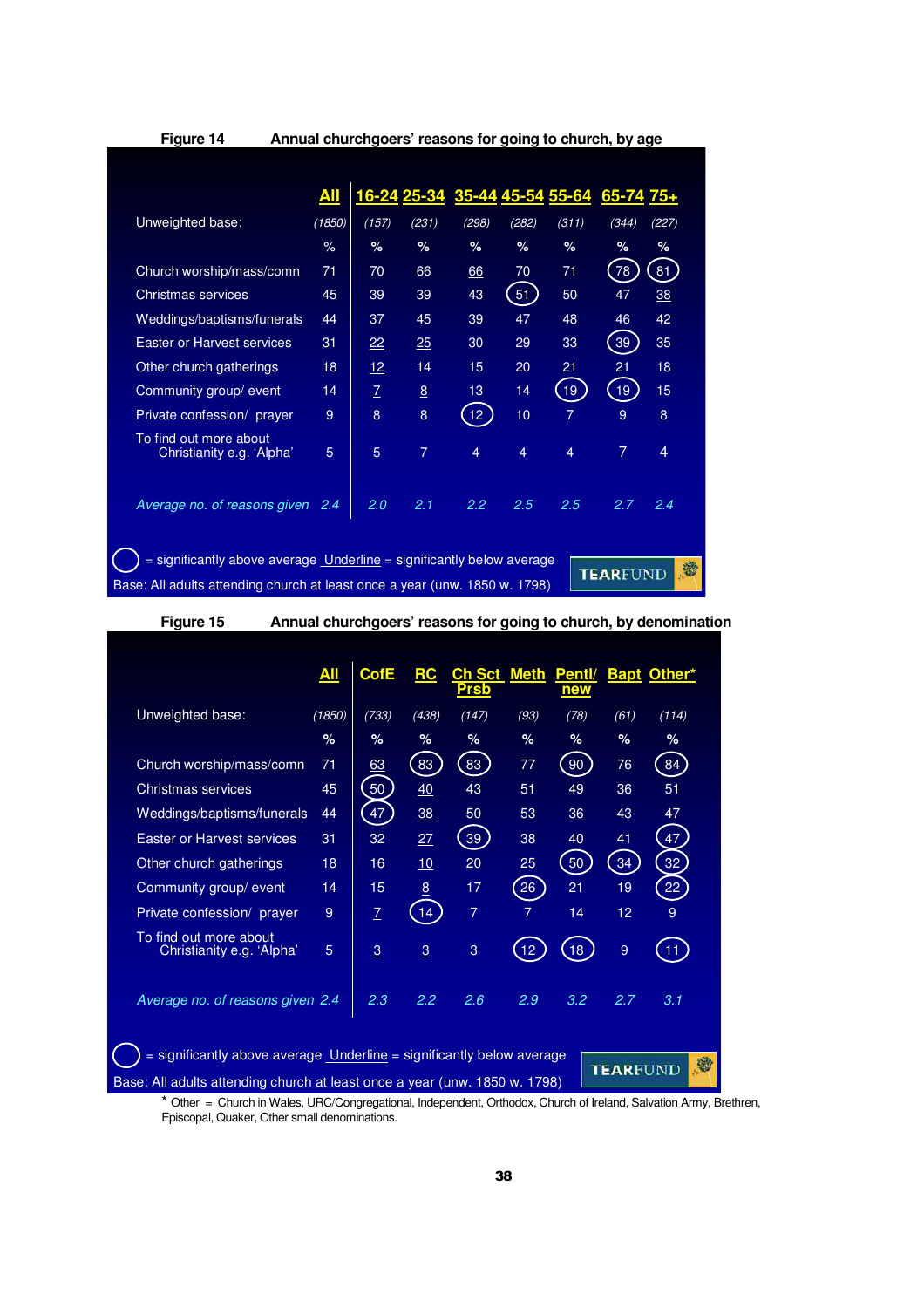| Figure 16                                                                                                                                                  |            |                 |            | Annual churchgoers' reasons for going to church, by evangelicalism |                          |              |  |
|------------------------------------------------------------------------------------------------------------------------------------------------------------|------------|-----------------|------------|--------------------------------------------------------------------|--------------------------|--------------|--|
|                                                                                                                                                            |            |                 |            |                                                                    | <b>Evangelical type:</b> |              |  |
|                                                                                                                                                            | <u>All</u> | $No$            | <u>Yes</u> | <b>Conser-</b><br>vative                                           | Charis-<br>matic         | <b>Other</b> |  |
| Unweighted base:                                                                                                                                           | (1850)     | (1321)          | (339)      | (119)                                                              | (90)                     | (71)         |  |
|                                                                                                                                                            | $\%$       | $\%$            | %          | %                                                                  | %                        | $\%$         |  |
| Church worship/mass/comn                                                                                                                                   | 71         | 69              | 85         | 86                                                                 | 88                       | 93           |  |
| Christmas services                                                                                                                                         | 45         | 44              | 48         | 45                                                                 | 57                       | 49           |  |
| Weddings/baptisms/funerals                                                                                                                                 | 44         | 44              | 43         | 46                                                                 | 45                       | 37           |  |
| Easter or Harvest services                                                                                                                                 | 31         | 28              | 42         | 41                                                                 | 46                       | 46           |  |
| Other church gatherings                                                                                                                                    | 18         | 12 <sup>2</sup> | 40         | 40                                                                 | 55                       | 38           |  |
| Community group/event                                                                                                                                      | 14         | 12              | 25         | 29                                                                 | 25                       | 29           |  |
| Private confession/ prayer                                                                                                                                 | 9          | $\overline{1}$  | 15         | 14                                                                 | 18                       | 19           |  |
| To find out more about<br>Christianity e.g. 'Alpha'                                                                                                        | 5          | $\overline{3}$  | 13         | $\overline{7}$                                                     | 20                       | [18]         |  |
| Average no. of reasons given 2.4                                                                                                                           |            | 2.2             | 3.1        | 3.1                                                                | 3.6                      | 3.3          |  |
| = significantly above average <b>Underline</b> = significantly below average<br>Base: All adults attending church at least once a year (unw. 1850 w. 1798) |            |                 |            |                                                                    | <b>TEARFUND</b>          |              |  |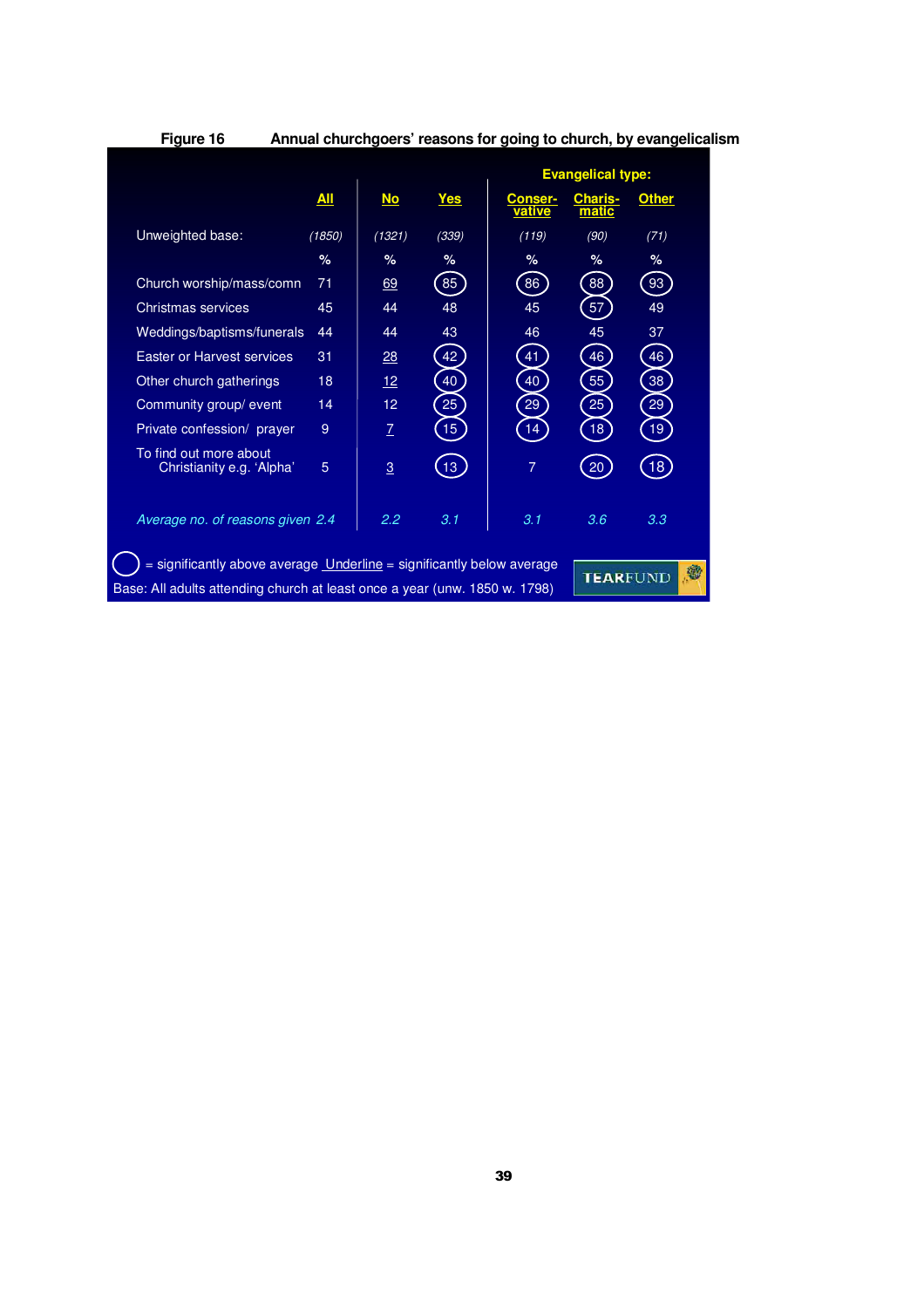# Appendix 2 Research methods

The research was carried out using the weekly face-to-face omnibus survey conducted by RSGB, part of Taylor Nelson Sofres (TNS). A representative sample of 7,000 UK adults aged 16 or over was interviewed over 3 and a half weeks between  $8<sup>th</sup>$  February to  $5<sup>th</sup>$  March 2006.

### **Sampling**

The omnibus used Random Location Sampling, from a master sampling frame developed by TNS utilizing Census small area statistics and the Postcode Address File (PAF) . Further details of the sampling process are available upon request. 139 separate geographical sampling points were used in each of the first 3 weeks of fieldwork and 39 in the last half week. Each week interviewers were issued with two blocks of 70 addresses so they have tightly defined geographical area in which to work. To ensure a balanced sample of adults within effective contacted addresses, quotas were set on sex (male, female housewife, female non-housewife); and within female housewife, presence of children and working status, and within men, working status.

### **Fieldwork**

Respondents were interviewed face-to-face, in their own homes, using Computer Assisted Personal Interviewing (CAPI). Interviewers were provided with detailed instructions about the survey and administration procedures. The back-checking procedures meet the requirements of the Market Research Society Interviewer Quality Control Scheme (IQCS).

The questionnaire was designed by Tearfund, in conjunction with Jacinta Ashworth, an Independent research consultant of Research Matters. and remains the property of Tearfund. The questions, from which data reported here arise, are available upon request.

#### **Data processing**

After coding and editing the data, weighting was applied to correct for any minor imbalances in the achieved sample profile. The weighting matrix incorporated sex, age, social grade, and region.

Cross tabulations were produced for each question against key demographic variables. These data remain confidential to Tearfund.

#### **Repeating the research in future**

This research is part of ongoing tracking by Tearfund, which continues to measure prevalence of weekly, monthly and annual churchgoing on a bi-annual basis. The full set of questions which were asked in order to derive the church attendance model described in chapter 2 could be asked again in future to determine whether there is any change in the balance of the different segments over time.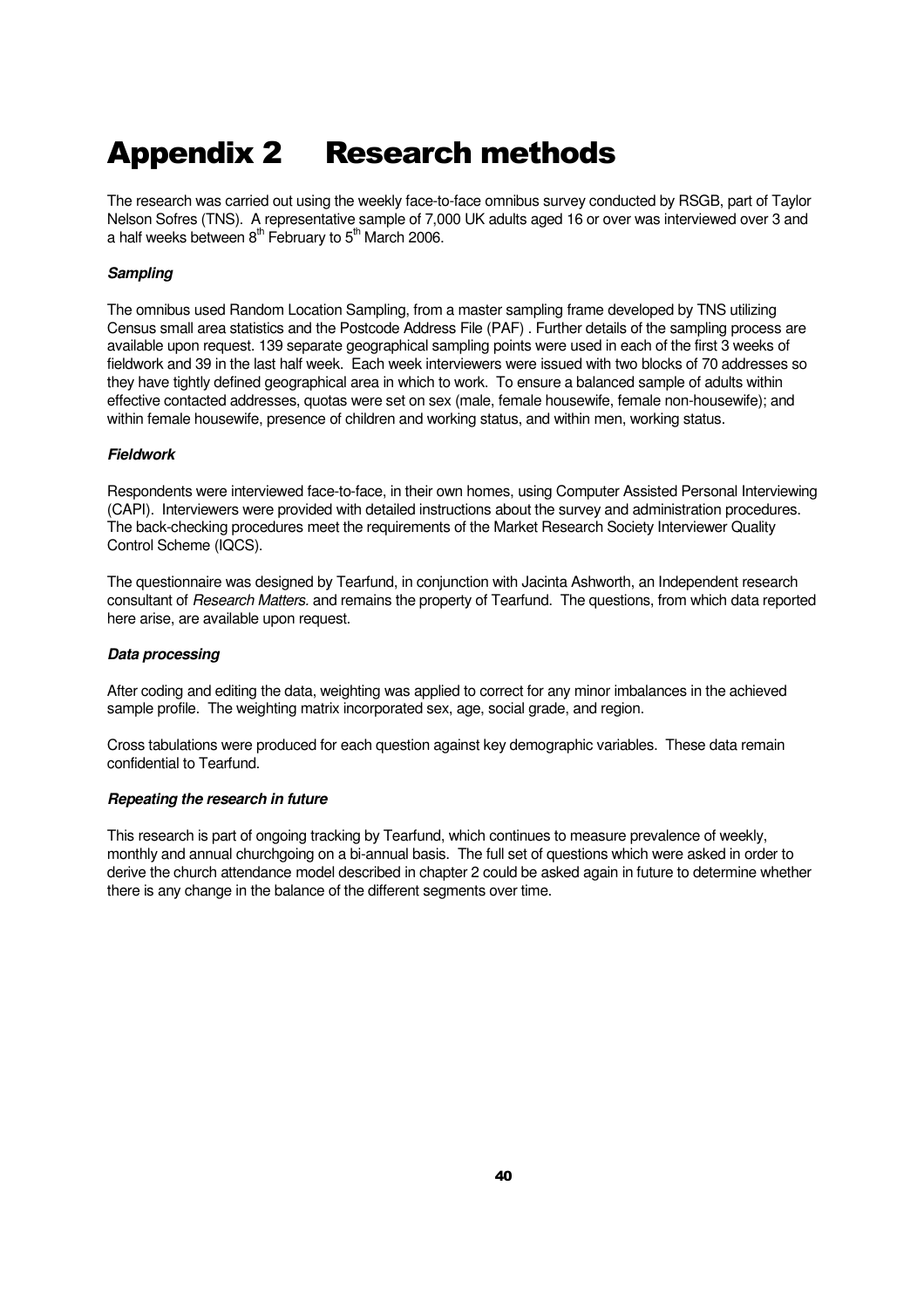# Appendix 3 Comparison with other surveys

It is possible to make some comparisons between the Tearfund results with two other reliable surveys measuring frequency of church attendance, namely British Social Attitudes and the English Church Census.

The Government survey, **British Social Attitudes**, asks adults in Great Britain aged 18+ a very similar question to the Tearfund survey. It is possible to compare the two surveys, after some modifications to obtain directly equivalent data<sup>23</sup> for GB adults aged 18 or over, who are "Christian or of no religion". Among this sub-set, who make up the vast majority of the population, British Social Attitudes recorded the followed levels of attendance at religious services in 2004:

- 9.5% at least weekly
- 16.4% at least monthly
- 24.4% at least twice a year and
- 28.6% at least annually $^{24}$

The Tearfund research in February 2006 reports:

- 10.1% attending church at least weekly
- 15.3% at least monthly
- 22.4% at least twice a year and
- 24.9% at least annually.

j

Overall, there is a close correspondence between results from the two surveys, which is not surprising given their similar methodologies

Another notable piece of research on frequency of church attendance is the **English Church Census**, conducted by Christian Research<sup>25</sup>. This research finds a lower frequency of churchgoing than the Tearfund survey. The difference may be attributable to the different methodologies of the two surveys. The English Church Census takes a *snapshot* of a particular week whereas the Tearfund research asks people to state their typical frequency of attendance. The 2005 English Church Census was an attempted census of all 37,500 churches in England, of whom 50% responded. The survey took a given Sunday  $8<sup>th</sup>$  May 2005 and recorded accurately the number of people in England attending church that week for worship. On this week there were 3.2 million adults and children in church, 6.3% of the English population<sup>26</sup>. This was composed of 2.5 million

 $^{23}$  British Social Attitudes (BSA) is conducted annually, face-to-face, in-home, with adults aged 18+ in Great Britain. In 2004 BSA asked "Apart from special occasions such as weddings, funerals and baptisms, how often nowadays do you attend services or meetings connected with your religion"? with an almost scale to the Tearfund question . Note that those of faiths other than Christianity were asked the question, but those of no religion were not asked and thereby assumed to be nonattendees. It is possible to compare frequency of church attendance from the two surveys on a directly equivalent basis, by leaving aside the minority of 'other faiths' and focusing on those who are 'Christian or of no religion'. The Tearfund data are adjusted such that all of 'no religion' are assumed to be non-attendees (whereas in fact 5% of adults with no religion said they attended church at least once a year). These are the results which are presented in the commentary above and are based on 3,077 weighted respondents on BSA (2004) and 6,022 weighted respondents in the Tearfund research.

<sup>&</sup>lt;sup>24</sup> British Social Attitudes survey website http://www.britsocat.com

<sup>&</sup>lt;sup>25</sup> "Pulling Out of the Nosedive: A Contemporary picture of churchgoing. What the 2005 English Church Census reveals" Dr. Peter Brierly, Christian Research (2006)

<sup>&</sup>lt;sup>26</sup> The addition of *midweek* worship such as services, cell groups etc. was estimated to increase the weekly attendance to 6.6% of the population.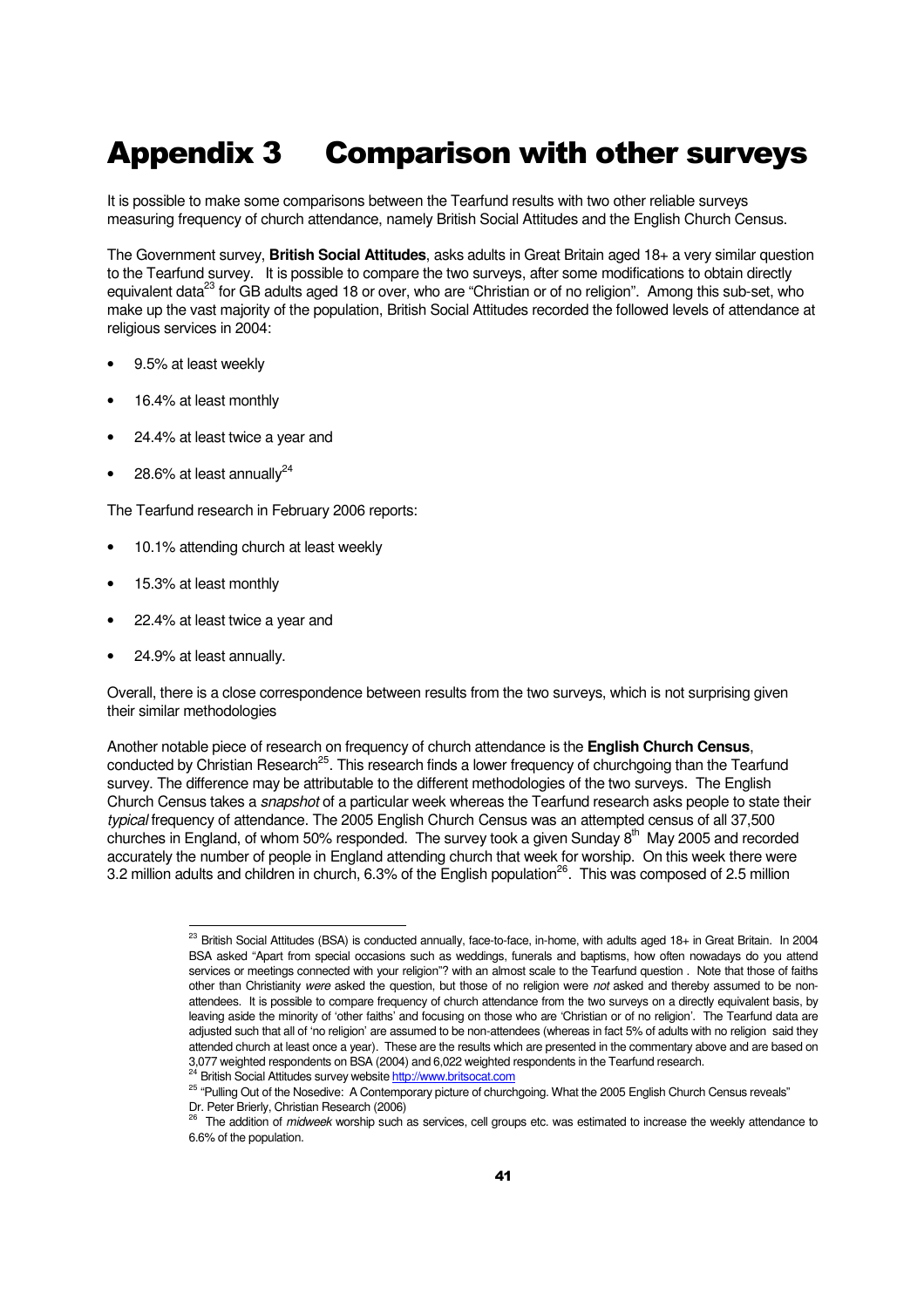adults aged 15+ (6.1% of adults in England) and 0.6 million children aged 0-14 (6.9% of children in England)<sup>27</sup>. However some people who typically attend every week may not have been at church that particular week due to personal circumstances. The Tearfund research reports 9.1% of adults aged 16+ in England attending church at least once a week nowadays in February 2006; equivalent to 3.7 million adults in England – this is 46% higher than the 2.5 million (6.1%) recorded on the English Church Census. Or put another way, around third of the adults saying they attend at least weekly were not in church on the weekend of the 2005 Census.

The European Social Survey compares attendance at religious services across different European countries. The chart below shows the percentage of adults aged 15 or over who replied 'at least once a month' to the question "How often do you attend religious services apart from special occasions?" The Tearfund research in 2006 finds 15.4% of UK adults attending church at least once a month; the slightly lower percentage may reflect a downward trend in churchgoing but it should also be borne in mind that the 6% of other religions were not asked about their religious attendance.



#### **Figure 18 Attendance at religious services among adults aged 15+, European Social Survey (2002)**

 $\overline{a}$  $^{27}$  UK Christian Handbook – Religious Trends No. 6 (2006/07). Analyses form the 2005 English Church Census" Edited by Dr. Peter Brierly, Christian Research (2006)